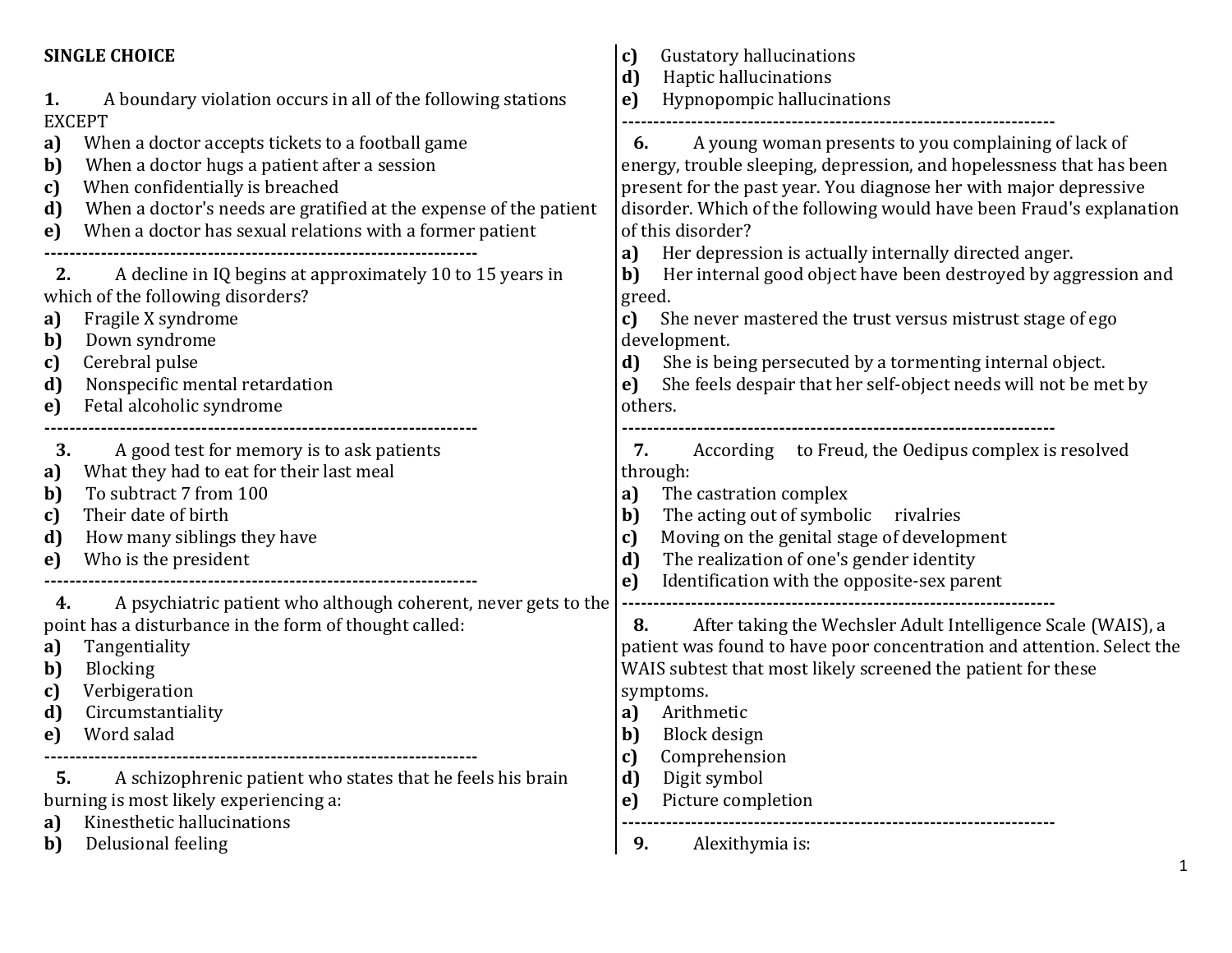| An inability to describe or to be aware of emotions or mood<br>a)<br>An unpleasant mood<br>b)<br>A state in which a person is easily annoyed and provoked to anger<br>c)<br>A loss of interest in and withdrawal from pleasurable activities<br>d)<br>A normal range of mood, implying absence of depressed or<br>e)<br>elevated emotional state                                                                                                                                                                                                                                                                                      | All of the following mental disorders are frequently seen in<br>13.<br>patients with somatization disorder (relative to the general<br>population) except<br>Bipolar I disorder<br>a)<br>Generalized anxiety disorder<br>b)<br>Major depressive disorder                                                                                                                                                                      |
|---------------------------------------------------------------------------------------------------------------------------------------------------------------------------------------------------------------------------------------------------------------------------------------------------------------------------------------------------------------------------------------------------------------------------------------------------------------------------------------------------------------------------------------------------------------------------------------------------------------------------------------|-------------------------------------------------------------------------------------------------------------------------------------------------------------------------------------------------------------------------------------------------------------------------------------------------------------------------------------------------------------------------------------------------------------------------------|
| All of the<br>following are vegetative<br>disturbances of<br>10.<br>depression except:<br>Hypersexuality<br>a)<br>Anorexia<br>b)<br>Hypersomnia<br>c)<br>d)<br>Insomnia<br>Circadian dysregulation<br>e)                                                                                                                                                                                                                                                                                                                                                                                                                              | c)<br>d)<br>Obsessive-compulsive personality disorder<br>Schizophrenia<br>e)<br>14.<br>Alzheimer's dementia is:<br>Associated with hypoactive levels of acetylcholine<br>a)<br>Associated with pathognomonic neurofibrillary tangles<br>b)<br>More common in men<br>C)<br>Linked to chromosome7<br>d)                                                                                                                         |
| All of the following are true statements about the course and<br><b>11.</b><br>prognoses of depression in children and adolescents EXCEPT:<br>There is no increased risk of later developing bipolar disorder<br>a)<br>among adolescents with a major depressive episode compared with<br>nondepressed teens<br>Short-term complications include poor academic achievement<br>b)<br>Risk of suicide is significant among adolescents with major<br>c)<br>depressive disorder<br>Depressive disorders are associated with long-term peer<br>d)<br>relationship difficulties<br>Early onset predicts a poorer prognosis<br>$\mathbf{e}$ | A clinical diagnosis<br>e)<br>Among all known causes of mental retardation, which of the<br>15.<br>following syndromes is least associated with comorbid Asis I<br>psychiatric disorder?<br>Down syndrome<br>a)<br>b)<br>Fragile X syndrome<br>Nonspecific type<br>c)<br>d)<br>Fetal alcohol syndrome<br>Prader-Willi syndrome<br>e)                                                                                          |
| All of the following chromosomal aberrations associated<br>12.<br>with Down syndrome lead to a phenotypic expression of the disorder<br>except<br>Patient have 45 chromosomes<br>a)<br>b)<br>Patients have three copies of chromosome 21<br>Patients have 47 chromosomes<br>c)<br>Patients have 46 chromosomes, but two, usually 15 and 21, are<br>d)<br>fussed<br>Patients have mosaicism, with normal and trisomic cells in<br>e)<br>various tissues                                                                                                                                                                                | 16.<br>An autonomous choice is:<br>Made with the informed consent of the patient<br>a)<br>Made by the family of the patient<br>b)<br>Made by the patient after coercion<br>c)<br>Made by the patient who is confused<br>d)<br>e)<br>None of the above<br>Anxiety disorders in elderly adults:<br>17.<br>Most commonly present as phobic disorder<br>a)<br>b)<br>Are uncommon<br>Most commonly present as panic disorder<br>c) |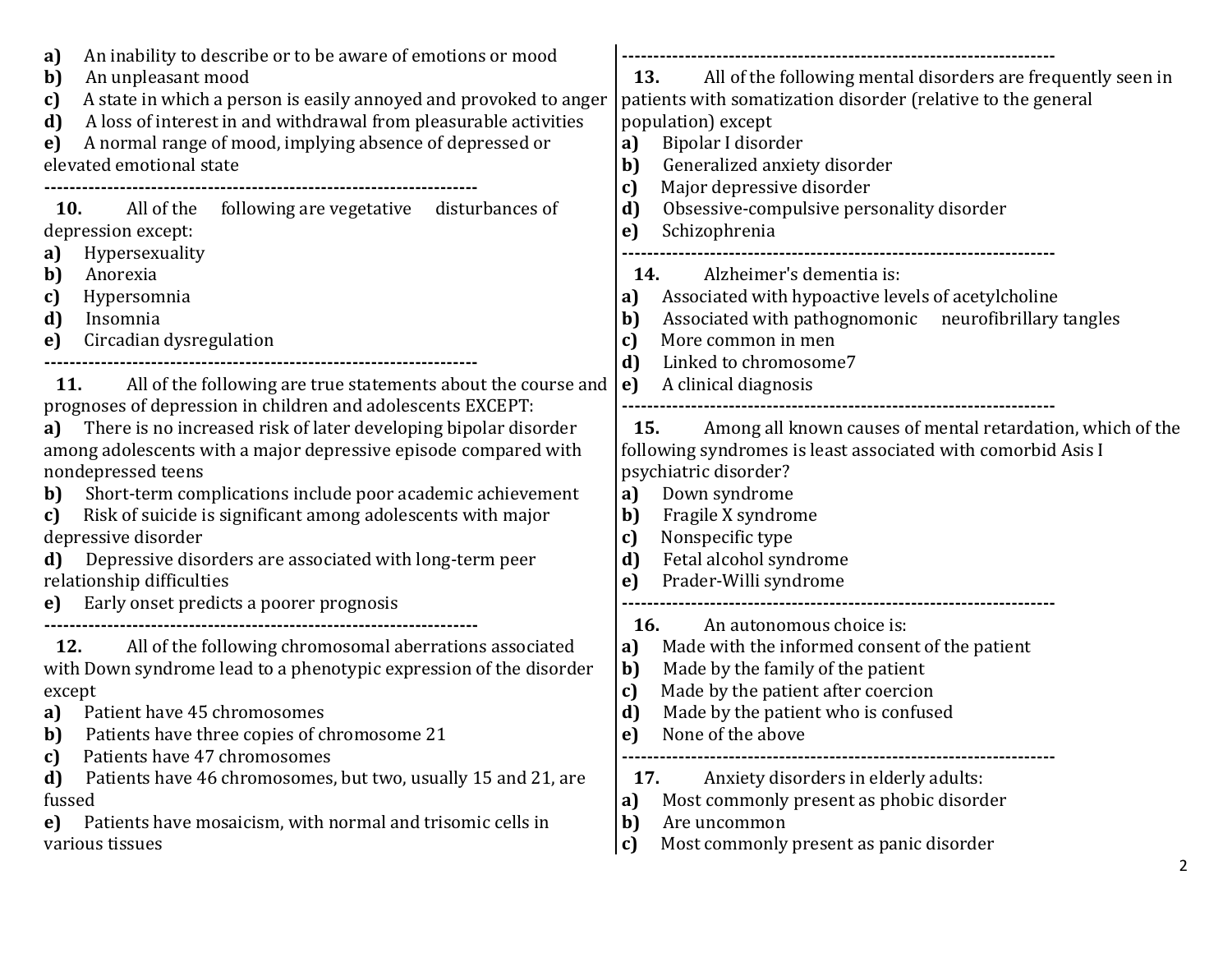| Are more common in men<br>d)<br>Increase in prevalence with increasing age<br>e) | below 20-25<br>a)<br>70-75 up to 80-85<br>b)<br>50-55 up to 70<br>c)                                              |
|----------------------------------------------------------------------------------|-------------------------------------------------------------------------------------------------------------------|
| Asking a patient to interpret a proverb is used as a way of<br>18.               | 35-40 up to 50-55<br>d)                                                                                           |
| assessing:                                                                       | 20-25 up to 35-40<br>e)                                                                                           |
| Abstract thinking<br>a)<br>$\mathbf{b}$<br>Impulse control                       | 23.<br>Behavioral syndromes associated with psychological                                                         |
| Insight<br>c)                                                                    | disturbances and physical factors are:                                                                            |
| Intelligence<br>d)                                                               | <b>Eating disorders</b><br>a)                                                                                     |
| Judgment<br>e)                                                                   | $\mathbf{b}$<br>Psychomotor agitation                                                                             |
|                                                                                  | Sexual dysfunction, caused by organic disorder or disease<br>c)                                                   |
| Based on degree of severity reflecting level of intellectual<br>19.              | d)<br>Tourette's syndrome                                                                                         |
| impairment in Mild Mental Retardation the Level of IQ is:                        | e)<br>All statements are correct                                                                                  |
| 50-55 up to 70<br>a)                                                             |                                                                                                                   |
| 70-75 up to 80-85<br>b)                                                          | Behavioral syndromes associated with psychological<br>24.                                                         |
| 35-40 up to 50-55<br>c)                                                          | disturbances and physical factors are:                                                                            |
| 20-25 up to 35-40<br>d)                                                          | All statements are correct<br>a)                                                                                  |
| below 20-25<br>e)                                                                | Eating disorders<br>b)                                                                                            |
|                                                                                  | Nonorganic sleep disorders<br>c)                                                                                  |
| 20.<br>Based on degree of severity reflecting level of intellectual              | d)<br>Sexual dysfunction, not caused by organic disorder or disease                                               |
| impairment in Moderate Mental Retardation the Level of IQ is:                    | Abuse of non-dependence-producing substances<br>e)                                                                |
| 35-40 up to 50-55<br>a)                                                          |                                                                                                                   |
| 70-75 up to 80-85<br>b)                                                          | Cardiovascular effects of serotonin reuptake inhibitors:<br>25.                                                   |
| 50-55 up to 70<br>c)                                                             | a)<br>Are low                                                                                                     |
| d)<br>20-25 up to 35-40<br>below 20-25                                           | Are higher than in tricyclic antidepressants<br>b)<br>Prevent from using in patients suffered from cardiovascular |
| e)                                                                               | c)<br>disease                                                                                                     |
| Based on degree of severity reflecting level of intellectual<br>21.              | Nothing listed above is valid<br>d)                                                                               |
| impairment in Severe Mental Retardation the Level of IQ is:                      | All listed above is valid<br>e)                                                                                   |
| 20-25 up to 35-40<br>a)                                                          |                                                                                                                   |
| below 20-25<br>b)                                                                | Catatonic schizophrenia:<br>26.                                                                                   |
| 70-75 up to 80-85<br>c)                                                          | a) has a sudden onset under the form of excitation or catatonic                                                   |
| d)<br>50-55 up to 70                                                             | stupor                                                                                                            |
| 35-40 up to 50-55<br>e)                                                          | b)<br>access starts with prodrome and aura                                                                        |
|                                                                                  | occurs due to frequent cerebral-vascular accidents<br>c)                                                          |
| Based on degree of severity reflecting level of intellectual<br>22.              | leads to death within 5-10 years<br>d)                                                                            |
| impairment in Profound Mental Retardation the Level of IQ is:                    | is a malignant form of schizophrenia<br>e)                                                                        |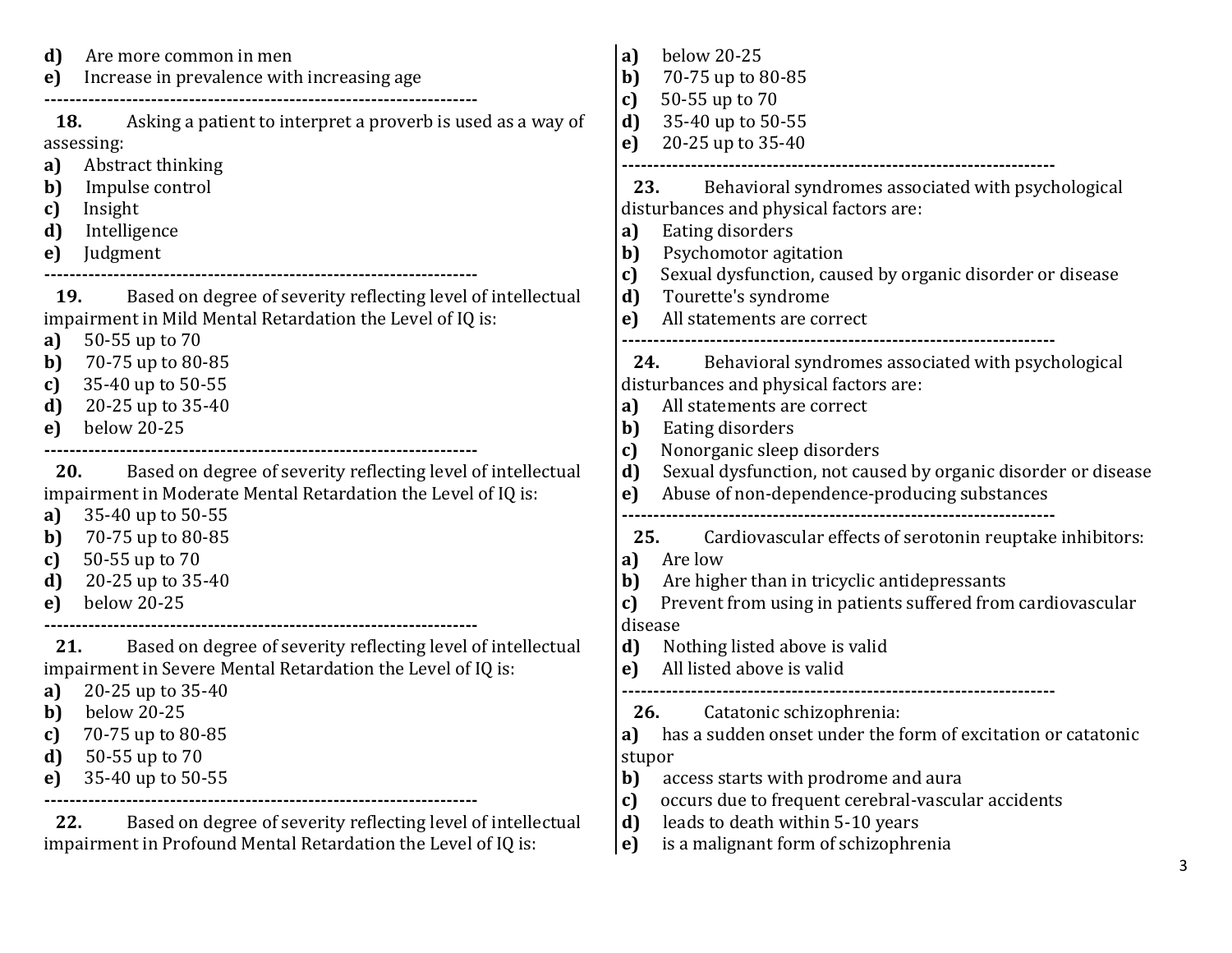| Characteristic signs of conversion disorder include all of the<br>27.<br>following EXCEPT:<br>Cogwheel rigidity<br>a)<br>Astasia-Abasia                                                                                                                                                                                                        | Is commonly comorbid with a schizoid personality disorder<br>c)<br>d)<br>Responds well to a confrontation of the "false nature" of the<br>symptoms<br>Is associated with symptoms that conform to known anatomical<br>e)<br>pathways                                                                                                                                                                                                                           |  |  |
|------------------------------------------------------------------------------------------------------------------------------------------------------------------------------------------------------------------------------------------------------------------------------------------------------------------------------------------------|----------------------------------------------------------------------------------------------------------------------------------------------------------------------------------------------------------------------------------------------------------------------------------------------------------------------------------------------------------------------------------------------------------------------------------------------------------------|--|--|
| Hemianes thesia of the body beginning precisely at the midline<br>c)<br>d)<br>Normal reflexes<br>Stocking-and-glove anesthesia<br>e)                                                                                                                                                                                                           | 32.<br>Creutzfeldt-Jakob disease is characterized by:<br>All of the above<br>a)                                                                                                                                                                                                                                                                                                                                                                                |  |  |
| Childhood schizophrenia<br>28.<br>Tend to have a chronic course<br>a)<br>Tend to have a better prognosis that adult schizophrenia<br>b)<br>Is not diagnosed using the same symptoms as are used for adult<br>c)                                                                                                                                | Postmortem definitive diagnosis<br>b)<br>Diffuse, symmetric, rhythmic slow waves and sharp spikes in EEG<br>c)<br>d)<br>Myoclonus<br>Rapid deterioration<br>e)                                                                                                                                                                                                                                                                                                 |  |  |
| schizophrenia<br>Tend to have an abrupt onset<br>d)<br>All of the above<br>e)                                                                                                                                                                                                                                                                  | <b>33.</b><br>Definition of Aborted suicide attempt is:<br>Potentially self-injurious behavior with evidence (either explicit<br>a)<br>or implicit) that the person intended to die but stopped the attempt<br>before physical damage occurred.                                                                                                                                                                                                                |  |  |
| Compulsive/purgative type of eating in anorexia nervosa<br>29.<br>includes:<br>all the affirmations are correct<br>a)<br>abuse of diuretics<br>b)<br>abuse of laxatives and enemas.<br>c)<br>self-inflicted vomiting<br>d)<br>in the current episode of anorexia nervosa a person repeatedly<br>e)<br>engages in compulsive/purgative behavior | Self-injurious behavior with a nonfatal outcome accompanied by<br>b)<br>evidence (either explicit or implicit) that the person intended to die.<br>Self-inflicted death with evidence (either explicit or implicit) that<br>c)<br>the person intended to die.<br>Phenomenon when patients injure themselves by self-mutilation<br>d)<br>(e.g., cutting the skin) but usually do not wish to die.<br>Subjective expectation and desire to end one's life.<br>e) |  |  |
| 30.<br>Concern for details, rules, lists, order, organization or<br>planning, perfectionism are characteristic of personality disorder:<br>Anancastic<br>a)<br>Dependence<br>b)<br>Histrionic<br>c)<br>d)<br><b>Dissocial</b><br>Emotionally unstable (borderline)<br>e)                                                                       | Definition of neurotic disorders:<br>34.<br>functional disorders that do not involve organic brain changes<br>a)<br>and states of psychosis<br>a state of mental undevelopment<br>b)<br>a stable change of personality<br>c)<br>a stable intellectual disorder of memory, critical sense<br>d)<br>a serious disorder of attention<br>e)                                                                                                                        |  |  |
| Conversion disorder<br>31.<br>Is associated with antisocial personality disorder<br>a)<br>Usually has a chronic course<br>b)                                                                                                                                                                                                                   | Definition of Parasuicidality is:<br>35.<br>Phenomenon when patients injure themselves by self-mutilation<br>a)<br>(e.g., cutting the skin) but usually do not wish to die<br>Self-injurious behavior with a nonfatal outcome accompanied by<br>b)                                                                                                                                                                                                             |  |  |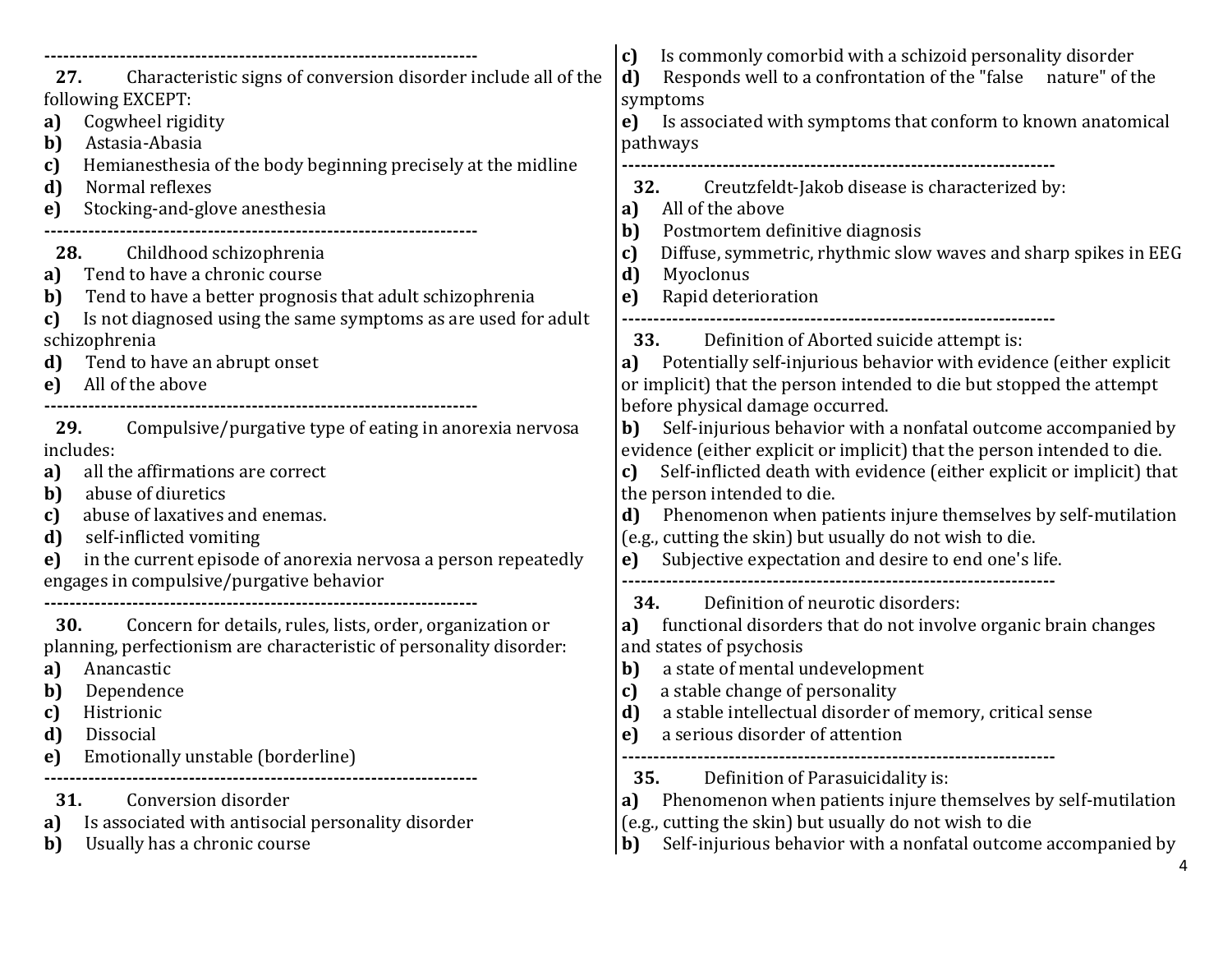| Potentially self-injurious behavior with evidence (either explicit<br>C)<br>or implicit) that the person intended to die but stopped the attempt<br>before physical damage occurred.<br>Phenomenon when patients injure themselves by self-mutilation<br>d)<br>(e.g., cutting the skin) but usually do not wish to die.<br>Subjective expectation and desire to end one's life.<br>e)                                                                                                                 |
|-------------------------------------------------------------------------------------------------------------------------------------------------------------------------------------------------------------------------------------------------------------------------------------------------------------------------------------------------------------------------------------------------------------------------------------------------------------------------------------------------------|
| Dementia in Pick's disease is manifested by:<br>39.<br>paraphasia<br>a)<br>obsession<br>b)<br>logorrhea<br>$\mathbf{c}$<br>d)<br>contrafabulation<br>e)<br>somatostatin<br>Dementia is:<br>40.                                                                                                                                                                                                                                                                                                        |
| All listed above is valid<br>a)<br>$\mathbf{b}$<br>Acquired disorder of intellect<br>Originated from organic disorder of CNS<br>c)<br>Disorder leading to change of personality<br>d)<br>Remediable in some subjects<br>e)                                                                                                                                                                                                                                                                            |
| Dementia of the Alzheimer's type accounts for what<br>41.<br>percentages of old age dementias?<br>60 percent<br>a)<br>b)<br>80 percent<br>c)<br>30 percent<br>d)<br>20 percent<br>10 percent<br>e)                                                                                                                                                                                                                                                                                                    |
| Diagnostic criteria -A- according to DSM IV-TR, in Childhood<br>42.<br>Disintegrative Disorder, should include:<br>a) Apparently normal development for at least the first 2 years after<br>birth or manifested by the presence of age-appropriate verbal and<br>nonverbal communication, social relationships, play, and adaptive<br>behavior.<br>Qualitative impairment in social interaction (e.g. impairment in<br>b)<br>nonverbal behaviors, failure to develop peer relationships, lack of<br>5 |
| Self-inflicted death with evidence (either explicit or implicit) that<br>Self-inflicted death with evidence (either explicit or implicit) that<br>Self-inflicted death with evidence (either explicit or implicit) that                                                                                                                                                                                                                                                                               |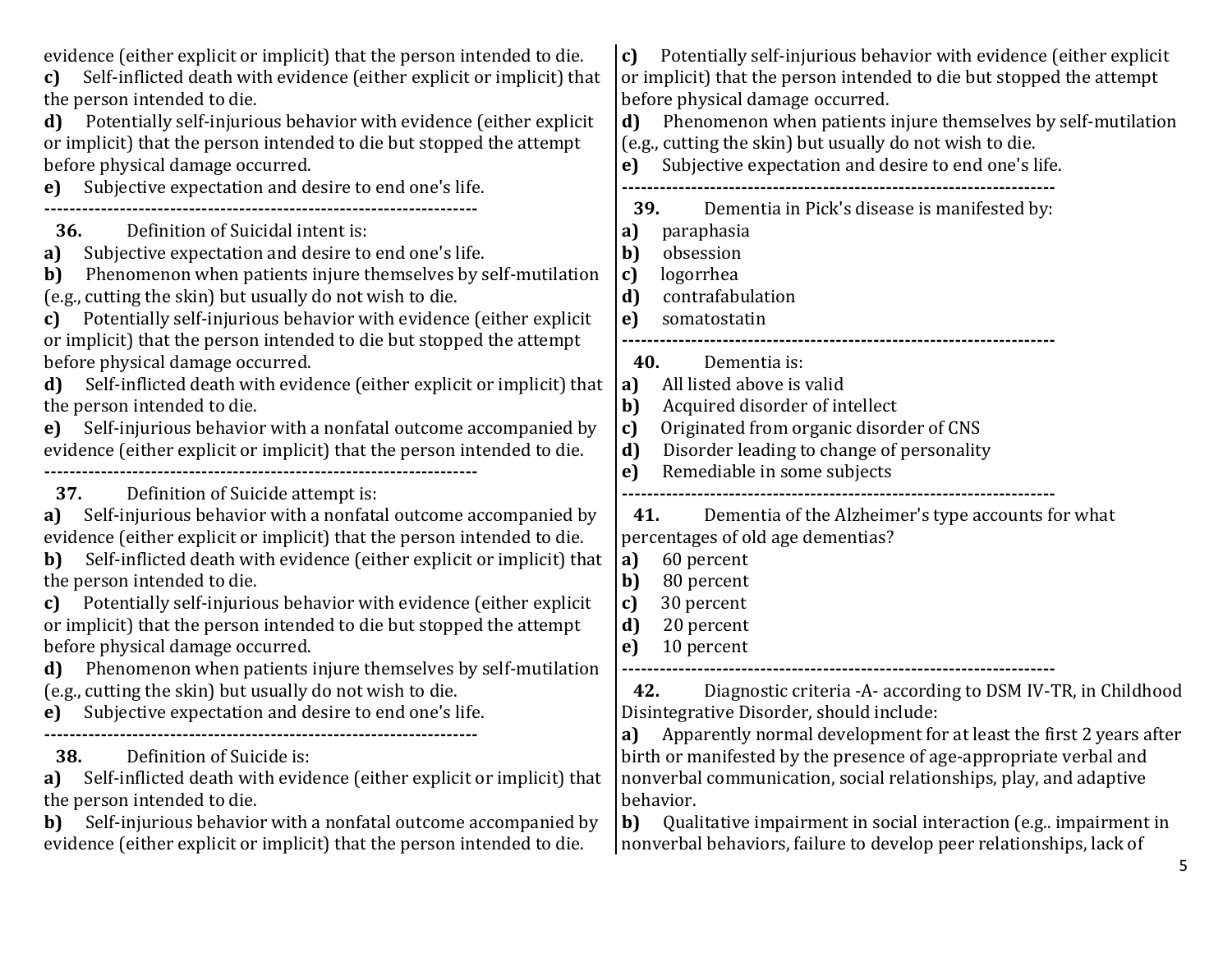| social or emotional reciprocity) at list for 4 years<br>Qualitative impairments in communication (e.g., delay or lack of<br>c)<br>spoken language. inability to initiate or sustain a conversation.<br>stereotyped and repetitive use of language, lack of varied make-believe<br>play) at list for 4 years<br>Restrictive, repetitive, and stereotyped patterns of behavior,<br>d)<br>interests, and activities, including motor stereotypes and mannerisms<br>at list for 4 years<br>Deceleration of head growth between ages 5 and 48 months<br>e)                                                                                                               | Generalized Anxiety Disorder, should include the following:<br>Excessive anxiety and worry (apprehensive expectation),<br>a)<br>occurring more days than not for at least 6 months, about a number of<br>events or activities (such as work or school performance).<br>The anxiety, worry, or physical symptoms don't cause clinically<br>b)<br>significant distress or impairment in social occupational, or other<br>important areas of functioning.<br>Marked and persistent fear that is excessive or unreasonable cued<br>c)<br>by the presence or anticipation of a specific object or situation (e.g)<br>flying, heights. animals, receiving an injection. seeing blood).<br>A marked and persistent fear of one or more social or<br>d)<br>performance situations in which the person is exposed to unfamiliar<br>people or to possible scrutiny by others. The individual fears that he or<br>she will act in a way (or show anxiety symptoms) that will be<br>humiliating or embarrassing.<br>The person experiences massive anxiety when exposed to the<br>e)<br>feared object and tries to avoid it at all costs.<br>Diagnostic criteria - A - according to DSM IV-TR, in Major<br>46.<br>Depressive Episode, should include at least one of the following:<br>Depressed mood<br>a)<br>Insomnia or hypersomnia nearly once in a week<br>$\mathbf{b}$<br>Fatigue or loss of energy nearly once in a week<br>c)<br>Delusional thoughts of gilt<br>$\mathbf{d}$<br>Psychomotor agitation<br>e) |
|---------------------------------------------------------------------------------------------------------------------------------------------------------------------------------------------------------------------------------------------------------------------------------------------------------------------------------------------------------------------------------------------------------------------------------------------------------------------------------------------------------------------------------------------------------------------------------------------------------------------------------------------------------------------|---------------------------------------------------------------------------------------------------------------------------------------------------------------------------------------------------------------------------------------------------------------------------------------------------------------------------------------------------------------------------------------------------------------------------------------------------------------------------------------------------------------------------------------------------------------------------------------------------------------------------------------------------------------------------------------------------------------------------------------------------------------------------------------------------------------------------------------------------------------------------------------------------------------------------------------------------------------------------------------------------------------------------------------------------------------------------------------------------------------------------------------------------------------------------------------------------------------------------------------------------------------------------------------------------------------------------------------------------------------------------------------------------------------------------------------------------------------------------------------------------------|
| 43.<br>Diagnostic criteria - A according to DSM IV-TR, in<br>Cyclothymic Disorder, should include:<br>For at least 2 years, the presence of numerous periods with<br>a)<br>hypomanic symptoms and numerous periods with depressive<br>symptoms that do not meet criteria for a major depressive episode<br>Feelings of hopelessness as indicated either by subjective account<br>b)                                                                                                                                                                                                                                                                                 |                                                                                                                                                                                                                                                                                                                                                                                                                                                                                                                                                                                                                                                                                                                                                                                                                                                                                                                                                                                                                                                                                                                                                                                                                                                                                                                                                                                                                                                                                                         |
| or observation by others, for at least a month.<br>Insomnia or hypersomnia nearly every day<br>c)<br>Low energy or fatigue as indicated either by subjective account or<br>d)<br>observation by others, for at least a month.<br>Delusional thoughts of gilt as indicated either by subjective<br>e)<br>account or observation by others, for at least 2 weeks.                                                                                                                                                                                                                                                                                                     |                                                                                                                                                                                                                                                                                                                                                                                                                                                                                                                                                                                                                                                                                                                                                                                                                                                                                                                                                                                                                                                                                                                                                                                                                                                                                                                                                                                                                                                                                                         |
| Diagnostic criteria - A- according to DSM IV-TR, in Dysthymic<br>44.<br>Disorder, should include:<br>Depressed mood for most of the day, for more days than not, as<br>a)<br>indicated either by subjective account or observation by others, for at<br>least 2 years.<br>Feelings of hopelessness as indicated either by subjective account<br>b)<br>or observation by others, for at least a month.<br>Low energy or fatigue as indicated either by subjective account or<br>c)<br>observation by others, for at least a month.<br>Delusional thoughts of gilt as indicated either by subjective<br>d)<br>account or observation by others, for at least 2 years. |                                                                                                                                                                                                                                                                                                                                                                                                                                                                                                                                                                                                                                                                                                                                                                                                                                                                                                                                                                                                                                                                                                                                                                                                                                                                                                                                                                                                                                                                                                         |
|                                                                                                                                                                                                                                                                                                                                                                                                                                                                                                                                                                                                                                                                     | Diagnostic criteria - A- according to DSM IV-TR, in Major<br>47.<br>Depressive Episode, should include at least one of the following:<br>Loss of interest or pleasure<br>a)<br>$\mathbf{b}$<br>Insomnia or hypersomnia nearly once in a week<br>Fatigue or loss of energy nearly once in a week<br>c)<br>d)<br>Delusional thoughts of gilt<br>Psychomotor agitation<br>e)                                                                                                                                                                                                                                                                                                                                                                                                                                                                                                                                                                                                                                                                                                                                                                                                                                                                                                                                                                                                                                                                                                                               |
| Fatigue or loss of energy nearly every day<br>e)<br>Diagnostic criteria - A- according to DSM IV-TR, in<br>45.                                                                                                                                                                                                                                                                                                                                                                                                                                                                                                                                                      | Diagnostic criteria - A according to DSM IV-TR, in Manic<br>48.<br>Episode, should include at list one of the following:<br>A distinct period of abnormally and persistently elevated,<br>a)                                                                                                                                                                                                                                                                                                                                                                                                                                                                                                                                                                                                                                                                                                                                                                                                                                                                                                                                                                                                                                                                                                                                                                                                                                                                                                            |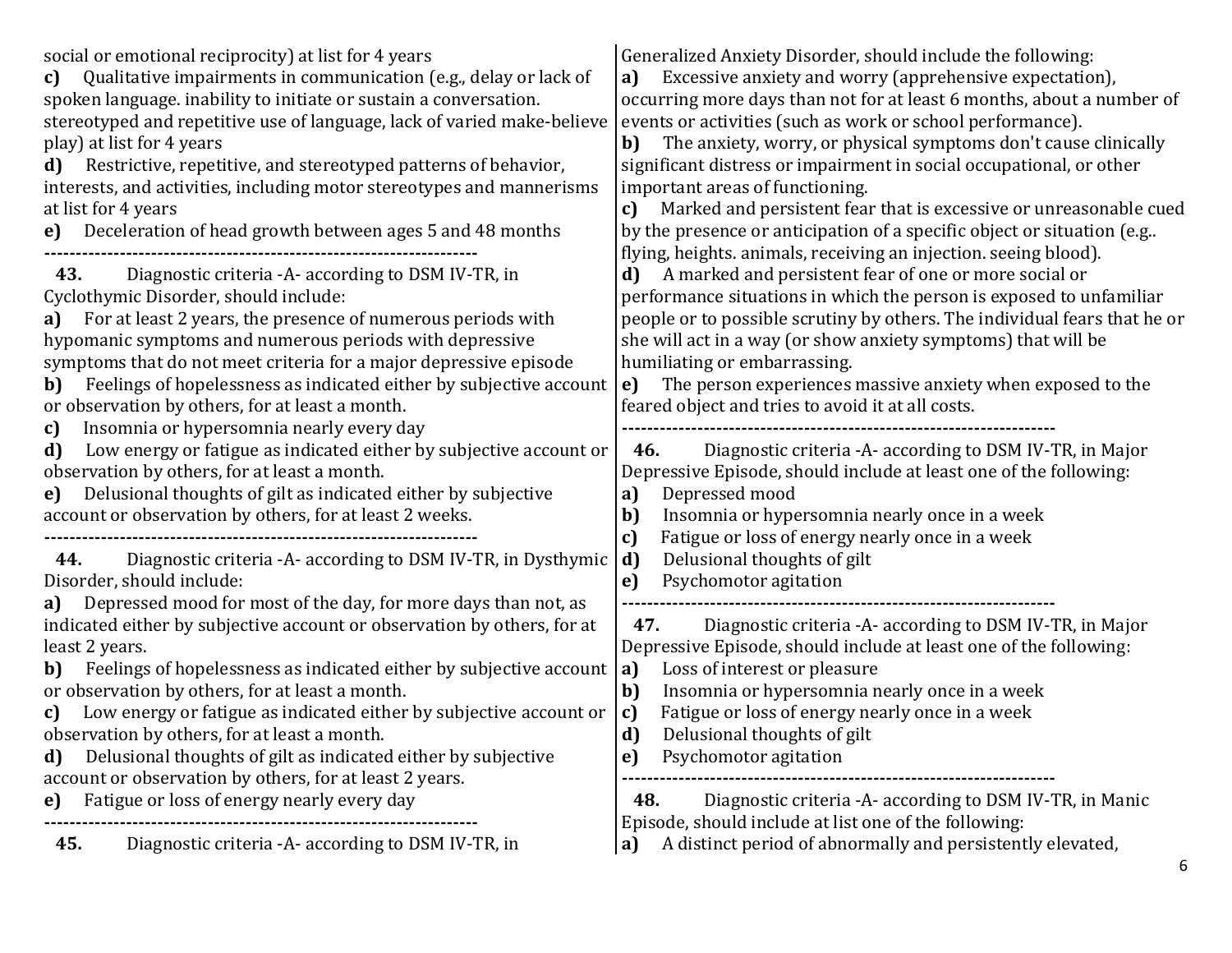| expansive, or irritable mood, lasting at least I week (or any duration if<br>hospitalization is necessary).<br>Inflated self-esteem or grandiosity that lasts at least a week<br>b)<br>Delusional grandiose thoughts that lasts at least a week<br>c)<br>Twilight condition that lasts at least a month<br>d)<br>Weight loss, anorexia.<br>e)                                                                                                                                                                           | Inappropriate compensatory behavior designed to prevent weight<br>c)<br>gain<br>d)<br>Feeling lack of control over excessive eating episodes<br>Eating in certain period of time a quantity of food greater than<br>e)<br>that which would eat one other person in the same time and in similar<br>conditions, compulsive eating. |
|-------------------------------------------------------------------------------------------------------------------------------------------------------------------------------------------------------------------------------------------------------------------------------------------------------------------------------------------------------------------------------------------------------------------------------------------------------------------------------------------------------------------------|-----------------------------------------------------------------------------------------------------------------------------------------------------------------------------------------------------------------------------------------------------------------------------------------------------------------------------------|
| Diagnostic criteria -A- according to DSM IV-TR, in Mental<br>49.<br>Retardation, should include:<br>Significantly subaverage intellectual functioning: An IQ of<br>a)<br>approximately 70 or below on an individually administered IQ test (for<br>infants, a clinical judgment of significantly subaverage intellectual<br>functioning).<br>Concurrent deficits or impairments are not present.<br>b)                                                                                                                  | Does not belong to manifestation of manic syndrome:<br>52.<br>Disorders of consciousness<br>a)<br>Elevation of mood<br>b)<br>Overactivity<br>c)<br>d)<br>Aggressivity<br>Insomnia<br>e)                                                                                                                                           |
| The onset is before age 18 years.<br>c)<br>Delusions and bizarre behavior with an onset prior to 3 years.<br>d)<br>Poor social adaptation and poor learning skills after age 18 years.<br>e)                                                                                                                                                                                                                                                                                                                            | Double agentry conflicts arise when psychiatrists have<br>53.<br>responsibility to whom?<br>The patient and the agent who hired them<br>a)                                                                                                                                                                                        |
| Diagnostic criteria according to DSM IV-TR, in Posttraumatic<br>50.<br>stress disorder, should NOT include the following:<br>Patient persistently try to find the associated to trauma stimuli,<br>a)<br>thus filling a relief that they badly need.<br>The traumatic event is persistently re-experienced (recurrent and<br>b)<br>intrusive distressing recollections of the event, including images.<br>thoughts, or perceptions, recurrent distressing dreams of the event<br>etc.) with duration more than 1 month. | $b$<br>The hospital staff and the patient<br>The patient and his or her family members<br>c)<br>d)<br>The parent and the adolescent patient<br>None of the above<br>e)<br>Elderly persons taking antipsychotics are especially<br>54.<br>susceptible to the following side effects EXCEPT:<br>Paresthesias<br>a)<br>Akatisia      |
| The person's response to trauma, in children, may be expressed<br>c)<br>by disorganized or agitated behavior.<br>The person's response to trauma involved intense fear,<br>d)<br>helplessness, or horror.<br>The person experienced, witnessed, or was confronted with an                                                                                                                                                                                                                                               | b)<br>Dry mouth<br>c)<br>d)<br>Tardive dyskinesia<br>A toxic confusional state<br>e)<br>55.<br>Erikson differs from Freud by his placing<br>greater                                                                                                                                                                               |
| event or events that involved actual or threatened death or serious<br>injury, or a threat to the physical integrity of self or others                                                                                                                                                                                                                                                                                                                                                                                  | emphasis on:<br>Cultural factors in development<br>a)<br>Interpersonal relationships<br>b)                                                                                                                                                                                                                                        |
| Diagnostic criteria for bulimia nervosa in DSM-IV is:<br>51.<br>All affirmations are correct<br>a)<br>Concerns regarding own body shape and weight<br>b)                                                                                                                                                                                                                                                                                                                                                                | Instinctual drives<br>c)<br>Psychosexual development<br>d)<br>Object relations<br>e)<br>7                                                                                                                                                                                                                                         |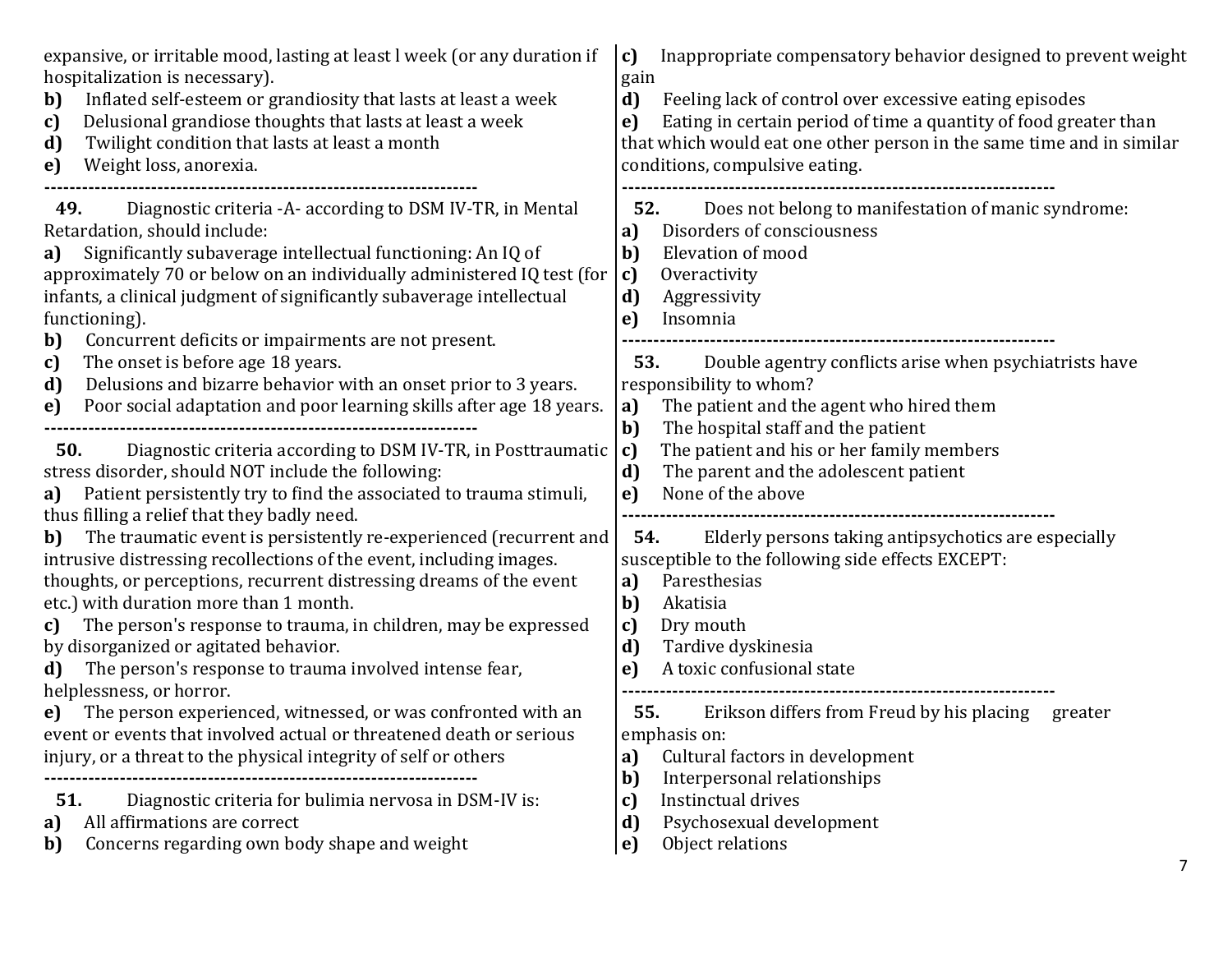| Features of anhedonie may include all of the following<br>56.<br>EXCEPT:<br>Difficulty describing or being aware of emotions<br>a)<br>Derealization<br>b)<br>Inability to experience normal emotions<br>c)<br>Loss of pleasure<br>d)<br>Withdrawal from interests<br>e)                                                                                                                                          | 60.<br>Generalized anxiety disorder<br>Has above a 50 percent chance of a recurrence after recovery<br>a)<br>Has a low prevalence in primary care settings<br>b)<br>Is a mild condition<br>c)<br>Has a female-to-male ratio of 1:2<br>d)<br>Is least likely to coexist with another mental disorder<br>e)<br>H2 receptor antagonist nizatidine (Axid) is efficacious as a<br>61. |
|------------------------------------------------------------------------------------------------------------------------------------------------------------------------------------------------------------------------------------------------------------------------------------------------------------------------------------------------------------------------------------------------------------------|----------------------------------------------------------------------------------------------------------------------------------------------------------------------------------------------------------------------------------------------------------------------------------------------------------------------------------------------------------------------------------|
| Features weighing toward a good prognosis in<br>57.<br>schizophrenia include all of the following EXCEPT:<br>Undifferentiated or disorganized features<br>a)<br>An undulating course<br>b)<br>Paranoid features<br>c)<br>A family history of mood disorders<br>d)<br>Depression<br>e)                                                                                                                            | secondary prevention strategy for associated weight gain in which one<br>of the following antipsychotic drugs?<br>Olanzapine (Zyprexa)<br>a)<br>$b$<br>Quetiapine (Seroquel)<br>Risperidon (Risperdal)<br>c)<br>Clozapine (Clozaril)<br>d)<br>Ziprasidone (Geodon)<br>e)<br>62.<br>Hallucinations that are commonly seen in alcoholic                                            |
| 58.<br>For the emotional instability type of personality disorder,<br>borderline subtype, the following symptoms are characteristic, with<br>the EXCEPTION of:<br>Exaggerated attention payed to physical attractiveness.<br>a)<br>Perception of the self, goals and internal preferences (including<br>b)<br>sexual) usually are not clear and troubled<br>The feeling of internal emptiness is constant.<br>c) | hallucinosis:<br>Visual<br>a)<br>Tactile<br>b)<br>c)<br>Olfactory<br>Auditory<br>d)<br>Gustative<br>e)<br>----------                                                                                                                                                                                                                                                             |
| A tendency to get involved into intense and instable relationships,<br>d)<br>that might cause repetitive emotional crisis.<br>Excessive effort to prevent the abandon, and a series of self-<br>e)<br>harming actions and suicide attempts.                                                                                                                                                                      | Hormones mostly involved in sleep structure are:<br>63.<br>All answers are correct<br>a)<br>Corticotropin hormone, prolactin, antidiuretic hormone,<br>b)<br>melatonin<br>Gonadotropins, tireotropais hormones<br>c)                                                                                                                                                             |
| For the general population, an intelligence quotient (IQ) pg<br>59.<br>100 corresponds to intellectual ability in the:<br>50th percentile<br>a)<br>65th percentile<br>b)<br>40th percentile<br>c)<br>25th percentile<br>d)<br>20th percentile<br>e)                                                                                                                                                              | Growth hormone<br>d)<br>Somatostatin<br>e)<br>How long does the acute reaction to stress last:<br>64.<br>from several hours to several days<br>a)<br>6-8 months<br>b)<br>2-3 months<br>c)<br>$\mathbf{d}$<br>5-20 minutes                                                                                                                                                        |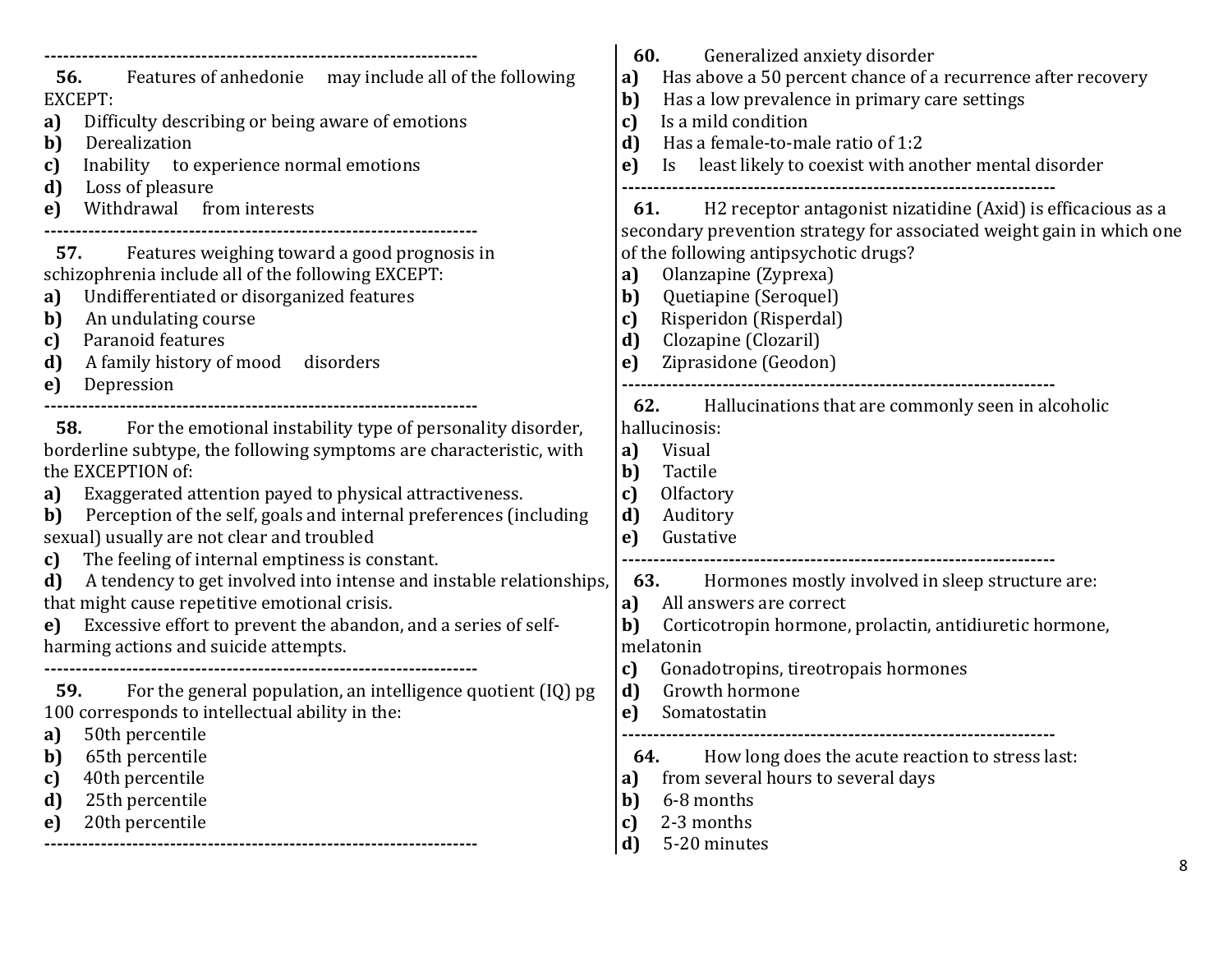| several seconds<br>e)                                       | More fatty tissue<br>c)<br>Lower glomerular filtration rates<br>d)  |
|-------------------------------------------------------------|---------------------------------------------------------------------|
| 65.                                                         | Lower hepatic capacity                                              |
| Huntington's disease:                                       | e)                                                                  |
| Is associated with caudate atrophy and characteristic<br>a) |                                                                     |
| "boxcar" ventricles symptoms                                | In the treatment of separation anxiety disorder in children,<br>70. |
| Is linked to the long arm of chromosome 4<br>b)             | will be given priority to:                                          |
| Is not usually associated with emotional symptoms           | mother-child psychotherapy                                          |
| c)                                                          | a)                                                                  |
| Shows striatal hypermetabolism on positron emission         | tranquilizers                                                       |
| d)                                                          | b)                                                                  |
| tomography (PET)                                            | isolation of baby from his mother<br>c)                             |
| Affects men only                                            | d)                                                                  |
| e)                                                          | neuroleptics                                                        |
|                                                             | antidepressants                                                     |
| Hypobulia is disorder of:                                   | e)                                                                  |
| 66.                                                         |                                                                     |
| Volition<br>a)                                              | <b>71.</b> In the Wechsler Adult Intelligence Scale (WAIS):         |
| Sexual instinct                                             | digit span is a subtest of the verbal component of the test         |
| b)                                                          | a)                                                                  |
| Personality                                                 | Its latest revision is designed for persons ages 16 to 60           |
| c)                                                          | $\mathbf{b}$                                                        |
| d)                                                          | Mental retardation corresponds to the lowest 1 % of the             |
| Emotivity                                                   | c)                                                                  |
| Nothing listed above is valid<br>e)                         | population                                                          |
|                                                             | The average range of IQ is 100 to 120<br>$\mathbf{d}$               |
| Illusions are most frequently observed at:                  | The verbal scale is more sensitive to normal aging                  |
| 67.                                                         | e)                                                                  |
| Delirium<br>a)                                              |                                                                     |
| Autistic thinking                                           | 72.                                                                 |
| b)                                                          | In vascular dementia is prevalent:                                  |
| Dissociative disorders                                      | amnestic disturbances                                               |
| c)                                                          | a)                                                                  |
| Nothing listed above is valid                               | behavioral disturbances                                             |
| d)                                                          | b)                                                                  |
| All listed above is valid                                   | disturbances of thought                                             |
| e)                                                          | c)                                                                  |
|                                                             | emotional disturbances<br>d)                                        |
| In general, pooled studies show concordance rates for       | abuse of diuretics                                                  |
| 68.                                                         | e)                                                                  |
| schizophrenia in monozygotic twins of:                      |                                                                     |
| 50 percent                                                  | In which disorder or syndrome does head growth begin to             |
| a)                                                          | 73.                                                                 |
| 40 percent<br>b)                                            | decelerate between the ages of 6 months and 1 year?                 |
| 25 percent                                                  | Rett syndrome                                                       |
| c)                                                          | a)                                                                  |
| 5 percent                                                   | Fragile X syndrome                                                  |
| d)                                                          | b)                                                                  |
| $0,1$ percent                                               | Autistic disorder                                                   |
| e)                                                          | c)                                                                  |
| In terms of pharmacokinetics, compared with adults,<br>69.  | $\mathbf{d}$<br>Leaning disorder<br>Asperger's disorder             |
| children have:                                              | e)                                                                  |
| None of the above                                           | 74.                                                                 |
| a)                                                          | Incorrect compensatory behavior, that is recurrent and              |
| Increased half-lives of medications<br>b)                   | aimed to prevent body weight growth in bulimia nervosa includes:    |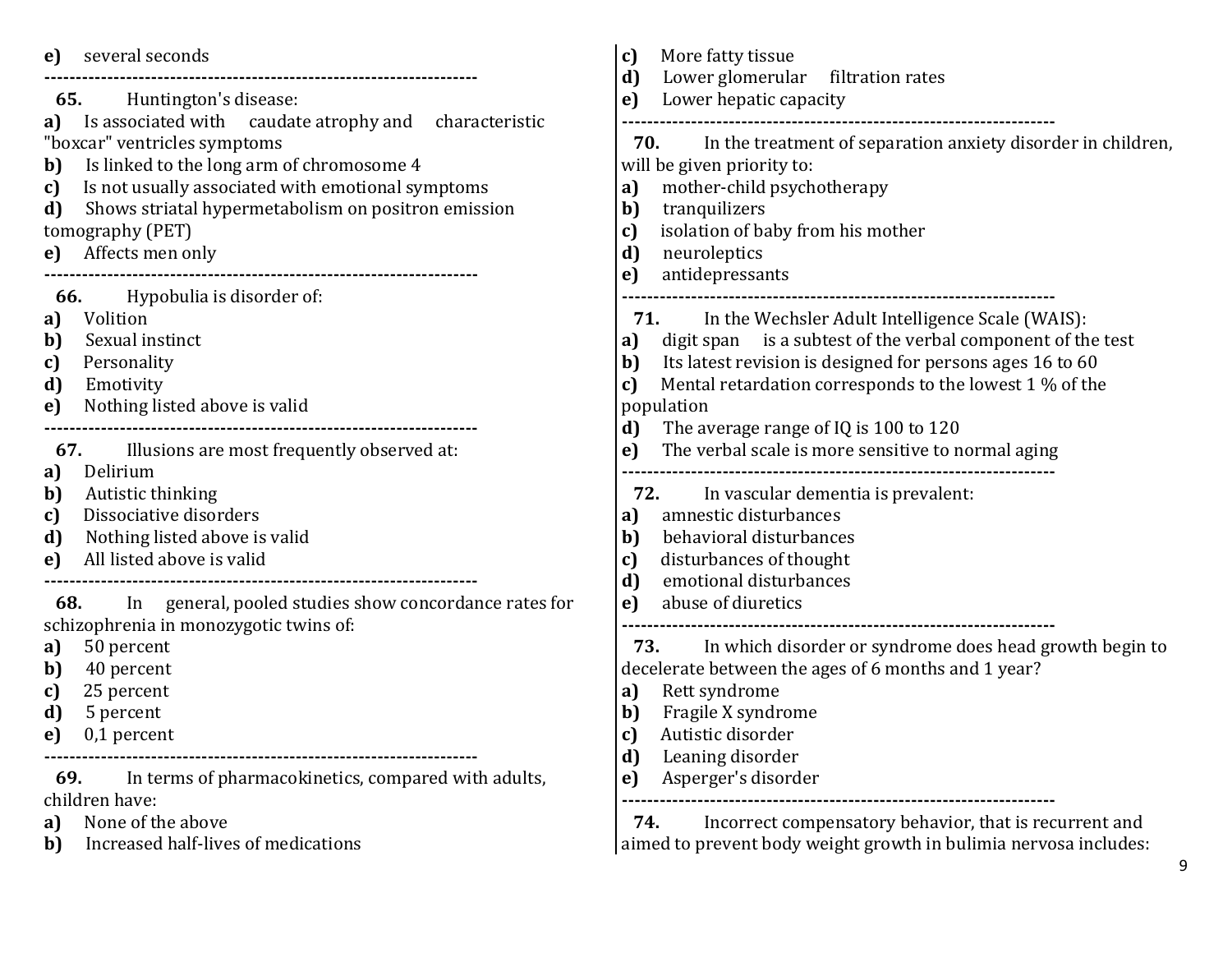| a)<br>b)<br>c)<br>d)<br>e)               | All the statements are correct<br>Excess of physical exercise<br>Diet regimen<br>Excessive use of laxatives, diuretic or other medications<br>Provoked vomiting                                  | b)<br>c)<br>d)<br>e)                         | Affective flattening<br>Hypobulia<br>Loss of interests<br>All listed above is valid<br>Medical disorders to be considered in a differential<br>80.                                           |
|------------------------------------------|--------------------------------------------------------------------------------------------------------------------------------------------------------------------------------------------------|----------------------------------------------|----------------------------------------------------------------------------------------------------------------------------------------------------------------------------------------------|
| 75.<br>a)<br>b)<br>c)<br>d)<br>e)        | It belongs to hallucinogens:<br>Psylocibine<br>Flunitrazepam<br>Chlorprothixene<br>Carbamazepine<br>Nothing listed above is valid                                                                | a)<br>b)<br>c)<br>d)<br>e)                   | diagnosis of somatization disorder include:<br>All of the above<br>Hyperparathyroidism<br>Acute intermittent porphyria<br>Systemic lupus erythematosus<br>Multiple sclerosis                 |
| 76.<br>a)<br>b)<br>c)<br>d)<br>e)        | It does not belong to atypical antipsychotics:<br>Sertraline<br>Risperidone<br>Clozapine<br>Sulpiride<br>Olanzaline                                                                              | 81.<br>called:<br>a)<br>b)<br>c)<br>d)<br>e) | Mild, nonpsychotic depression with predominant anxiety is<br>Dysthymia<br>Anxiety disorder<br>Chronic depression<br>Bipolar disorder<br>Endogenomorphic depression                           |
| 77.<br>a)<br>b)<br>c)<br>d)<br>e)        | It does not belong to inhibitors of monoaminoxidase:<br>Alprazolam<br>Selegiline<br>Moclobemide<br>Nialamide<br>All listed above is valid                                                        | 82.<br>a)<br>b)<br>c)<br>d)                  | Neuroleptic-induced movement disorders include which of<br>the following movement disorders?<br>All of the above<br>Tardive dyskinesia<br>Akathisia<br>Neuroleptic malignant syndrome        |
| 78.<br>a)<br>b)<br>c)<br>d)<br>e)<br>79. | It does not belong to negative schizophrenic symptoms:<br>Hallucinatory voices<br>Autism<br>Abulia<br><b>Affective flattening</b><br>Alogia<br>It does not belong to standard symptoms of simple | e)<br>83.<br>a)<br>b)<br>C)<br>d)<br>e)      | Acute dystonia<br>Neurological soft signs include all of the following EXCEPT<br>Learning disabilities<br>Contralateral overflow movements<br>Asymmetry of gain<br>Nystagmus<br>Poor balance |
| a)                                       | schizophrenia:<br>Hallucinations                                                                                                                                                                 | 84.                                          | Neurological-biochemical abnormalities associated with                                                                                                                                       |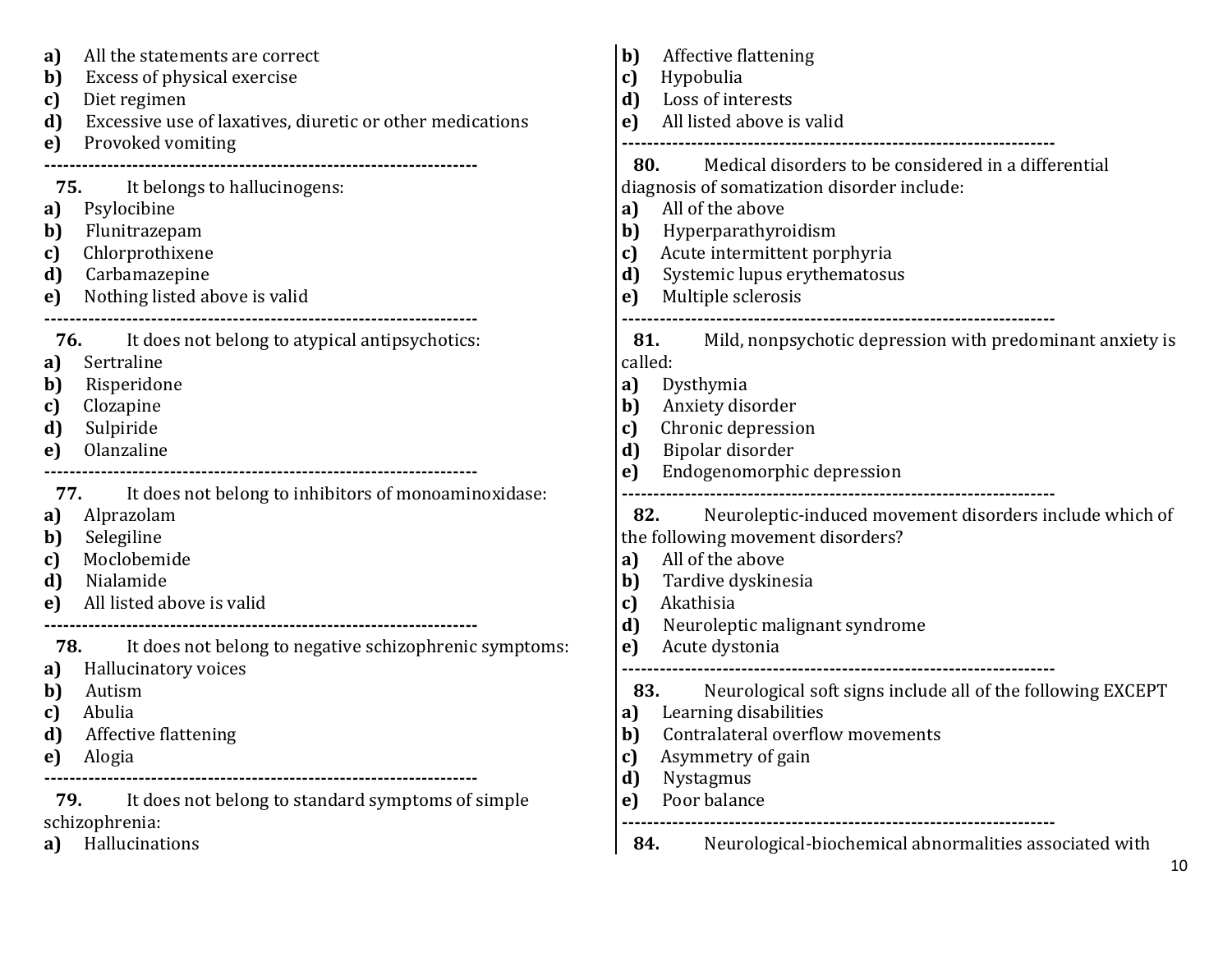| autistic disorder include<br>All of the above<br>a)<br>Increased total brain volume<br>b)<br>Electroencephalogram (EEG) abnormalities<br>c)<br>Ventricular enlargement on computed tomography (CT) scan<br>d)<br>Grand mal seizures<br>e)<br>Neuropsychological referrals are made for:<br>85.<br>All of the above<br>a)<br>Planning for rehabilitation<br>b)<br>Ascertaining brain impairment<br>c)<br>d)<br>Diagnostic purposes<br>Establishing a baseline of performance<br>e)                                                                  | One of the Diagnostic criteria according to DSM IV-TR, for<br>89.<br>Autistic Disorder include:<br>Delays or abnormal functioning in at least one of the following<br>a)<br>areas, with onset prior to age 3 years: (1) social interaction, (2)<br>language as used in social communication, or (3) symbolic at<br>imaginative play<br>Presence of delusions and hallucinations till age 3 years<br>b)<br>Grand mall seizures, with highly unresponsive seizures<br>c)<br>d)<br>Very high level of intellect, with an IQ more the 120<br>Delays or abnormal functioning in at least one of the following<br>e)<br>areas, with onset after 3 years of age: (1) social interaction, (2) mimic<br>as used in social communication, or (3) can't understand stories. |
|----------------------------------------------------------------------------------------------------------------------------------------------------------------------------------------------------------------------------------------------------------------------------------------------------------------------------------------------------------------------------------------------------------------------------------------------------------------------------------------------------------------------------------------------------|------------------------------------------------------------------------------------------------------------------------------------------------------------------------------------------------------------------------------------------------------------------------------------------------------------------------------------------------------------------------------------------------------------------------------------------------------------------------------------------------------------------------------------------------------------------------------------------------------------------------------------------------------------------------------------------------------------------------------------------------------------------|
| New psychiatry conception prefers:<br>86.<br>Integration of biological, psychological and social factors in the<br>a)<br>development of mental disorders<br>Nothing listed above is valid<br>b)<br>Social factors in the development of mental disorders<br>c)<br>Psychological factors in the development of mental disorders<br>d)<br>Biological factors in the development of mental disorders<br>e)                                                                                                                                            | Panic attack usually reaches its maximum intensity within<br>90.<br>approximately:<br>10 minutes<br>a)<br>$\mathbf{b}$<br>24 hours<br>12 hours<br>c)<br>d)<br>45 minutes<br>2 hours<br>e)                                                                                                                                                                                                                                                                                                                                                                                                                                                                                                                                                                        |
| 87.<br>Norepinephrine biosynthesis proceeded from:<br>Tyrosine<br>a)<br>Phenylalanine<br>b)<br>Tryptophan<br>c)<br>Insulin<br>d)<br>All listed above is valid<br>e)<br>88.<br>Of the following diagnostic laboratory tests used in<br>evaluation of children presenting with psychiatric problems, the one<br>most likely to impact ultimate diagnosis is:<br>Chromosomal analysis<br>a)<br>Positron emission tomography (PET)<br>b)<br>Magnetic resonance imaging (MRI)<br>c)<br>Thyroid function test<br>d)<br>Computer tomography<br>(CT)<br>e) | Patients with which illness are most likely to have<br>91.<br>chromosomal abnormalities or mutations involving genes in<br>neurodevelopmental pathways?<br>Early-onset schizophrenia<br>a)<br>Adult-onset bipolar disorder<br>b)<br>Obsessive-compulsive disorder<br>c)<br>Early-onset bipolar disorder<br>d)<br>Adult-onset schizophrenia<br>e)<br>92. Physical anomalies with associated mental retardation<br>include all of the following except<br>Persistent Babinski reflex<br>a)<br>$\mathbf{b}$<br>Flattened philtrum<br>High-arched palate<br>c)<br>d)<br>Low-set ears<br>11                                                                                                                                                                           |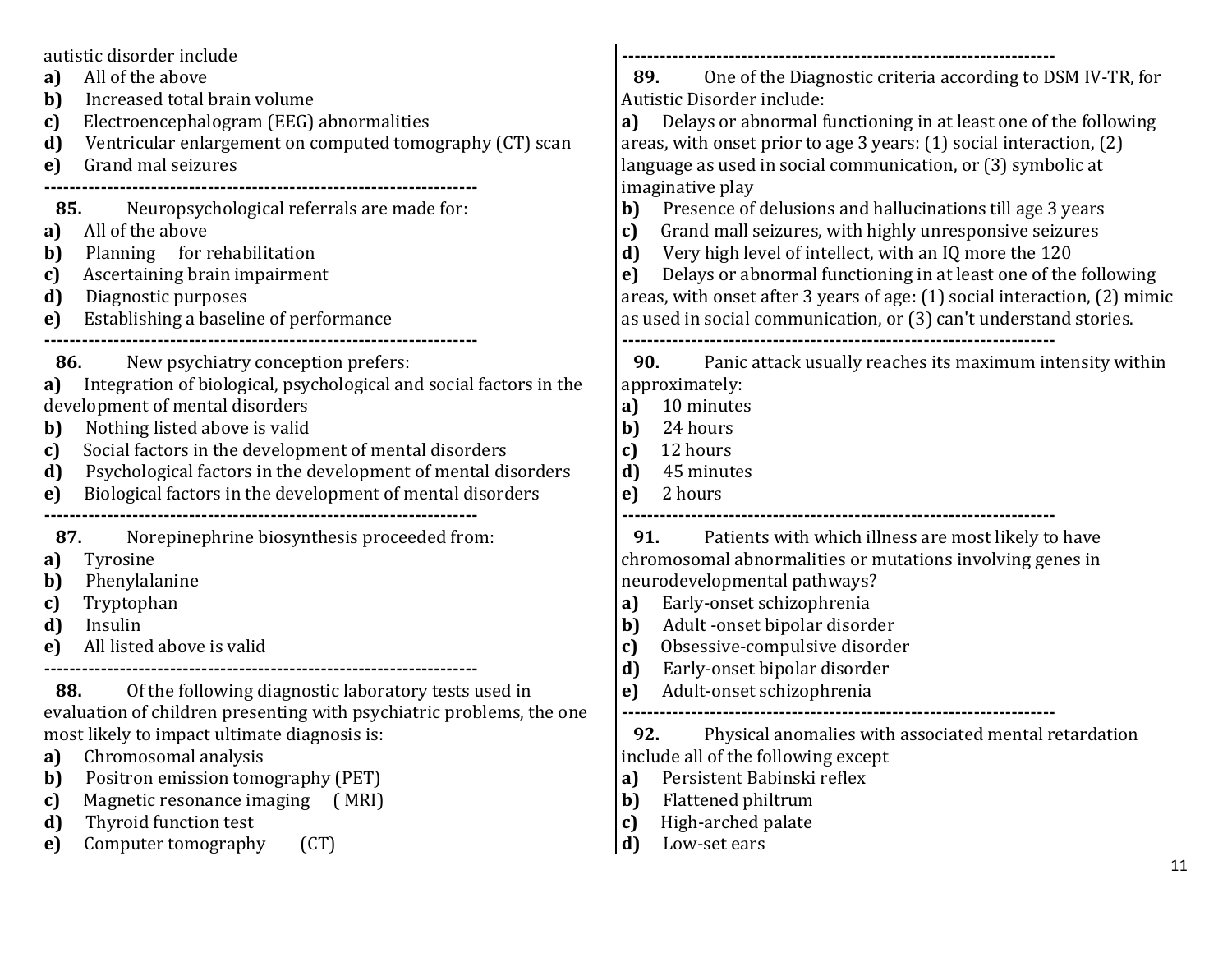| Multiple hair whorls<br>e)<br>---------------------------------- | Sexual dysfunction<br>c)<br>d)<br>Obsessive-compulsive disorder (OCD) |
|------------------------------------------------------------------|-----------------------------------------------------------------------|
| 93.                                                              | Anxiety disorder                                                      |
| Physiological activity associated with PTSD (posttraumatic       | e)                                                                    |
| stress disorder) include all EXCEPT:                             |                                                                       |
| Increased circulating thyroxine                                  | Relative strengths of children with autism in psychological           |
| a)                                                               | 98.                                                                   |
| Increased blood pressure<br>b)                                   | testing include which of the following?                               |
| <b>Excessive sweating</b>                                        | Block design and digit recall                                         |
| c)                                                               | a)                                                                    |
| Elevated baseline heart rate                                     | Verbal concept formulation                                            |
| d)                                                               | b)                                                                    |
| Decreased parasympathetic tone                                   | Similarities and comprehension                                        |
| e)                                                               | c)                                                                    |
|                                                                  | d)<br>Integration skills                                              |
| Predictors of poor prognosis in schizophrenia with               | Abstract reasoning                                                    |
| 94.                                                              | e)                                                                    |
| childhood onset include all of the following EXCEPT              |                                                                       |
| Misdiagnosed schizophrenia in a child with bipolar I disorder    | Rett syndrome                                                         |
| a)                                                               | 99.                                                                   |
| Delayed motor milestones and delayed language acquisition        | None of the above                                                     |
| b)                                                               | a)                                                                    |
| Lack of family support                                           | Shows no loss of social skills                                        |
| c)                                                               | b)                                                                    |
| Premorbid diagnoses of ADHD and learning disorders               | Is associated with normal intelligence                                |
| d)                                                               | c)                                                                    |
| Onset before 10 years of age                                     | d)                                                                    |
| e)                                                               | Does not involve motor abnormalities                                  |
|                                                                  | Is seen only in boy<br>e)                                             |
| Predisposing factors for alcoholism:<br>95.                      |                                                                       |
| Socio-psychological factors                                      | <b>100.</b>                                                           |
| a)                                                               | Schizophrenia forms are:                                              |
| <b>Endogenous factors</b>                                        | Hebephrenic                                                           |
| b)                                                               | a)                                                                    |
| <b>Brain Trauma</b><br>c)<br>Atherosclerosis                     | Melancolic<br>b)                                                      |
| d)<br>Infections<br>e)                                           | c)<br>Ironic<br>d)<br>Posttraumatic                                   |
|                                                                  | Symptomatic<br>e)                                                     |
| Psychomotor retardation is characterized by all of the<br>96.    |                                                                       |
| following EXCEPT:                                                | <b>101.</b><br>Separation and individuation                           |
| Restlessness                                                     | Involve a "practicing" sub phase                                      |
| a)                                                               | a)                                                                    |
| Reduced speech amplitude and flow                                | $\mathbf{b}$                                                          |
| b)                                                               | Involve attaining a sense of object permanence                        |
| Poor concentration                                               | Have no associated anxiety                                            |
| c)                                                               | c)                                                                    |
| Paucity of spontaneous movement                                  | Begins at approximately 8 or 9 months of age                          |
| d)                                                               | d)                                                                    |
| Indecisiveness                                                   | e)                                                                    |
| e)                                                               | Is based on the work of Dan Stern                                     |
| Psychoneurosis includes all of the following disorders           | Separation anxiety in children include:                               |
| 97.                                                              | 102.                                                                  |
| <b>EXCEPT:</b>                                                   | Nocturnal nightmares with scenes of separation<br>a)                  |
| Delusional disorder                                              | Transitory illusions                                                  |
| a)                                                               | $\mathbf{b}$                                                          |
| Dysthymia                                                        | Refusal to attend school                                              |
| b)                                                               | c)                                                                    |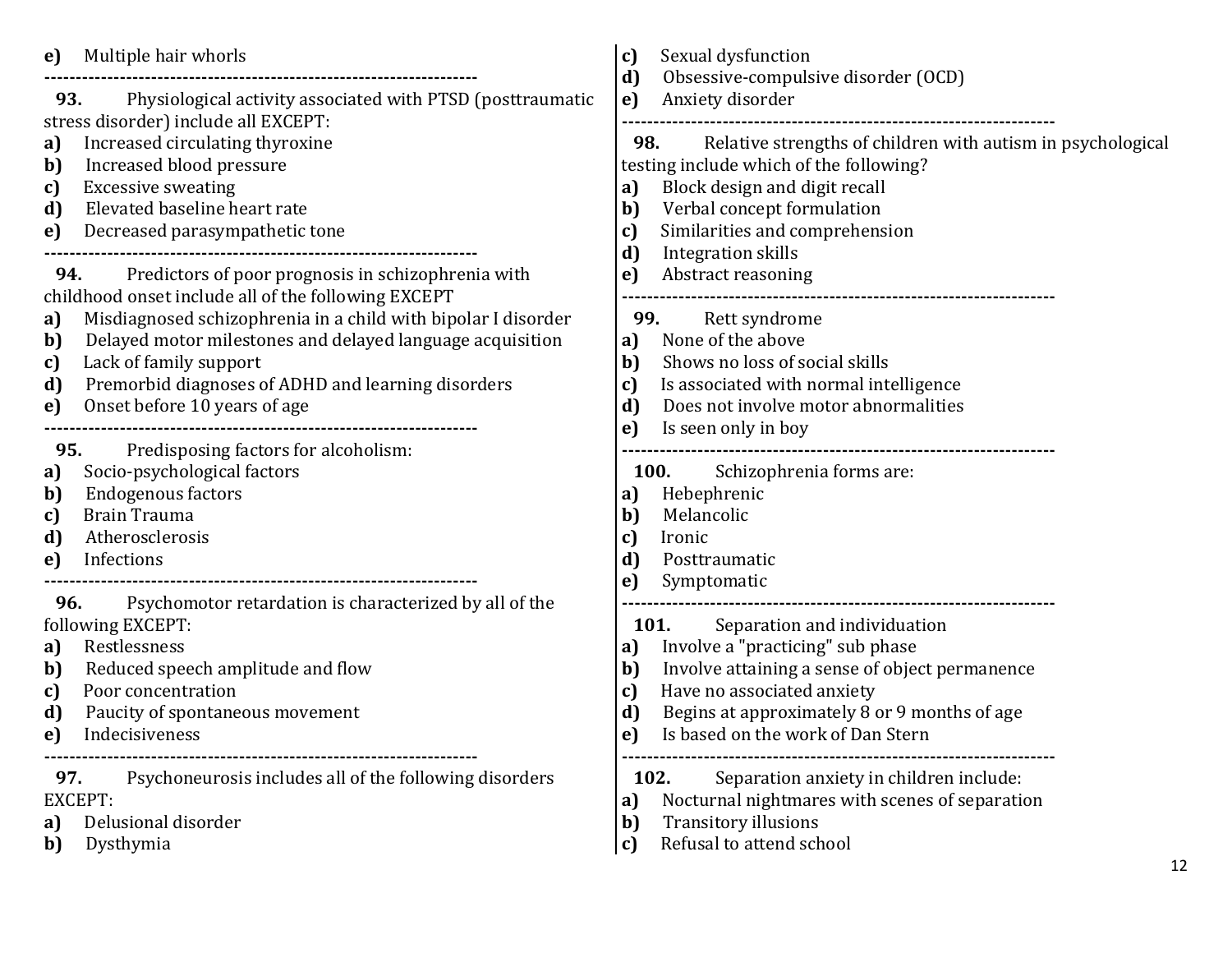| Unwillingness to eat in solitude<br>d)<br>Fear of injury to the relatives<br>e)                                                                                                                                                                                                                                                                                                                             | Spelling ~word~ backward<br>c)<br>Repeating a series of random numbers<br>d)<br>Repeating three or four unrelated objects after 5 to 10 minutes<br>e)                                                                                                                                                         |
|-------------------------------------------------------------------------------------------------------------------------------------------------------------------------------------------------------------------------------------------------------------------------------------------------------------------------------------------------------------------------------------------------------------|---------------------------------------------------------------------------------------------------------------------------------------------------------------------------------------------------------------------------------------------------------------------------------------------------------------|
| Sexual instinct may by attenuated by:<br><b>103.</b><br>All listed above is valid<br>a)<br>Nothing listed above is valid<br>b)<br>Gestagens<br>c)<br>Antiandrogens<br>d)<br>Antipsychotics<br>e)                                                                                                                                                                                                            | The core features of dementia with Lewy bodies include:<br><b>108.</b><br>Recurrent detailed visual hallucinations<br>a)<br>Disturbance of consciousness<br>b)<br>Cognitive decline caused by cerebrovascular disease<br>c)<br>d)<br>Progressive language dysfunction<br>Gradual changes in personality<br>e) |
| 104.<br>Suicide among schizophrenia patients<br>Is approximately 10 percent<br>a)<br>Is most frequently secondary to command hallucinations<br>b)<br>Occur most often in the later years of the illness<br>c)<br>d)<br>Is low<br>Is approximately 40 percent<br>e)                                                                                                                                          | The onset of childhood disintegrative disorder occurs<br>109.<br>during which age range?<br>3 to 4 years<br>a)<br>b)<br>1 to 2 years<br>2 to 3 years<br>c)<br>d)<br>4 to 5 years                                                                                                                              |
| Sundowning:<br>105.<br>Is a result of overmedication<br>a)<br>Is associated with akatisia<br>b)<br>Is associated with stupor<br>c)<br>Occurs usually as a function of mania<br>d)<br>Usually occurs in young individuals<br>e)                                                                                                                                                                              | 5 to 6 years<br>e)<br><b>110.</b> The psychiatric history:<br>Attends to the patient's anamnesis<br>a)<br>Does not address medical issues<br>b)<br>Has no formal structure<br>c)<br>Focuses exclusively on information obtained from the patient<br>d)                                                        |
| Symptoms that are present in Dementia in Parkinson<br><b>106.</b><br>disease:<br>decline in thinking and reasoning that develops in someone<br>a)<br>diagnosed with Parkinson's disease at least a year earlier.<br>apathy<br>b)<br>depression<br>c)<br>decline in thinking and reasoning that develops in someone<br>d)<br>diagnosed with Parkinson's disease at the onset of it.<br>anxious estates<br>e) | Focuses primarily on symptoms<br>e)<br>The clinical futures at the onset of anorexia nervosa in<br><b>111.</b><br>adolescence period:<br>All the statements are correct<br>a)<br>Laxative use<br>b)<br>Excessive physical exercise<br>c)<br>d)<br>Vomiting<br>Avoiding nutrition<br>e)                        |
| Test of concentration include all of the following EXCEPT:<br>107.<br>Proverb interpretation<br>a)<br>Calculation<br>b)                                                                                                                                                                                                                                                                                     | 112.<br>The disorder most commonly mistaken for borderline<br>intellectual functioning is:<br>Attention-deficit hyperactivity disorder<br>a)<br>13                                                                                                                                                            |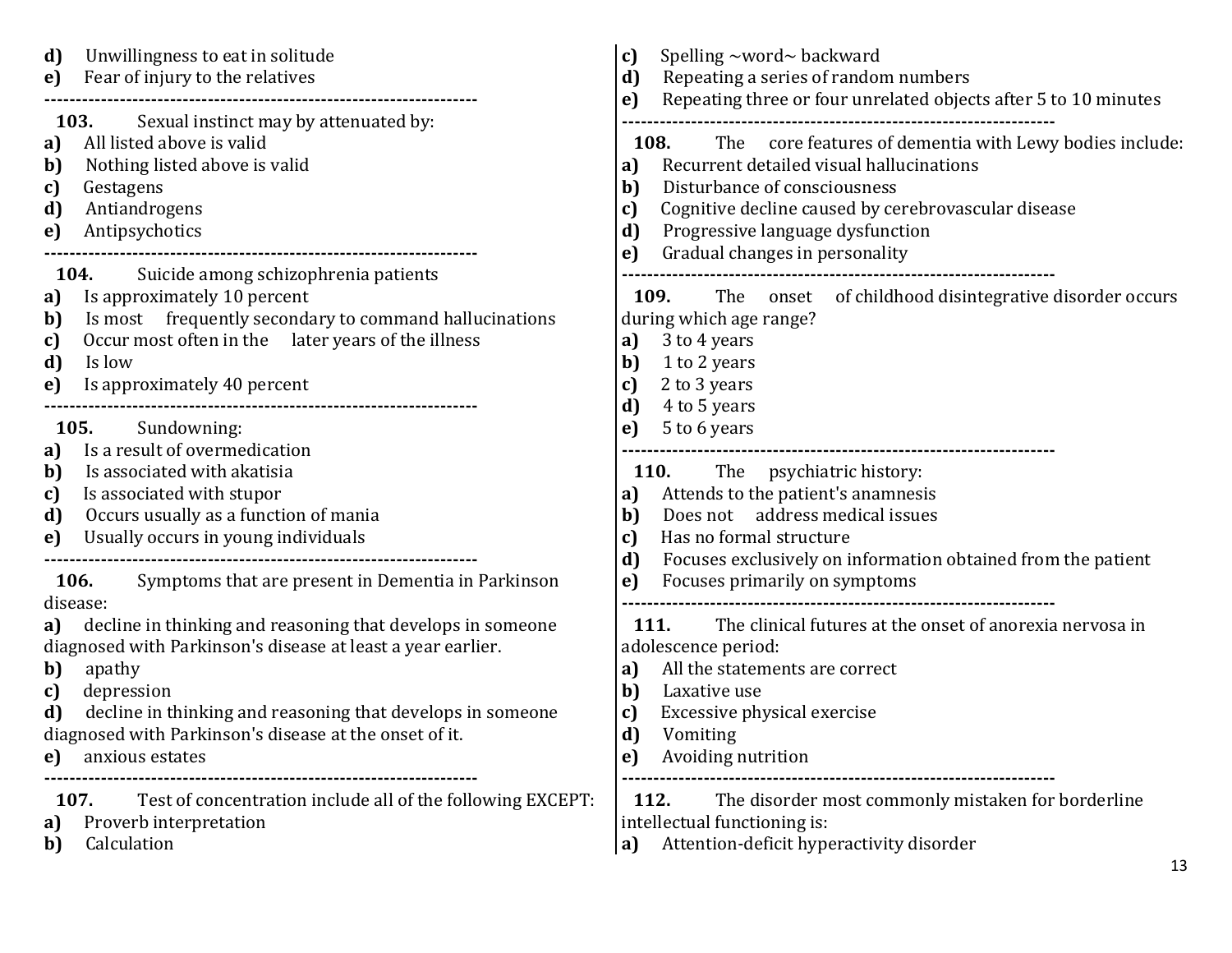| Antisocial personality disorder<br>b)<br>Asperger's disorder<br>c)<br>Early-onset schizophrenia<br>d)<br>Conduct disorder<br>e)                                                              | Freud<br>c)<br>Ellis<br>d)<br>Perls<br>e)                                                                                                                                                                                                                                                                                                                                 |
|----------------------------------------------------------------------------------------------------------------------------------------------------------------------------------------------|---------------------------------------------------------------------------------------------------------------------------------------------------------------------------------------------------------------------------------------------------------------------------------------------------------------------------------------------------------------------------|
| The etiological factors in the organic psychopathological<br>113.<br>disorders are:<br><b>Biological</b><br>a)<br>Constitution<br>b)<br>Genetic<br>c)<br>d)<br>Situational<br>Seizures<br>e) | <b>118.</b><br>The first task in evaluating violent behavior should be:<br>Determination of the cause<br>a)<br>Ascertaining degree of injuries<br>b)<br>Admission to a hospital<br>c)<br>d)<br>Establishing a treatment plan<br>Obtaining information from observers<br>e)<br>The following affirmations about the epileptic status are<br>119.                           |
| The first choice drug used for bipolar disorder is:<br>114.<br>Lithium<br>a)<br>Trazodon<br>b)<br>Clorpromazine<br>c)<br>d)<br>Diazepam<br>Propranolol<br>e)                                 | correct, with the EXCEPTION of:<br>Appears usually after petit-mal seizures<br>a)<br>The most frequent condition is an abrupt stop of anticonvulsivant<br>b)<br>treatment.<br>Epileptic status might appear not only in epilepsy, but also in CNS<br>C)<br>infections, meningoencephalytis, etc<br>Represents a major psychiatric emergency, since it might lead to<br>d) |
| <b>115.</b> The first choice drug used for bipolar disorder is:<br>A mood stabilizer<br>a)<br>An anxiolytic<br>b)<br>A hypnotic<br>c)<br>d)<br>An antidepressant<br>A neuroleptic<br>e)      | an exitus or determine irreversible neurological consequences.<br>Is characterized by repeated tonic and clonic seizures, total crisis<br>e)<br>length might exceed one hour.<br><b>120.</b><br>The highest suicide rates are in which of the following are<br>groups?<br>Older than age 65 years<br>a)                                                                   |
| <b>116.</b><br>The first choice drug used for bipolar disorder is:<br>Valproic acid<br>a)<br>Sertraline<br>b)<br>Clorpromazine<br>c)<br>d)<br>Diazepam<br>Trazodon<br>e)                     | 45 to 64 years old<br>b)<br>25 to 44 years old<br>c)<br>15 to 24 years old<br>d)<br>Younger than age 15 years<br>e)<br>121.<br>The medical record involves:<br>Is accessible to patients<br>a)                                                                                                                                                                            |
| The first person that formulated the transactional analysis?<br>117.<br>Bern<br>a)<br>b)<br>Beck                                                                                             | Cannot be used in malpractice litigation<br>b)<br>Is used only by the treating team<br>c)<br>Cannot be used by regulatory agencies<br>d)<br>Is absolutely confidential<br>e)                                                                                                                                                                                              |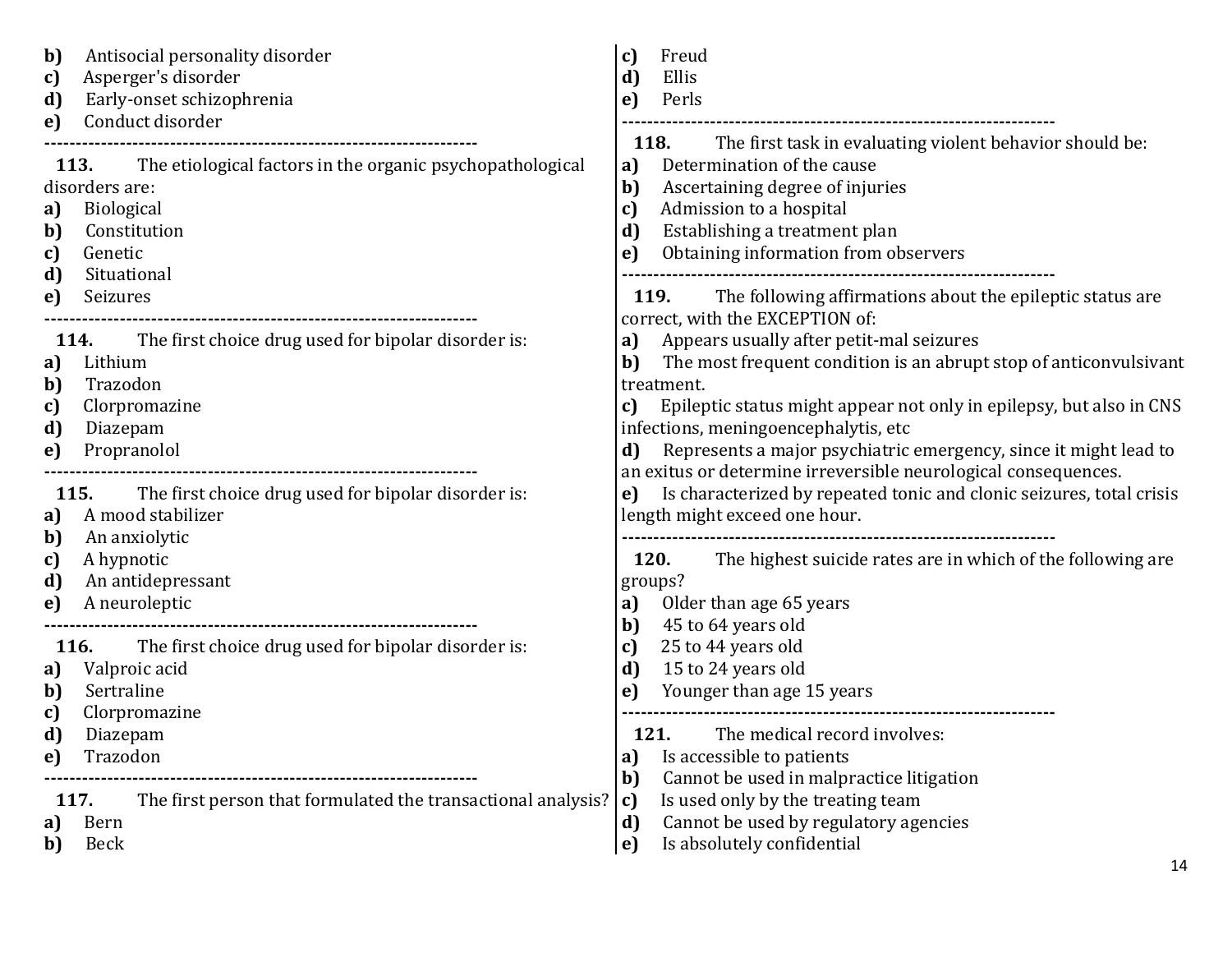|                                                                                            | 70-90%<br>e)                                                     |
|--------------------------------------------------------------------------------------------|------------------------------------------------------------------|
| The most frequent form of neurotic disorders is:<br>122.                                   |                                                                  |
| Neurasthenia                                                                               | The time, course, and intensity of a drug's effect are           |
| a)                                                                                         | 127.                                                             |
| Dysthymia                                                                                  | referred to us:                                                  |
| b)<br>Somatoform disorder<br>c)                                                            | Pharmacodynamics<br>a)                                           |
| Phobic anxiety disorder                                                                    | Pharmacokinetics                                                 |
| d)                                                                                         | b)                                                               |
| Conversion disorder                                                                        | Pharmacogenetics                                                 |
| e)                                                                                         | c)                                                               |
|                                                                                            | Placebo effect<br>d)                                             |
| 123. The most frequently occurring of the somatoform                                       | Idiosyncratic reaction<br>e)                                     |
| disorders is                                                                               |                                                                  |
| Conversion disorder                                                                        | True statements about projective personality tests include       |
| a)                                                                                         | 128.                                                             |
| Body dysmorphic disorder                                                                   | They often focus on latent or unconscious aspects of personality |
| b)                                                                                         | a)                                                               |
| Hypochondriasis                                                                            | The variety of responses is limited                              |
| c)                                                                                         | b)                                                               |
| Pain disorder                                                                              | They tend to be more direct and structural than objective        |
| d)                                                                                         | c)                                                               |
| Somatization disorder<br>e)                                                                | personality tests                                                |
|                                                                                            | Instructions are usually specific<br>d)                          |
| The Oedipus complex as described by Freud involves all of<br>124.<br>the following EXCEPT: | None of the above<br>e)                                          |
| Anal phase                                                                                 | Typical symptom of simple schizophrenia is                       |
| a)                                                                                         | 129.                                                             |
| Adult<br>sexuality<br>b)                                                                   | Autism<br>a)                                                     |
| Rivalries                                                                                  | Hallucination                                                    |
| c)                                                                                         | b)                                                               |
| Intense love relationships                                                                 | Delusions of persecution                                         |
| d)                                                                                         | c)                                                               |
| Both mother and father                                                                     | d)                                                               |
| e)                                                                                         | Agitation                                                        |
|                                                                                            | Nothing listed above is valid<br>e)                              |
| 125.<br>The risk of developing anxiety disorders is enhanced by                            | ---------------------------------                                |
| All of the above                                                                           | <b>130.</b>                                                      |
| a)                                                                                         | Unexpected panic attacks are required for the diagnosis of:      |
| Allergies                                                                                  | Panic disorder                                                   |
| b)                                                                                         | a)                                                               |
| Substance abuse                                                                            | Generalized anxiety disorder                                     |
| c)                                                                                         | b)                                                               |
| Depression                                                                                 | Social phobia                                                    |
| d)                                                                                         | c)                                                               |
| Eating disorders                                                                           | Specific phobia                                                  |
| e)                                                                                         | d)                                                               |
|                                                                                            | All of the above<br>e)                                           |
| 126. The risk to make schizophrenia for person with both                                   |                                                                  |
| parents suffer from it is:                                                                 | 131.<br>hallucinations, delusions, fluctuating mental<br>Visual  |
| 40-70%<br>a)                                                                               | status, and adverse reactions to antipsychotic drugs, are all    |
| 60-90%<br>b)                                                                               | characteristics of which type of dementia?                       |
| 15-20%                                                                                     | Lewy body dementia                                               |
| c)                                                                                         | a)                                                               |
| 20-40%                                                                                     | Vascular dementia                                                |
| d)                                                                                         | b)                                                               |
|                                                                                            | 15                                                               |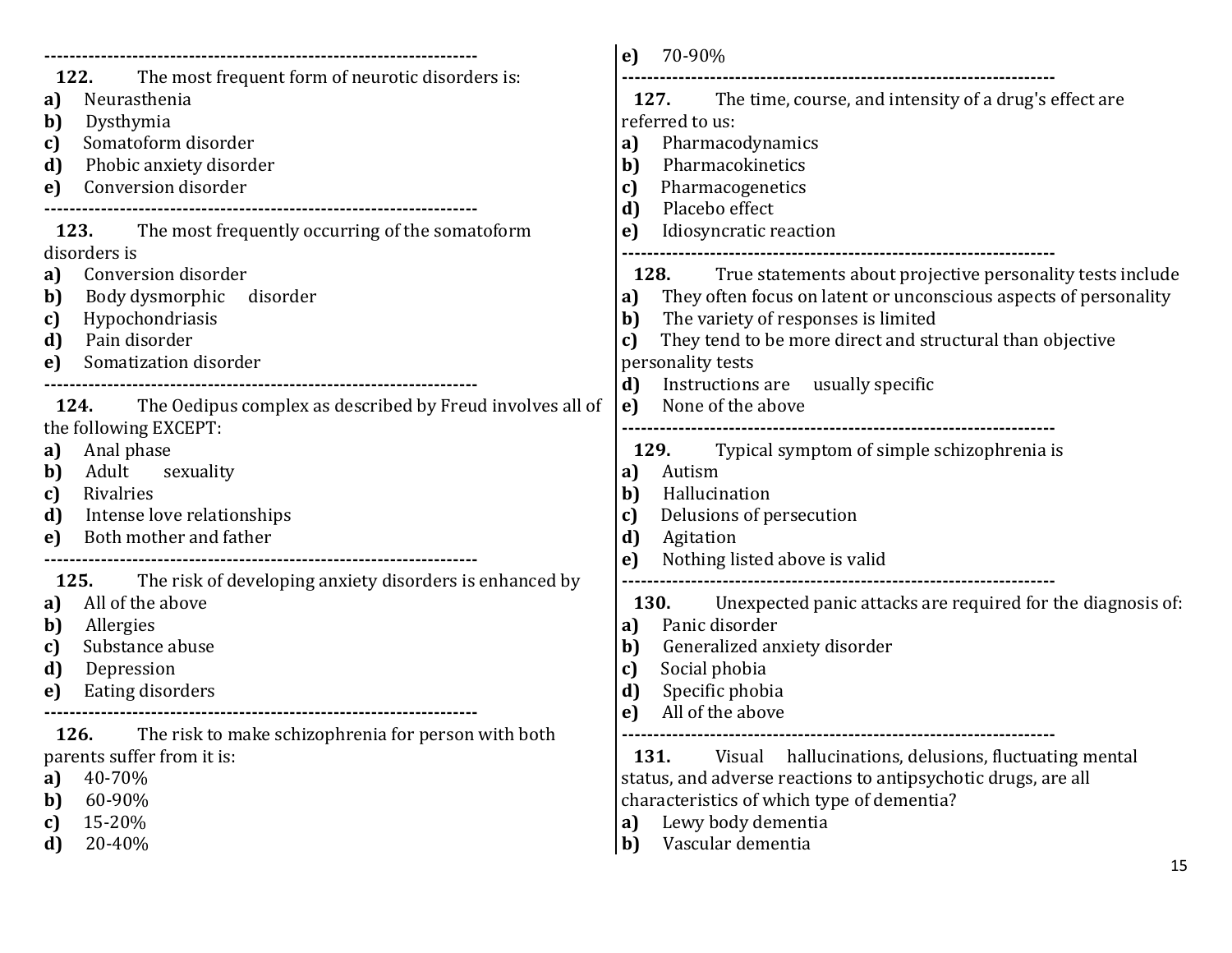**c)** Frontotemporal dementia **d)** Depressive pseudodementia **e)** Alzheimer's disease **---------------------------------------------------------------------**

**132.** We distinguish the following types of nervous anorexia, according to age criteria:

**a)** All answers are correct

- **b)** Adolescents' anorexia
- **c)** Pubertal anorexia
- **d)** Prepubertal anorexia
- **e)** Infantile anorexia

**---------------------------------------------------------------------**

**133.** What are the assumptions on which relies the psychosomatic medicine:

**a)** There is a unity of mind and body (reflected in term mind-body medicine); and psychological factors must be taken into account when considering all disease states.

**b)** All the disorders are caused by stress and the only way to help is by healing you soul

**c)** Although there are conditions that are caused by biological factors, the main problem in all somatic disorders relies on psychological conflicts.

**d)** The only way to treat a illness is by understanding the sick soul that is full of negative energy

**e)** All the diseases have a pathophysiology that is unclear, but which can be explained by psychological conflict **---------------------------------------------------------------------**

**134.** What from below is correct about Autistic Disorder: **a)** Neurodegenerative disease that shows deficits in language development and difficulty using language to communicate, prior to age 3 years. Children do not demonstrate special attention to important people in their lives and have impaired eye contact and attachment behavior to family members and notable deficits in interacting with peers

**b)** Neurodegenerative disease that shows characteristic features after a period of at least 7 months of normal function and growth.

least 2 years of normal development. Normal development for at least 6 years followed by abnormalities in reciprocal social interaction, communication skills, and stereotyped behavior.

**d)** Patient shows impairment in social interaction and restricted repetitive patterns of behavior. There are no significant delays in language, cognitive development or age-appropriate self-help skills.

**e)** Consists of a persistent pattern of inattention and/or hyperactivity and impulsive behavior that is more severe than expected of children of similar age and level of development.

**---------------------------------------------------------------------**

**135.** What from below is correct about Rett's Disorder:

**a)** Neurodegenerative disease that shows characteristic features after a period of at least 6 months of normal function and growth. Signs include microcephaly, lack of purposeful hand movements, stereotypic motions, and poor receptive and expressive communication, apraxic gait, and poor coordination

**b)** Neurodegenerative disease that shows deficits in language development and difficulty using language to communicate, prior to age 3 years.

**c)** Disintegration of intellectual, social, and language function after at least 7 years of normal development.

**d)** Patient shows impairment in social interaction and restricted repetitive patterns of behavior. There are no significant delays in language, cognitive development or age-appropriate self-help skills.

**e)** Consists of a persistent pattern of inattention and/or hyperactivity and impulsive behavior that is more severe than expected of children of similar age and level of development.

**---------------------------------------------------------------------**

**136.** What from below is the most correct about Asperger's Disorder:

**a)** Patient shows impairment in social interaction and restricted repetitive patterns of behavior. There are no significant delays in language, cognitive development or age-appropriate self-help skills. Features include at least two of the following: markedly abnormal nonverbal communicative gestures, failure to develop peer relationships, the lack of social or emotional reciprocity, and an

16

c) Disintegration of intellectual, social, and language function after at | impaired ability to express pleasure in other people's happiness.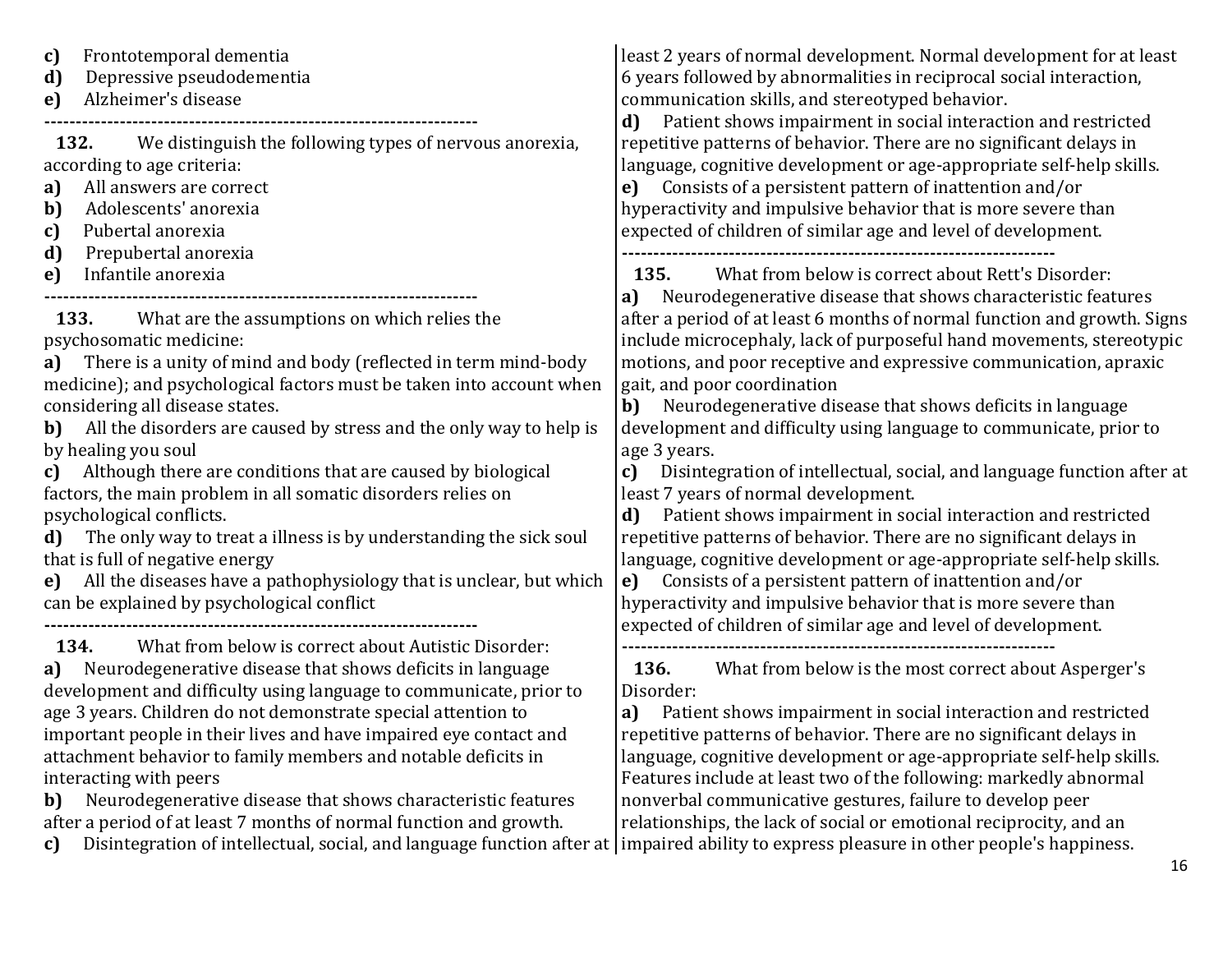| Restricted interests and patterns of behavior are always present<br>Consists of a persistent pattern of inattention and/or<br>b)<br>hyperactivity and impulsive behavior that is more severe than<br>expected of children of similar age and level of development.<br>Disintegration of intellectual, social, and language function after at<br>c)<br>least 2 years of normal development.<br>Neurodegenerative disease that shows deficits in language<br>d)<br>development and difficulty using language to communicate, prior to<br>age 3 years.<br>Neurodegenerative disease that shows characteristic features<br>e)<br>after a period of at least 6 months of normal function and growth.                                                                                                                                                                                                                                                                                                                                                                                                                                                        | impaired ability in language, social behavior, adaptive behavior, bowel<br>or bladder control, play, and motor skills. Majority of onset occurs at<br>age 3 to 4 years<br>Consists of a persistent pattern of inattention and/or<br>b)<br>hyperactivity and impulsive behavior that is more severe than<br>expected of children of similar age and level of development.<br>Patient shows impairment in social interaction and restricted<br>repetitive patterns of behavior. There are no significant delays in<br>language, cognitive development or age-appropriate self-help skills.<br>Neurodegenerative disease that shows deficits in language<br>d)<br>development and difficulty using language to communicate, prior to<br>age 5 years. |
|--------------------------------------------------------------------------------------------------------------------------------------------------------------------------------------------------------------------------------------------------------------------------------------------------------------------------------------------------------------------------------------------------------------------------------------------------------------------------------------------------------------------------------------------------------------------------------------------------------------------------------------------------------------------------------------------------------------------------------------------------------------------------------------------------------------------------------------------------------------------------------------------------------------------------------------------------------------------------------------------------------------------------------------------------------------------------------------------------------------------------------------------------------|---------------------------------------------------------------------------------------------------------------------------------------------------------------------------------------------------------------------------------------------------------------------------------------------------------------------------------------------------------------------------------------------------------------------------------------------------------------------------------------------------------------------------------------------------------------------------------------------------------------------------------------------------------------------------------------------------------------------------------------------------|
| What from below is the most correct about Attention-<br>137.<br>deficit/hyperactivity Disorder:<br>Consists of a persistent pattern of inattention and/or<br>a)<br>hyperactivity and impulsive behavior that is more severe than<br>expected of children of similar age and level of development.<br>Symptoms must be present before the age of 7 years, must be present<br>in at least two settings, and must interfere with the appropriate social,<br>academic, and extracurricular functioning.<br>Patient shows impairment in social interaction and restricted<br>b)<br>repetitive patterns of behavior. There are no significant delays in<br>language, cognitive development or age-appropriate self-help skills.<br>Disintegration of intellectual, social, and language function after at<br>c)<br>least 2 years of normal development.<br>Neurodegenerative disease that shows deficits in language<br>d)<br>development and difficulty using language to communicate, prior to<br>age 3 years.<br>Neurodegenerative disease that shows characteristic features<br>e)<br>after a period of at least 6 months of normal function and growth. | Neurodegenerative disease that shows characteristic features<br>e)<br>after a period of at least 7 months of normal function and growth.                                                                                                                                                                                                                                                                                                                                                                                                                                                                                                                                                                                                          |
|                                                                                                                                                                                                                                                                                                                                                                                                                                                                                                                                                                                                                                                                                                                                                                                                                                                                                                                                                                                                                                                                                                                                                        | What is NOT a violation of consciousness:<br>139.<br>Verbigeration<br>a)<br>Delirium<br>b)<br>Obnubilation<br>c)<br>$\mathbf{d}$<br>Oneiroid condition<br>All listed above is valid<br>e)                                                                                                                                                                                                                                                                                                                                                                                                                                                                                                                                                         |
|                                                                                                                                                                                                                                                                                                                                                                                                                                                                                                                                                                                                                                                                                                                                                                                                                                                                                                                                                                                                                                                                                                                                                        | What is NOT included in the General Strategy in Evaluating<br><b>140.</b><br>Suicidal Patients:<br>Always assume that family or friends will be able to watch a<br>a)<br>patient 24 hours a day<br>Protect yourself<br>b)<br>Prevent harm<br>c)<br>d)<br>Rule out cognitive disorders<br>Rule out impending psychosis<br>e)                                                                                                                                                                                                                                                                                                                                                                                                                       |
| What from below is the most correct about Childhood<br>138.<br>Disintegrative Disorder:<br>Disintegration of intellectual, social, and language function after<br>a)<br>at least 2 years of normal development. Normal development for at<br>least 2 years followed by abnormalities in reciprocal social interaction,<br>communication skills, and stereotyped behavior. Core features include                                                                                                                                                                                                                                                                                                                                                                                                                                                                                                                                                                                                                                                                                                                                                        | What is NOT typical withdrawal symptoms at dependence<br>141.<br>on heroin:<br>High fever<br>a)<br>All listed above are valid<br>b)<br>Mydriasis<br> c <br>Nausea<br>$\mathbf{d}$<br>17                                                                                                                                                                                                                                                                                                                                                                                                                                                                                                                                                           |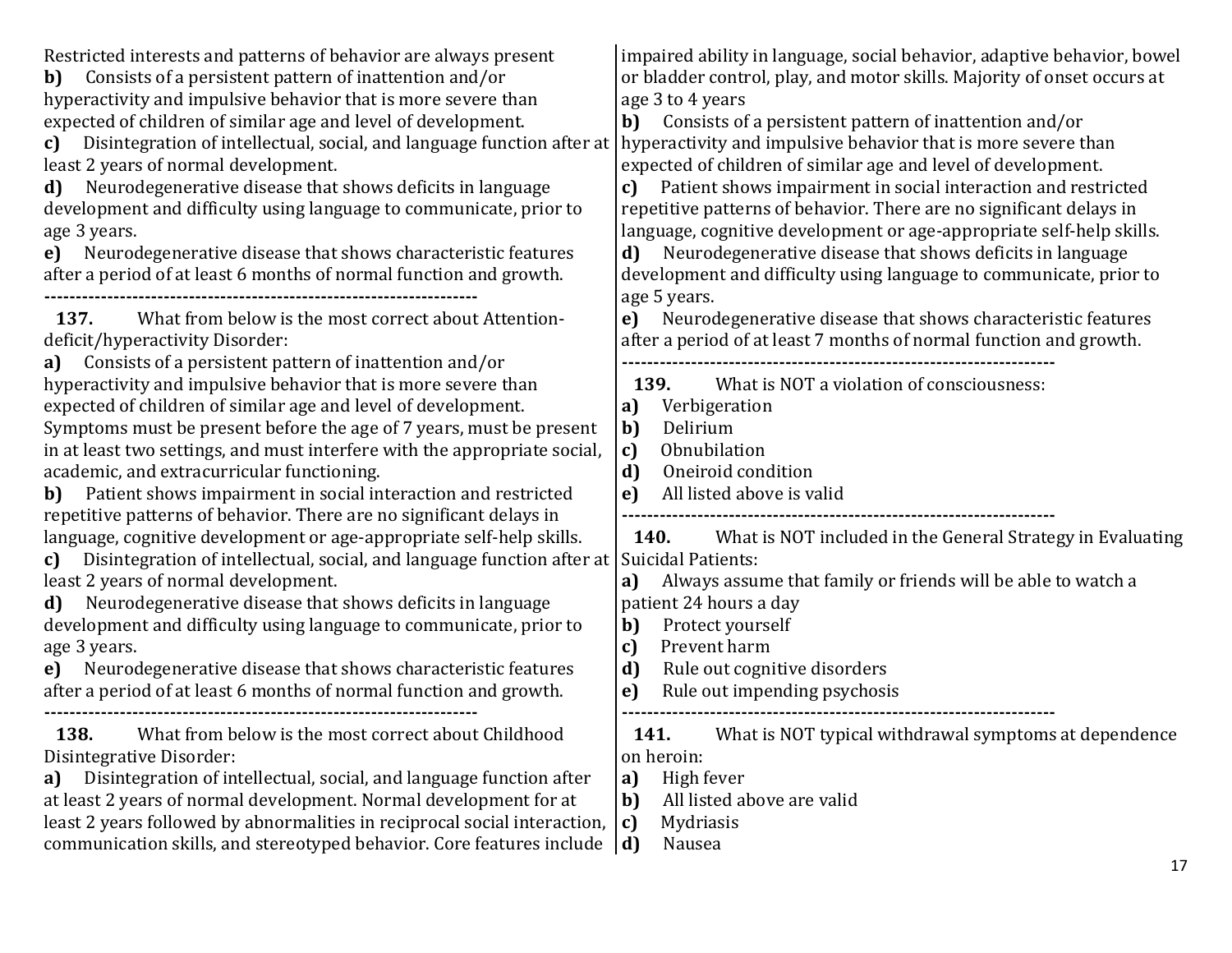| Tremor<br>e)                                                                                                                                                                                                                                                                                         | b)<br>GABA, Na+, L-DOPA<br>GABA, noradrenalin, acetylcholine                                                                                                                                                                                                                                                 |
|------------------------------------------------------------------------------------------------------------------------------------------------------------------------------------------------------------------------------------------------------------------------------------------------------|--------------------------------------------------------------------------------------------------------------------------------------------------------------------------------------------------------------------------------------------------------------------------------------------------------------|
| Which of the following disorders is the Axis II diagnosis<br>142.<br>most closely associated with suicide?                                                                                                                                                                                           | c)<br>Acetylcholine, dopamine, melatonin<br>d)<br>Glucocorticoids, T3/T4, Adrenalin<br>e)                                                                                                                                                                                                                    |
| Borderline personality disorder<br>a)<br>Substance abuse disorders<br>b)<br>Schizophrenia<br>c)<br>Antisocial personality disorder<br>d)<br>Mood disorders<br>e)                                                                                                                                     | Which of the following about confidentiality is true?<br><b>147.</b><br>Informing one's spouse of the identity of one's patient<br>a)<br>violates the ethical principle of confidentiality<br>A physician is obligated to requires such reporting<br>b)                                                      |
| <b>143.</b> Which statement is true of a person who has acquired a<br>second language during childhood?<br>Both language centers appear in the cortical region<br>a)<br>There is only one language center in the cortical region<br>b)<br>There are no language centers in the cortical region<br>c) | Videotaped segments of a therapy session cannot be used at a<br>c)<br>workshop for professionals<br>Confidentiality prevents psychiatrists from releasing information<br>d)<br>about patients to insurance companies.<br>Confidentiality does not need to be maintained other patients are<br>e)<br>deceased |
| Language centers do not appear in the cortical region<br>d)<br>Second language centers only appear in an adult's cortical region<br>e)                                                                                                                                                               | Which of the following agents is not a first-generation<br>148.<br>antipsychotic?                                                                                                                                                                                                                            |
| Which clinical features may be associated with delirium?<br>144.<br>All off the above<br>a)<br>Mood alterations<br>b)<br>Illusions<br>c)<br>d)<br>Hallucinations<br>Disorganized thought process<br>e)                                                                                               | Risperidone (Risperdal)<br>a)<br>Thioridazine (Mellaril)<br>b)<br>Haloperidol (Haldol)<br>c)<br>Perphenazine<br>d)<br>Chloprpromazine (Thorazine)<br>e)                                                                                                                                                      |
| Which is a condition commonly seen in teens that abuse<br>145.<br>alcohol:<br>binge drinking<br>a)<br>b)<br>psychosis<br>c)<br>tics<br>d)<br>oneiroid condition<br>e)<br>obsessive compulsive disorder                                                                                               | Which of the following antipsychotic drugs is considered to<br>149.<br>relieve the symptoms of tardive dyskinesia:<br>Clozapine<br>a)<br>Haloperidol<br>b)<br>Trifluoperazine<br>c)<br>d)<br>Aripiprazol<br>Quetiapine<br>e)                                                                                 |
| Which neurotransmitters are mostly implied in<br>146.<br>pathophysiology of psychosomatic disorders as a neurotransmitter<br>response:<br>Catecholamine, serotonin, dopamine<br>a)                                                                                                                   | 150.<br>Which of the following antipsychotic drugs is more likely to<br>cause agranulocytosis:<br>Clozapine<br>a)<br>Haloperidol<br>b)<br>Trifluoperazine<br>c)<br>18                                                                                                                                        |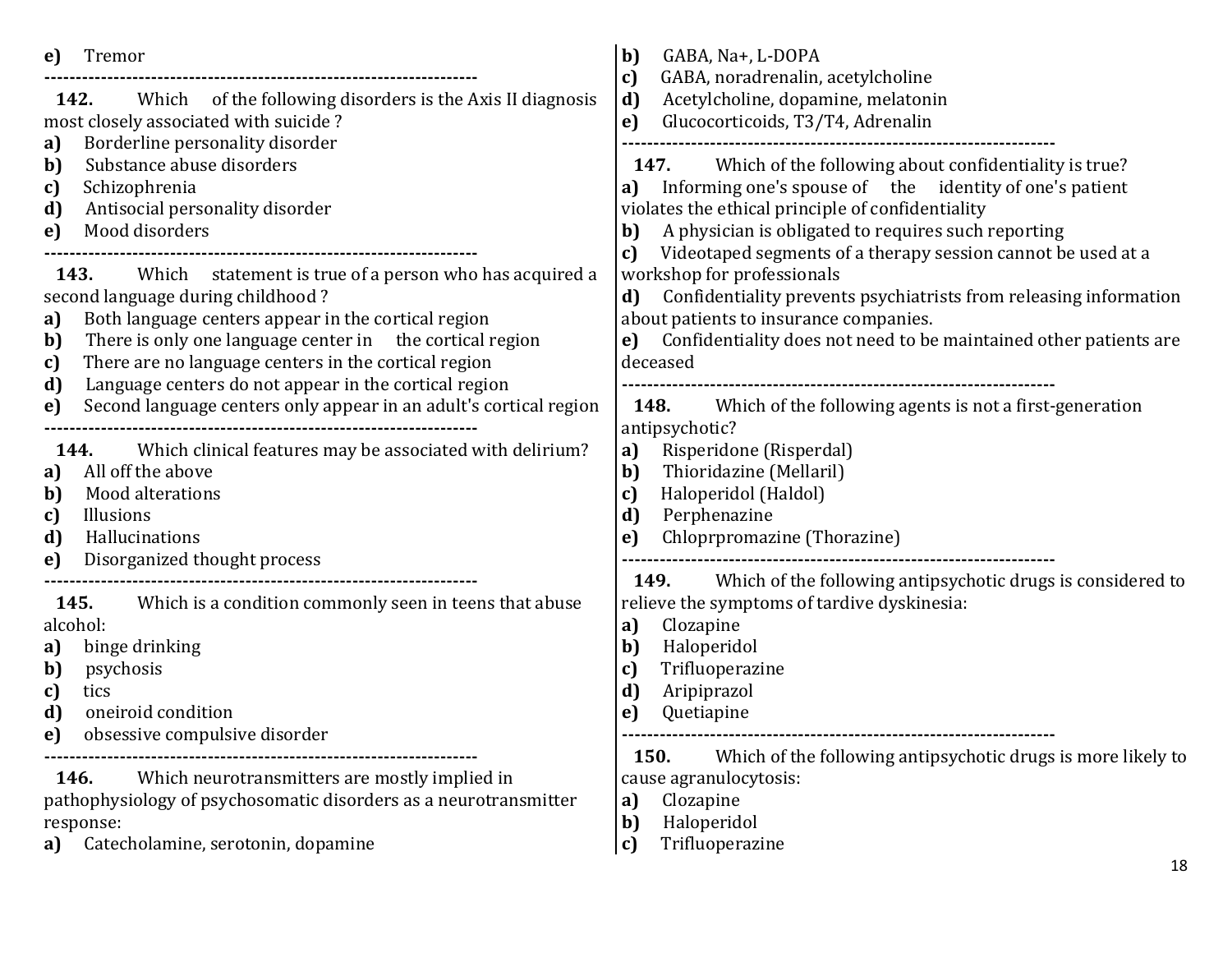| Aripiprazol<br>d)<br>Quetiapine<br>e)<br><b>151.</b> Which of the following can NOT be used as main treatment<br>of obsessive-compulsive disorder:<br>Memantine<br>a)<br>Clomipramine<br>b)<br>Fluoxetine<br>c)<br>d)<br>Quetiapine<br>Psychotherapy<br>e)                                                                                                                                                                                                                                                                                                         | Morbid fear of open places or leaving the familiar setting of the<br>a)<br>home. May be present with or without panic attacks.<br>Morbid fear of closed places or very familiar setting of the home.<br>b)<br>May be present with or without panic attacks.<br>Morbid fear of spiders. May be present with or without panic<br>c)<br>attacks.<br>d)<br>Morbid fear of sharp objects and knifes. May be present with or<br>without panic attacks.<br>Morbid fear of height and high positions in space. May be present<br>e)<br>with or without panic attacks.                                                                                                                                                                                                                                                                                  |
|--------------------------------------------------------------------------------------------------------------------------------------------------------------------------------------------------------------------------------------------------------------------------------------------------------------------------------------------------------------------------------------------------------------------------------------------------------------------------------------------------------------------------------------------------------------------|------------------------------------------------------------------------------------------------------------------------------------------------------------------------------------------------------------------------------------------------------------------------------------------------------------------------------------------------------------------------------------------------------------------------------------------------------------------------------------------------------------------------------------------------------------------------------------------------------------------------------------------------------------------------------------------------------------------------------------------------------------------------------------------------------------------------------------------------|
| 152.<br>Which of the following chromosomal abnormalities is most<br>likely to cause mental retardation?<br>Extra chromosome 21 (trisomy 21)<br>a)<br>Fusion of chromosomes 21 and 15<br>b)<br>X0 (Turner's syndrome)<br>c)<br>XXY (Klinefelter's syndrome)<br>d)<br>XXYY and XXXY (Klinefelter's syndrome variants)<br>e)<br>153. Which of the following conditions is LESS likely to be<br>regarded as a psychosomatic disorder:<br>Willson-Konovalov disease<br>a)<br>Ulcerative colitis<br>b)<br>Headaches<br>c)<br>Arterial hypertension<br>d)<br>Asthma<br>e) | <b>156.</b> Which of the following explanations is true about akathisia:<br>Subjective feeling of motor restlessness manifested by a<br>a)<br>compelling need to be in constant movement; may be seen as an<br>extrapyramidal adverse effect of antipsychotic medication.<br>b) Subjective feeling of calm manifested by a constant position and<br>relaxed body; may be seen as an extrapyramidal adverse effect of<br>antipsychotic medication.<br>Absence of voluntary motor movement or speech in a patient who<br>c)<br>is apparently alert (as evidenced by eye movements). Seen in psychotic<br>depression and catatonic states.<br>Lack of the ability to make gestures or to comprehend those made<br>d)<br>by others.<br>State in which one feels little or no pain. Can occur under<br>e)<br>hypnosis and in dissociative disorder. |
| Which of the following disorders is least often associated<br>154.<br>with fragile X syndrome?<br>Bipolar disorder<br>a)<br>Social anxiety disorder<br>b)<br>Attention - deficithyperactivity disorder<br>c)<br>Schizotypal personality<br>disorder<br>d)<br>Autistic disorder<br>e)<br>Which of the following explanations is true about<br>155.<br>agoraphobia:                                                                                                                                                                                                  | Which of the following explanations is true about behavior<br>157.<br>therapy:<br>A therapy that focuses on overt and observable behavior and uses<br>a)<br>various conditioning techniques derived from learning theory to<br>directly modify the patient's behavior. This therapy is directed<br>exclusively toward symptomatic improvement, without addressing<br>psychodynamic causation.<br>A theory of human mental phenomena and behavior, a method of<br>b)<br>psychic investigation and research, and a form of psychotherapy<br>originally formulated by Freud; the major goal of the therapy is to help<br>the patient develop insight into unconscious conflicts, based on                                                                                                                                                         |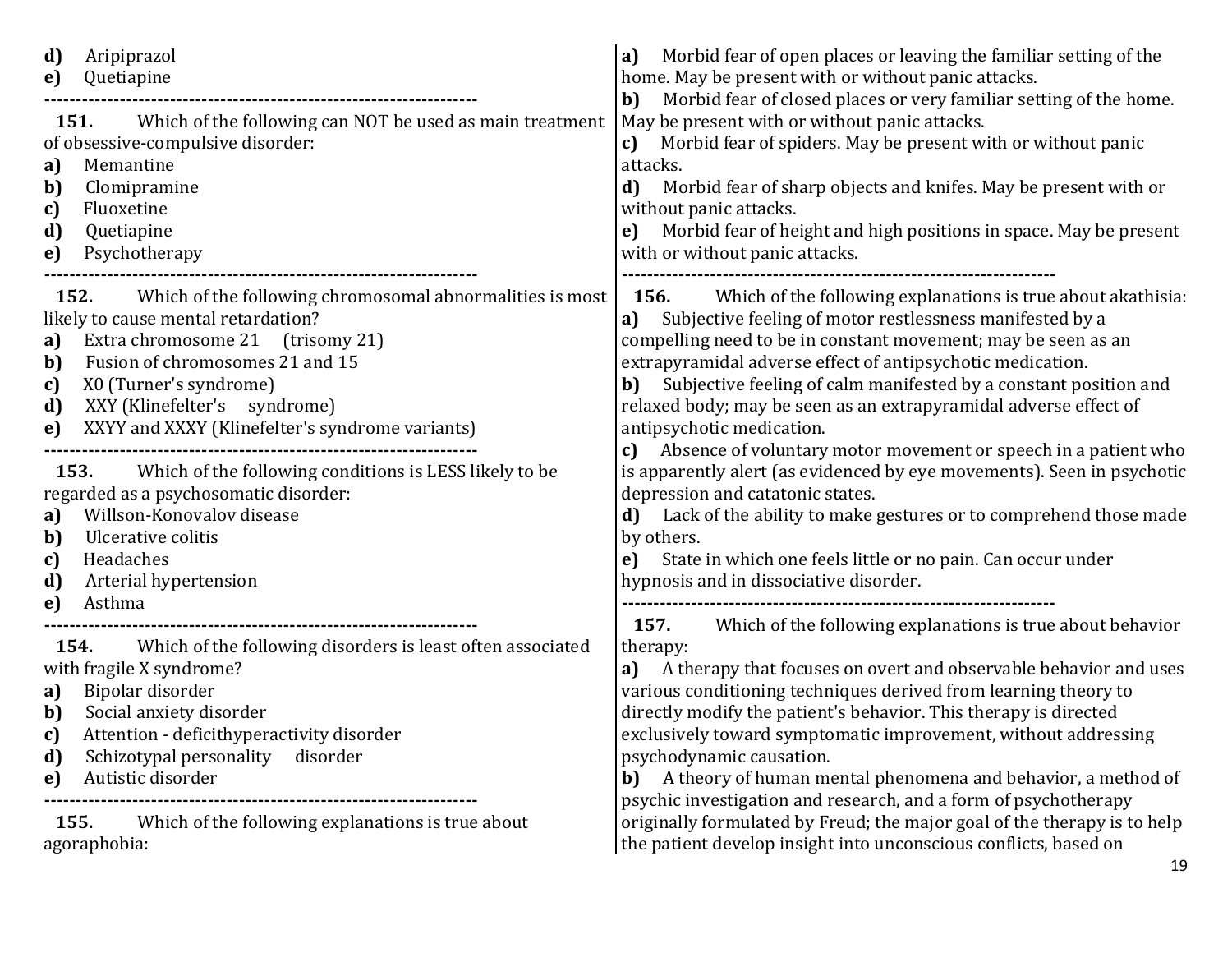unresolved childhood wishes and manifested as symptoms, and to develop more adult patterns of interacting and behaving.

**c)** A therapy that is based on the theory that behavior is determined by the way in which people think about themselves and their roles in the world. Maladaptive behavior is secondary to ingrained,

stereotyped thoughts, which can lead to cognitive distortions or errors in thinking. The theory is aimed at correcting cognitive distortions and the self-defeating behaviors that result from them.

**d)** A short-term psychotherapy, lasting 12 to 16 weeks, developed specifically for the treatment of nonbipolar, nonpsychotic depression. Intrapsychic conflicts are not addressed. Emphasis is on current interpersonal relationships and on strategies to improve the patient's interpersonal life.

**e)** A therapy that is based on the theory that a family is a system that attempts to maintain homeostasis, regardless of how maladaptive the system may be. This theory has been referred to as a "family systems orientation."' and the techniques include focusing on the family rather than on the identified patient.

**---------------------------------------------------------------------**

**158.** Which of the following explanations is true about catalepsy:

**a)** Condition in which persons maintain the body position into which they are placed; observed in severe cases of catatonic schizophrenia. Also called waxy flexibility and cerea flexibilitas.

**b)** Excited, uncontrolled motor activity seen in catatonic schizophrenia. Patients in catatonic state may suddenly erupt into an excited state and may be violent.

**c)** Abnormal fear of closed or confining spaces.

**d)** False perception of orders that a person may feel obliged to obey or unable to resist.

**e)** Disturbances of consciousness manifested by a disordered orientation in relation to time, place, or person.

**---------------------------------------------------------------------**

**159.** Which of the following explanations is true about cognitive-behavioral therapy:

**a)** A therapy that is based on the theory that behavior is determined by the way in which people think about themselves and their roles in

the world. Maladaptive behavior is secondary to ingrained, stereotyped thoughts, which can lead to cognitive distortions or errors in thinking. The theory is aimed at correcting cognitive distortions and the self-defeating behaviors that result from them.

**b)** A theory of human mental phenomena and behavior, a method of psychic investigation and research, and a form of psychotherapy originally formulated by Freud; the major goal of the therapy is to help the patient develop insight into unconscious conflicts, based on unresolved childhood wishes and manifested as symptoms, and to develop more adult patterns of interacting and behaving.

**c)** A therapy that focuses on overt and observable behavior and uses various conditioning techniques derived from learning theory to directly modify the patient's behavior. This therapy is directed exclusively toward symptomatic improvement, without addressing psychodynamic causation.

**d)** A short-term psychotherapy, lasting 12 to 16 weeks, developed specifically for the treatment of nonbipolar, nonpsychotic depression. Intrapsychic conflicts are not addressed. Emphasis is on current interpersonal relationships and on strategies to improve the patient's interpersonal life.

**e)** A therapy that is based on the theory that a family is a system that attempts to maintain homeostasis, regardless of how maladaptive the system may be. This theory has been referred to as a "family systems orientation."' and the techniques include focusing on the family rather than on the identified patient.

**---------------------------------------------------------------------**

**160.** Which of the following explanations is true about confabulation:

**a)** Unconscious filling of gaps in memory by imagining experiences or events that have no basis in fact, commonly seen in amnestic syndromes; should be differentiated from lying.

**b)** Disturbances of consciousness manifested by a disordered orientation in relation to time, place, or person.

**c)** Illusion of visual recognition in which a new situation is incorrectly regarded as a repetition of a previous experience.

**d)** False belief, based on incorrect inference about external reality, that is firmly held despite objective and obvious contradictory proof or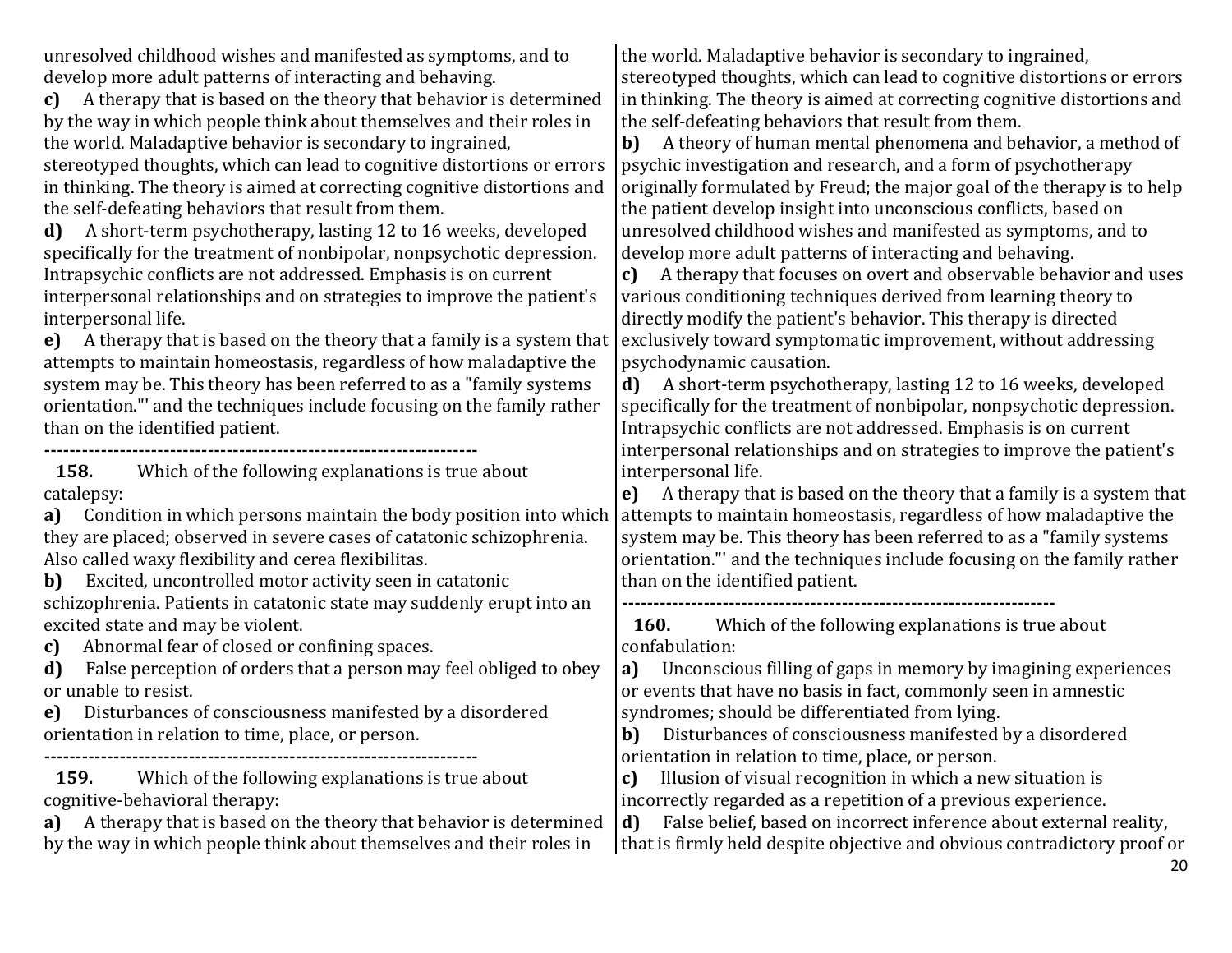evidence and despite the fact that other members of the culture do not share the belief.

**e)** Gradual or sudden deviation in train of thought without blocking; sometimes used synonymously with loosening of association.

**---------------------------------------------------------------------**

**161.** Which of the following explanations is true about family therapy:

**a)** A therapy that is based on the theory that a family is a system that attempts to maintain homeostasis, regardless of how maladaptive the system may be. This theory has been referred to as a "family systems orientation."' and the techniques include focusing on the family rather than on the identified patient.

**b)** A short-term psychotherapy, lasting 12 to 16 weeks, developed specifically for the treatment of nonbipolar, nonpsychotic depression. Intrapsychic conflicts are not addressed. Emphasis is on current interpersonal relationships and on strategies to improve the patient's interpersonal life.

**c)** A therapy that is based on the theory that behavior is determined by the way in which people think about themselves and their roles in the world. Maladaptive behavior is secondary to ingrained,

stereotyped thoughts, which can lead to cognitive distortions or errors in thinking. The theory is aimed at correcting cognitive distortions and the self-defeating behaviors that result from them.

**d)** A therapy that focuses on overt and observable behavior and uses various conditioning techniques derived from learning theory to directly modify the patient's behavior. This therapy is directed exclusively toward symptomatic improvement, without addressing psychodynamic causation.

**e)** A theory of human mental phenomena and behavior, a method of psychic investigation and research, and a form of psychotherapy originally formulated by Freud; the major goal of the therapy is to help the patient develop insight into unconscious conflicts, based on unresolved childhood wishes and manifested as symptoms, and to develop more adult patterns of interacting and behaving.

**---------------------------------------------------------------------**

**162.** Which of the following explanations is true about flat affect:

**a)** Absence or near absence of any signs of affective expression.

**b)** Aimless plucking or picking, usually at bedclothes or clothing, commonly seen in dementia and delirium.

**c)** Mental state characterized by feelings of sadness, loneliness, despair, low self-esteem and self-reproach; accompanying signs include psychomotor retardation or at times, agitation, withdrawal from interpersonal contact, and vegetative symptoms, such as insomnia and anorexia.

**d)** Oscillation of a person's emotional feeling tone between periods of elation and periods of depression

**e)** Depressive delusion that the world and everything related to it have ceased to exist.

**---------------------------------------------------------------------**

**163.** Which of the following explanations is true about interpersonal therapy:

**a)** A short-term psychotherapy, lasting 12 to 16 weeks, developed specifically for the treatment of nonbipolar, nonpsychotic depression. Intrapsychic conflicts are not addressed. Emphasis is on current interpersonal relationships and on strategies to improve the patient's interpersonal life.

**b)** A therapy that is based on the theory that a family is a system that attempts to maintain homeostasis, regardless of how maladaptive the system may be. This theory has been referred to as a "family systems orientation."' and the techniques include focusing on the family rather than on the identified patient.

**c)** A therapy that is based on the theory that behavior is determined by the way in which people think about themselves and their roles in the world. Maladaptive behavior is secondary to ingrained,

stereotyped thoughts, which can lead to cognitive distortions or errors in thinking. The theory is aimed at correcting cognitive distortions and the self-defeating behaviors that result from them.

**d)** A therapy that focuses on overt and observable behavior and uses various conditioning techniques derived from learning theory to directly modify the patient's behavior. This therapy is directed exclusively toward symptomatic improvement, without addressing psychodynamic causation.

**e)** A theory of human mental phenomena and behavior, a method of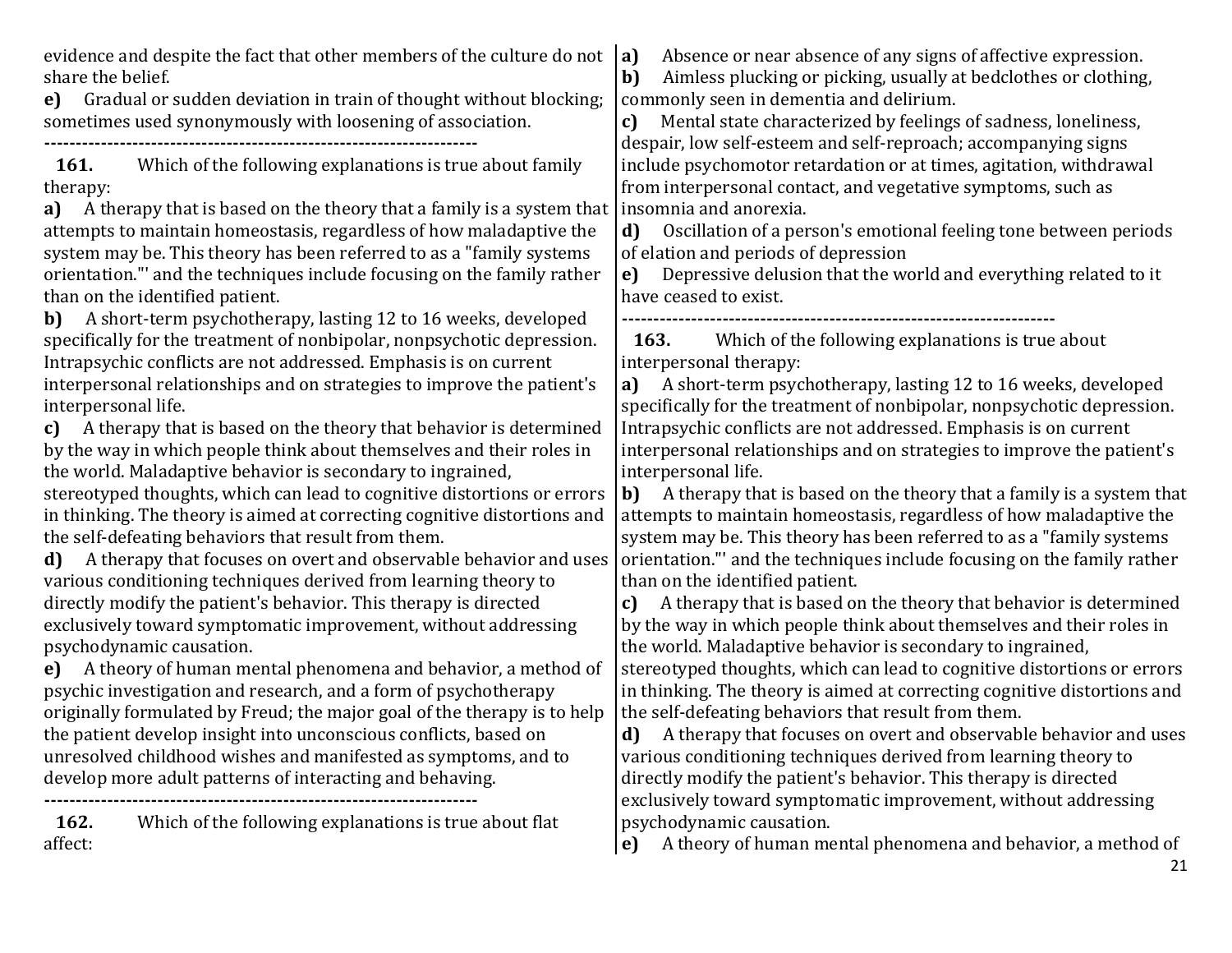psychic investigation and research, and a form of psychotherapy originally formulated by Freud; the major goal of the therapy is to help the patient develop insight into unconscious conflicts, based on unresolved childhood wishes and manifested as symptoms, and to develop more adult patterns of interacting and behaving.

**---------------------------------------------------------------------**

**164.** Which of the following explanations is true about psychoanalysis:

**a)** A theory of human mental phenomena and behavior, a method of psychic investigation and research, and a form of psychotherapy originally formulated by Freud; the major goal of the therapy is to help the patient develop insight into unconscious conflicts, based on unresolved childhood wishes and manifested as symptoms, and to develop more adult patterns of interacting and behaving.

**b)** A therapy that focuses on overt and observable behavior and uses various conditioning techniques derived from learning theory to directly modify the patient's behavior. This therapy is directed exclusively toward symptomatic improvement, without addressing psychodynamic causation.

**c)** A therapy that is based on the theory that behavior is determined by the way in which people think about themselves and their roles in the world. Maladaptive behavior is secondary to ingrained,

stereotyped thoughts, which can lead to cognitive distortions or errors in thinking. The theory is aimed at correcting cognitive distortions and the self-defeating behaviors that result from them.

**d)** A short-term psychotherapy, lasting 12 to 16 weeks, developed specifically for the treatment of nonbipolar, nonpsychotic depression. Intrapsychic conflicts are not addressed. Emphasis is on current interpersonal relationships and on strategies to improve the patient's interpersonal life.

**e)** A therapy that is based on the theory that a family is a system that attempts to maintain homeostasis, regardless of how maladaptive the system may be. This theory has been referred to as a "family systems orientation."' and the techniques include focusing on the family rather than on the identified patient.

**165.** Which of the following explanations is true about

**---------------------------------------------------------------------**

psychotherapy:

**a)** A treatment for mental illness and behavioral disturbances in which a trained person establishes a professional contract with the patient and through definite therapeutic communication, both verbal and nonverbal attempts to alleviate the emotional disturbance, reverse or change maladaptive patterns of behavior, and encourage personality growth and development.

**b)** A set of psychological technics offered only for normal people that want to change or solve some habitual problems or emotional disturbance, maladaptive patterns of behavior, and encourage personality growth and development.

**c)** Is the therapy which aims to resolve psychiatric problems by administrating drugs, it is used to alleviate the emotional disturbance, reverse or change maladaptive patterns of behavior, and encourage personality growth and development.

**d)** A treatment for normal people and behavioral disturbances in which any person could establish a contract with the patient and through communication, both verbal and nonverbal attempts to alleviate the emotional disturbance, reverse or change maladaptive patterns of behavior, and encourage personality growth and development.

**e)** A set of psychological technics offered for mental illness and behavioral disturbances in which the patient is helped to solve some habitual problems or emotional disturbance, maladaptive patterns of behavior by reading books and forgetting the issues that caused the disturbance in the first place.

**---------------------------------------------------------------------**

**166.** Which of the following functions is usually NOT damaged in schizophrenia:

**a)** Memory

**b)** Thinking

**c)** Perception

**d)** Affect

**e)** Behavior

**---------------------------------------------------------------------**

**167.** Which of the following functions of psychic is affected in obsessive-compulsive disorder: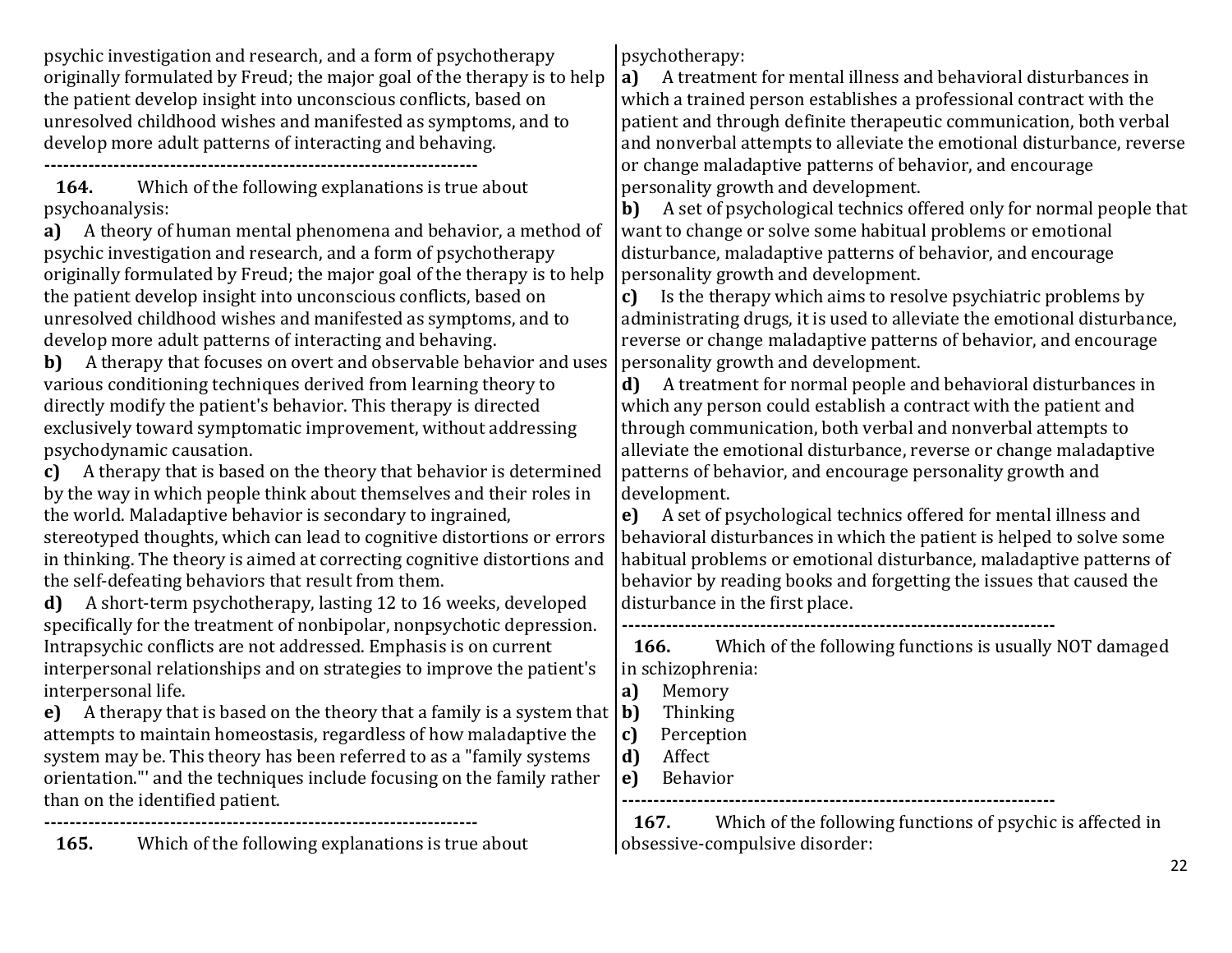| Behavior, thought<br>a)<br>Consciousness, emotions, perception<br>b)<br>Conscious, perception<br>c)<br>Emotions, perception<br>d)<br>Thought, consciousness<br>e)                                                                                                                               | Bipolar disorder<br>a)<br>Schizophrenia<br>b)<br>Panic disorder<br>c)<br>d)<br>Somatization disorder<br>e)<br>Bulimia nervosa                                                                                             |
|-------------------------------------------------------------------------------------------------------------------------------------------------------------------------------------------------------------------------------------------------------------------------------------------------|---------------------------------------------------------------------------------------------------------------------------------------------------------------------------------------------------------------------------|
| Which of the following involves very strong the D2<br>168.<br>receptors:<br>Haloperidol<br>a)<br>b)<br>Nothing listed above is valid<br>Trazodon<br>c)<br>d)<br>Setraline<br>Citalopram<br>e)                                                                                                   | Which of the following is a mood disorder:<br>173.<br>Dysthymic disorder<br>a)<br>Panic disorder<br>b)<br>Schizophrenia<br>c)<br>d)<br>Somatization disorder<br>Bulimia nervosa<br>e)                                     |
| 169. Which of the following is a condition that most likely can<br>occur in patients in withdrawal after severe chronic alcohol abuse:<br>Withdrawal seizures<br>a)<br>b)<br><b>Tics</b><br>Manic condition<br>c)<br>Pseudohallucinations<br>d)<br>Delusions of being followed/persecuted<br>e) | 174.<br>Which of the following is a Pervasive Developmental<br>Disorder:<br>Childhood disintegrative disorder<br>a)<br>Schizophrenia<br>b)<br><b>Mental Retardation</b><br>c)<br>d)<br>Epilepsy in children<br>e)<br>Pica |
| Which of the following is a mood disorder:<br><b>170.</b><br>Cyclothymic disorder<br>a)<br>Bulimia nervosa<br>b)<br>Somatization disorder<br>c)<br>d)<br>Panic disorder<br>Schizophrenia<br>e)                                                                                                  | Which of the following is a Pervasive Developmental<br>175.<br>Disorder:<br>Asperger's disorder<br>a)<br>Schizophrenia<br>b)<br><b>Mental Retardation</b><br>c)<br>d)<br>Epilepsy in children<br>e)<br>Pica               |
| <b>171.</b> Which of the following is a mood disorder:<br>Major depressive disorder<br>a)<br>b)<br>Schizophrenia<br>Panic disorder<br>c)<br>Somatization disorder<br>d)<br>Bulimia nervosa<br>e)<br>Which of the following is a mood disorder:<br>172.                                          | Which of the following is a Pervasive Developmental<br>176.<br>Disorder:<br>a) Autistic disorder<br>b)<br>Schizophrenia<br><b>Mental Retardation</b><br>c)<br>Epilepsy in children<br>d)<br>Pica<br>e)                    |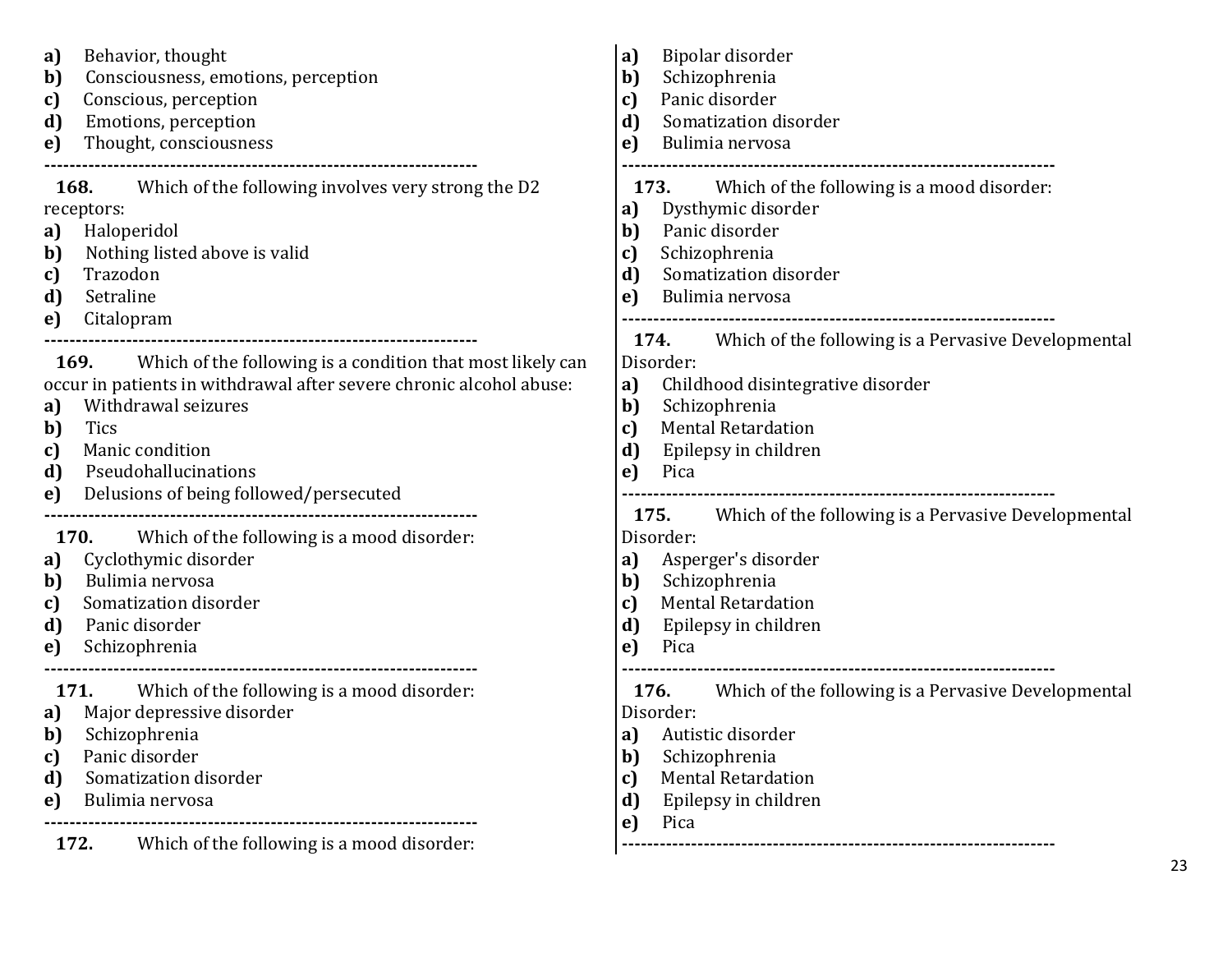| 177.<br>Which of the following is a Pervasive Developmental<br>Disorder:<br>Rett's disorder<br>a)<br>Schizophrenia<br>b)<br><b>Mental Retardation</b><br>c)<br>Epilepsy in children<br>d)<br>e)<br>Pica                                                                                                                                                                                                                                             | Onset of dissociative amnesia is often abrupt, and history usually<br>d)<br>shows a precipitating emotional trauma charged with painful emotions<br>and psychological conflict.<br>The amnesia is not the result of a general medical condition or the<br>e)<br>ingestion of a substance. Amnesia may provide a primary or a<br>secondary gain (i.e a woman who is amnestic about the birth of a dead<br>infant).                                                                                      |
|-----------------------------------------------------------------------------------------------------------------------------------------------------------------------------------------------------------------------------------------------------------------------------------------------------------------------------------------------------------------------------------------------------------------------------------------------------|--------------------------------------------------------------------------------------------------------------------------------------------------------------------------------------------------------------------------------------------------------------------------------------------------------------------------------------------------------------------------------------------------------------------------------------------------------------------------------------------------------|
| 178.<br>Which of the following is an antidepressant drug:<br>Paroxetine<br>a)<br>Ziprazidone<br>b)<br>c)<br>Olanzepine<br>Alprazolam<br>d)<br>Clozapine<br>e)                                                                                                                                                                                                                                                                                       | Which of the following is FALSE about dissociative fugue:<br>182.<br>The recovery is not spontaneous and can lead to brain trauma<br>a)<br>Predisposing factors include borderline, histrionic, schizoid<br>b)<br>personality disorders; alcohol abuse; mood disorders; organic<br>disorders (especially epilepsy); and a history of head trauma.<br>Once they suddenly return to their former selves, they recall the<br>c)<br>time antedating the fugue, but they are amnestic for the period of the |
| 179.<br>Which of the following is an antidepressant drug:<br>Venlafaxine<br>a)<br>Ziprazidone<br>b)<br>Olanzepine<br>c)<br>Alprazolam<br>d)<br>Clozapine<br>e)                                                                                                                                                                                                                                                                                      | fugue itself.<br>Memory loss is sudden and is associated with purposeful,<br>d)<br>unconfused travel, often for extended periods of time.<br>It is characterized by sudden, unexpected travel away from home,<br>e)<br>with the inability to recall some or all of one's past.                                                                                                                                                                                                                         |
| Which of the following is an antidepressant drug:<br>180.<br>Amitriptilin<br>a)<br>Aripiprazol<br>b)<br>Olanzepine<br>c)<br>Alprazolam<br>d)<br>Clozapine<br>e)<br>181.<br>Which of the following is FALSE about dissociative                                                                                                                                                                                                                       | Which of the following is FALSE about functional response<br>183.<br>to stress (George Engel):<br>Number and activity of natural killer cells increases in chronic<br>a)<br>stress, causing tumors.<br>Immune activation occurs with release of hormonal immune<br>b)<br>factors (cytokines) in acute stress.<br>Increased dopominergic transmission.<br>c)<br>d)<br>Increased serotonin turnover may result in eventual depletion of<br>serotonin.                                                    |
| amnesia:<br><b>a</b> ) The amnesia has always an organic trauma background<br>Dissociative phenomenon is specifically amnesic in that the<br>b)<br>patient is unable to recall an important memory, which is usually<br>traumatic or stressful, but retains the capacity to learn new material.<br>The diagnostic criteria for dissociative amnesia emphasizes that<br>c)<br>the forgotten information is usually of traumatic or stressful nature. | Increased synthesis of brain norepinephrine.<br>e)<br>Which of the following is FALSE about functional response<br>184.<br>to stress (George Engel):<br>Decreased synthesis of brain norepinephrine.<br>a)<br>b)<br>Increased dopominergic transmission.<br>Number and activity of natural killer cells decreased in chronic<br>$\vert c)$<br>24                                                                                                                                                       |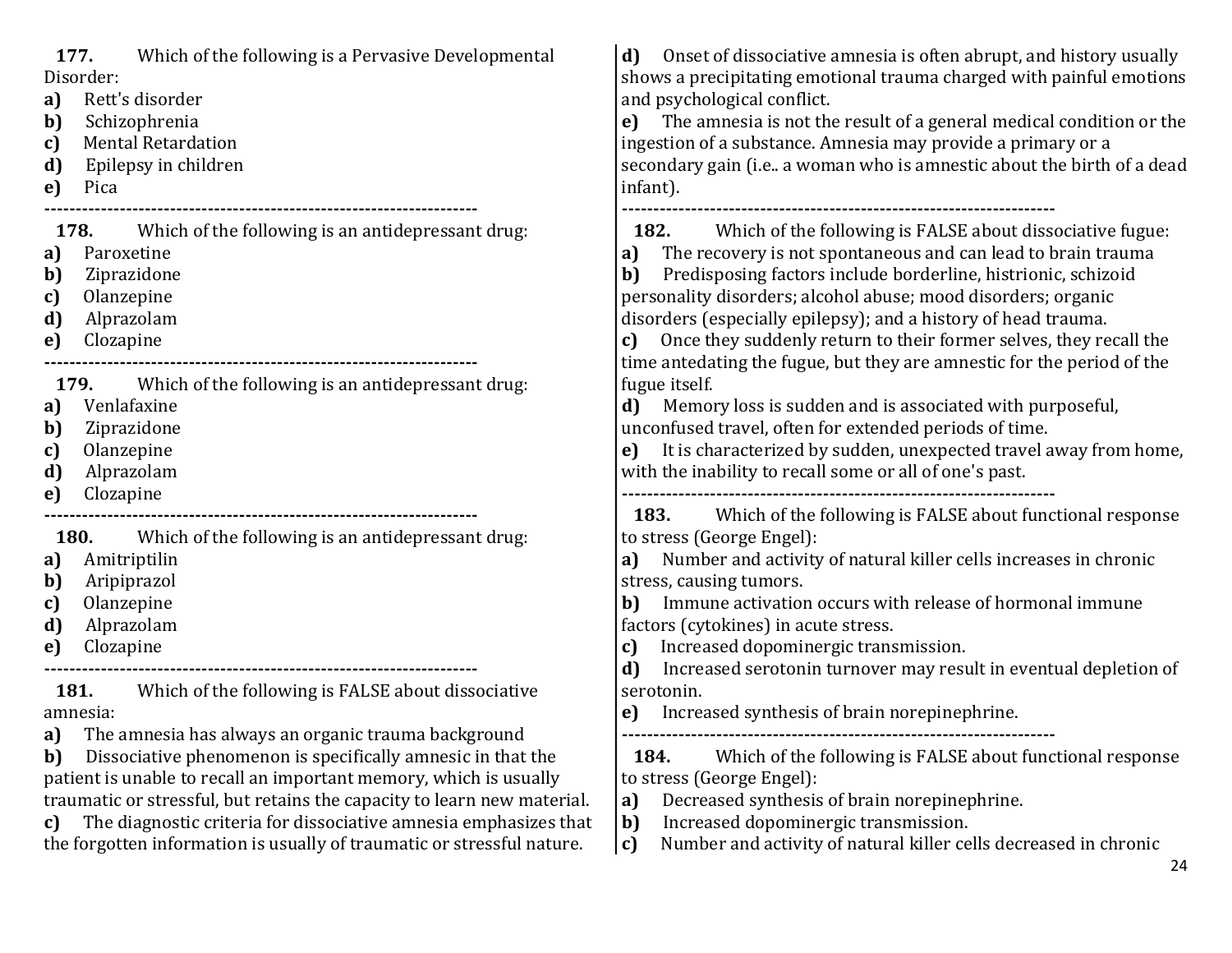25 stress. **d)** Immune activation occurs with release of hormonal immune factors (cytokines) in acute stress. **e)** Testosterone decrease with prolonged stress. **--------------------------------------------------------------------- 185.** Which of the following is FALSE about obsessivecompulsive disorder: **a)** The person hardly realize that he has a psychiatric problem, denying it, an almost never try to seek help **b)** The person recognizes that the obsessional thoughts, impulses, or images are a product of his or her own mind (not imposed from without. as in thought insertion) **c)** The person attempts to ignore or suppress such thoughts, impulses, or images, or to neutralize them with some other thought or action **d)** The thoughts, impulses, or images are not simply excessive worries about real-life problems **e)** Recurrent and persistent thoughts, impulses, or images that are experienced at same time during the disturbance, as intrusive and inappropriate and that cause marked anxiety or distress **--------------------------------------------------------------------- 186.** Which of the following is FALSE about obsessivecompulsive disorder: **a)** It usually occurs in adolescence, with high preoccupation and emotional distress, and persists for years as part of patient's personality **b)** Involves recurrent intrusive ideas, images, ruminations, impulses, thoughts (obsessions) or repetitive patterns of behavior or actions (compulsions). **c)** Both obsessions and compulsions are ego-alien and produce anxiety if resisted. **d)** The obsessions or compulsions cause marked distress, are time consuming (toke more than 1 hour a day), or significantly interfere with the person's normal routine, occupational (or academic) functioning, or usual social activities or relationships. **e)** The person recognizes that the obsessional thoughts, impulses, or images are a product of his or her own mind (not imposed from without. as in thought insertion) **--------------------------------------------------------------------- 187.** Which of the following is FALSE about phobias: **a)** Children must always recognize that the fear is excessive or unreasonable **b)** The avoidance, anxious anticipation, or distress in the feared situation(s) interferes significantly with the person's normal routine, occupational (or academic) functioning, or social activities or relationships, or there is marked distress about having the phobia. **c)** Exposure to the phobic stimulus almost invariably provokes an immediate anxiety response, which may take the form of a situationally bound or situationally predisposed panic attack. **d)** The person experiences massive anxiety when exposed to the feared object and tries to avoid it at all costs. **e)** A phobia is an irrational fear of an object (e.g., horses. heights, needles). **--------------------------------------------------------------------- 188.** Which of the following is FALSE about schizophrenia: **a)** The main treatment is with antidepressant drugs, which have the mechanism of decreasing the level of dopamine in CNS. **b)** Schizophrenic symptoms may result from increased limbic dopamine activity (positive symptoms) and decreased frontal dopamine activity (negative symptoms). **c)** Dopaminergic pathology may be secondary to abnormal receptor number or sensitivity, or abnormal dopamine release (too much or too little). **d)** Decreased GABA activity results in increased dopamine activity which play it's role in pathogenesis. **e)** Serotonin metabolism apparently is abnormal in some chronically schizophrenic patients, with both hyperserotoninemia and hyposerotoninemia being reported. **--------------------------------------------------------------------- 189.** Which of the following is FALSE about schizophrenia: **a)** It is a chronic disorder that usually have a good prognostic and no residual symptoms **b)** It is a syndrome of unknown etiology characterized by disturbances in cognition, emotion, perception, thinking, and behavior.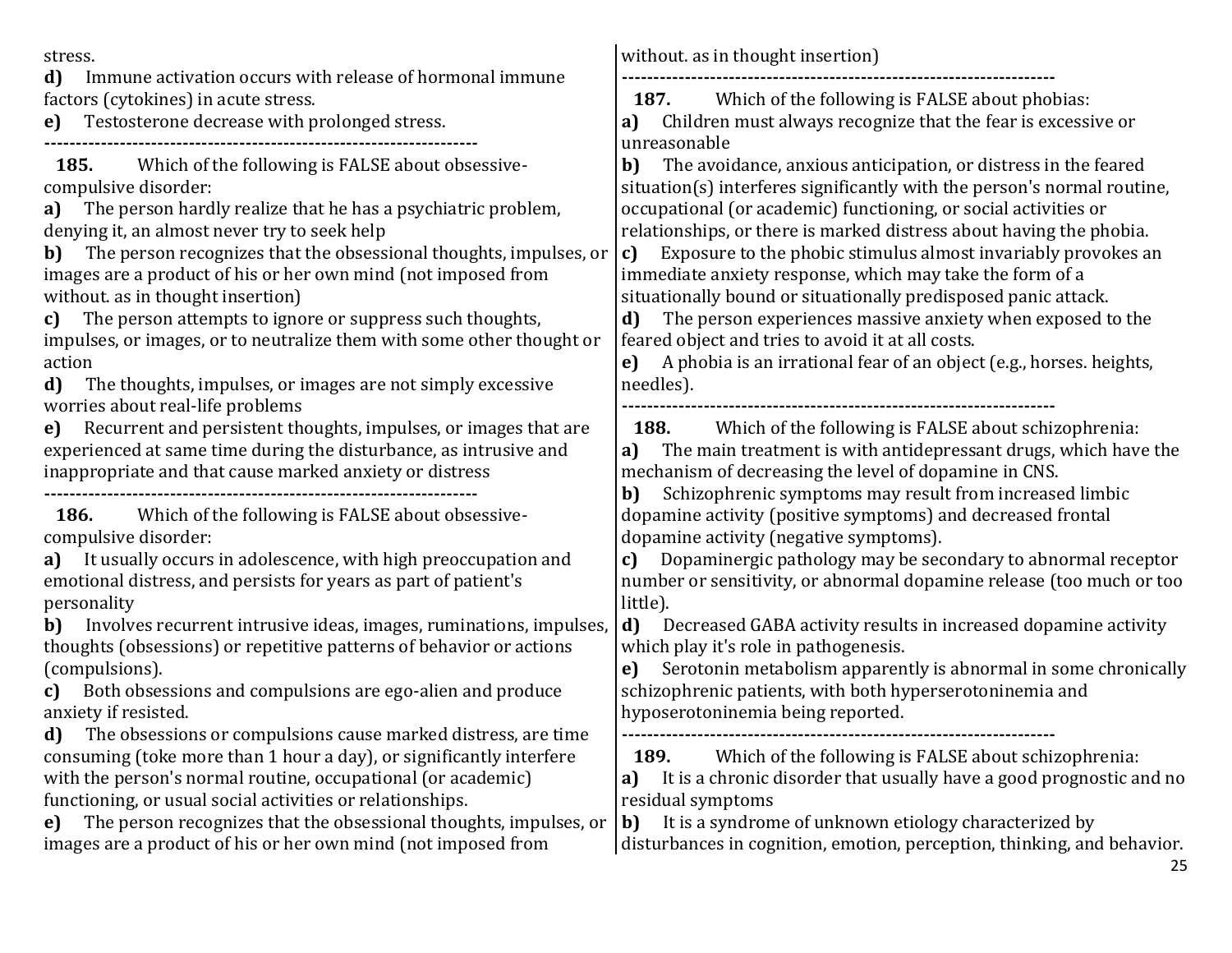| It is well established as a brain disorder, with structural and<br>C)<br>functional abnormalities visible in neuroimaging studies and having a<br>genetic component<br>The prodromal and residual phases are characterized by<br>d)<br>attenuated forms of active symptoms, such as odd beliefs and magical<br>thinking, as well as deficits in self-care and interpersonal relatedness.<br>The disorder is usually chronic, with a course encompassing a<br>e)                                                                                                                                                                                                                                                                             | brain damage:<br>Depression<br>a)<br>b)<br>Dependent<br>The withdrawal<br>c)<br>d)<br>Seizures<br>"Short circuit" states<br>e)                                                                                                                                                                                                                                                                                                                                                                                                                      |
|---------------------------------------------------------------------------------------------------------------------------------------------------------------------------------------------------------------------------------------------------------------------------------------------------------------------------------------------------------------------------------------------------------------------------------------------------------------------------------------------------------------------------------------------------------------------------------------------------------------------------------------------------------------------------------------------------------------------------------------------|-----------------------------------------------------------------------------------------------------------------------------------------------------------------------------------------------------------------------------------------------------------------------------------------------------------------------------------------------------------------------------------------------------------------------------------------------------------------------------------------------------------------------------------------------------|
| prodromal phase, an active phase, and a residual phase.<br><b>190.</b><br>Which of the following is FALSE about schizophrenia:<br>Schizophrenia can be treated with psychotherapy, given strong<br>a)<br>arguments curing the patient's disbeliefs.<br>Higher mortality rate from accidents and natural causes than in<br>b)<br>general population.                                                                                                                                                                                                                                                                                                                                                                                         | Which of the following is NOT a antidepressant drug:<br>193.<br>Chlorpromazine<br>a)<br>Venlafaxine<br>b)<br>Clomipramine<br>c)<br>d)<br>Escitalopram<br>Amitriptiline<br>e)                                                                                                                                                                                                                                                                                                                                                                        |
| Leading cause of death in schizophrenic patients is suicide (10%<br>c)<br>kill themselves).<br>Schizophrenic symptoms may result from increased limbic<br>$\mathbf{d}$<br>dopamine activity (positive symptoms) and decreased frontal<br>dopamine activity (negative symptoms).<br>e) Dopaminergic pathology may be secondary to abnormal receptor<br>number or sensitivity, or abnormal dopamine release (too much or too<br>little).                                                                                                                                                                                                                                                                                                      | Which of the following is NOT a antidepressant drug:<br>194.<br>Clozapine<br>a)<br>b)<br>Fluoxetine<br>Escitalopram<br>c)<br>Clomipramine<br>d)<br>Venlafaxine<br>e)                                                                                                                                                                                                                                                                                                                                                                                |
| Which of the following is FALSE about schizophrenia:<br>191.<br>The main treatment is with antipsychotic drugs which have the<br>a)<br>mechanism of increasing the level of dopamine in CNS.<br>The prevalence of schizophrenia is greater in the biological<br>b)<br>parents of schizophrenic adoptees than in adoptive parents.<br>Increased norepinephrine levels in schizophrenia lead to<br>c)<br>increased sensitization to sensory input.<br>Decreased GABA activity results in increased dopamine activity<br>d)<br>which play it's role in pathogenesis.<br>Serotonin metabolism apparently is abnormal in some chronically<br>e)<br>schizophrenic patients, with both hyperserotoninemia and<br>hyposerotoninemia being reported. | Which of the following is not a basic principle of ethics that<br>195.<br>psychiatrists must show respect for?<br>Prudence<br>a)<br>Beneficence<br>b)<br>c)<br>Justice<br>Nonmaleficence<br>d)<br>Autonomy<br>e)<br>Which of the following is NOT a criteria for panic attack:<br>196.<br>a) Fear of special places, or having social activities<br>Nausea or abdominal distress<br>b)<br>Feeling dizzy, unsteady, lightheaded, or faint<br>c)<br>d)<br>Derealization (feelings of unreality) or depersonalization (being<br>detached from oneself) |
| Which of the following is less likely to be a sign of organic<br>192.                                                                                                                                                                                                                                                                                                                                                                                                                                                                                                                                                                                                                                                                       | Fear of losing control or going crazy<br>e)                                                                                                                                                                                                                                                                                                                                                                                                                                                                                                         |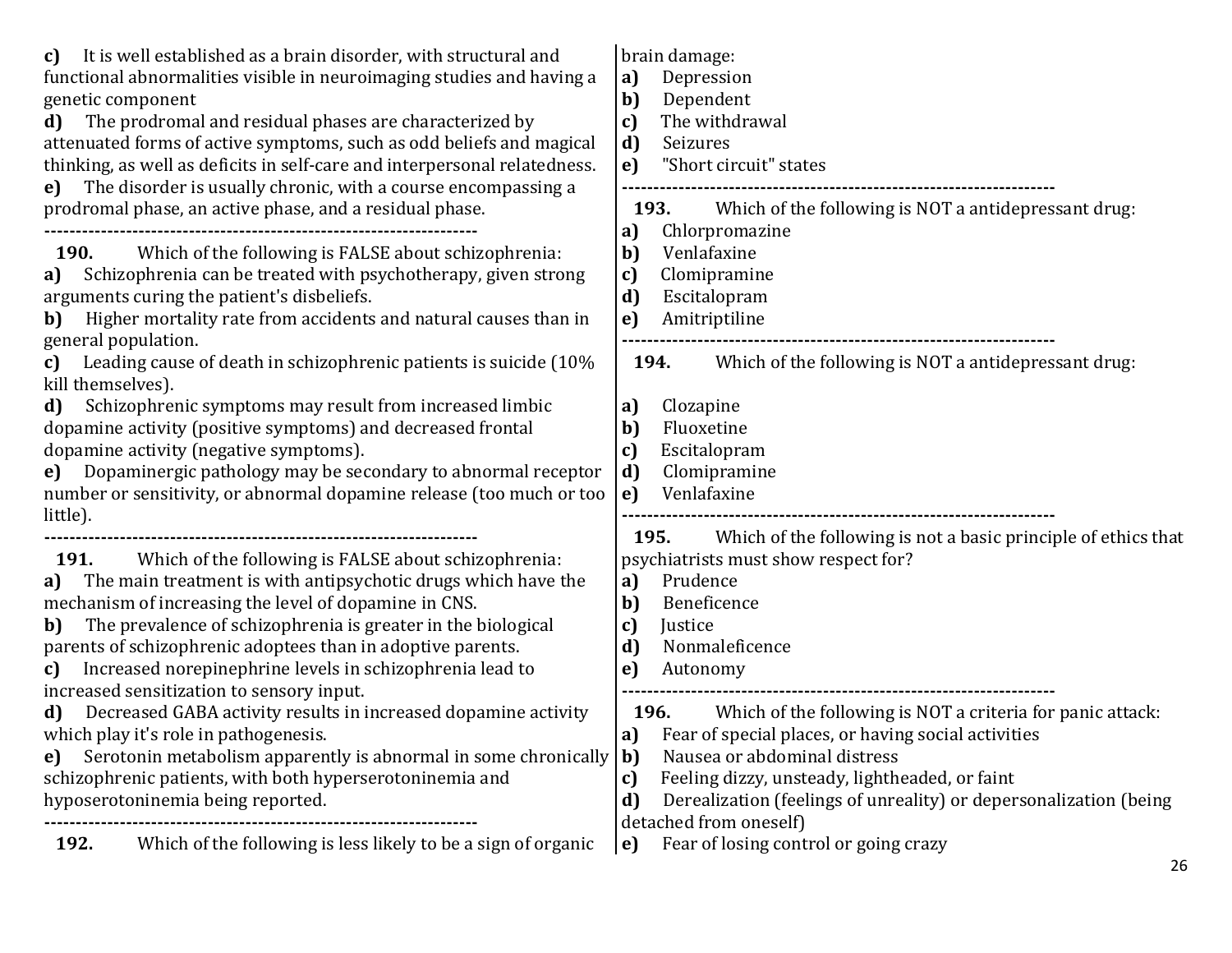| Which of the following is NOT a criteria for panic attack:<br>197.<br>Fear of special objects, or being lonely<br>a)<br>Fear of dying<br>b)<br>Palpitations, pounding heart, or accelerated heart rote<br>c)<br>d)<br>Sweating<br>Trembling or shaking<br>e) | 202.<br>Which of the following is NOT a neuroleptic:<br>a)<br>Imipramine<br>b)<br>Aripiprazol<br>Quetiapine<br>c)<br>d)<br>Clozapine<br>Risperidone<br>e)                                          |
|--------------------------------------------------------------------------------------------------------------------------------------------------------------------------------------------------------------------------------------------------------------|----------------------------------------------------------------------------------------------------------------------------------------------------------------------------------------------------|
| 198.                                                                                                                                                                                                                                                         | <b>203.</b> Which of the following is NOT a Pervasive Developmental                                                                                                                                |
| Which of the following is NOT a dissociative disorder:                                                                                                                                                                                                       | Disorder:                                                                                                                                                                                          |
| dissociative mood disorder                                                                                                                                                                                                                                   | Schizophrenia                                                                                                                                                                                      |
| a)                                                                                                                                                                                                                                                           | a)                                                                                                                                                                                                 |
| depersonalization disorder                                                                                                                                                                                                                                   | Autistic disorder                                                                                                                                                                                  |
| b)                                                                                                                                                                                                                                                           | b)                                                                                                                                                                                                 |
| dissociative identity disorder                                                                                                                                                                                                                               | Rett's disorder                                                                                                                                                                                    |
| c)                                                                                                                                                                                                                                                           | c)                                                                                                                                                                                                 |
| dissociative fugue                                                                                                                                                                                                                                           | Childhood disintegrative disorder                                                                                                                                                                  |
| d)                                                                                                                                                                                                                                                           | d)                                                                                                                                                                                                 |
| dissociative amnesia,                                                                                                                                                                                                                                        | Asperger's disorder                                                                                                                                                                                |
| e)                                                                                                                                                                                                                                                           | e)                                                                                                                                                                                                 |
| Which of the following is NOT a negative psychiatric                                                                                                                                                                                                         | Which of the following is NOT a Pervasive Developmental                                                                                                                                            |
| 199.                                                                                                                                                                                                                                                         | 204.                                                                                                                                                                                               |
| symptom?                                                                                                                                                                                                                                                     | Disorder:                                                                                                                                                                                          |
| Disorganized thinking                                                                                                                                                                                                                                        | <b>Mental Retardation</b>                                                                                                                                                                          |
| a)                                                                                                                                                                                                                                                           | a)                                                                                                                                                                                                 |
| Avolition                                                                                                                                                                                                                                                    | Asperger's disorder                                                                                                                                                                                |
| b)                                                                                                                                                                                                                                                           | b)                                                                                                                                                                                                 |
| Poverty of thought                                                                                                                                                                                                                                           | Rett's disorder                                                                                                                                                                                    |
| c)                                                                                                                                                                                                                                                           | c)                                                                                                                                                                                                 |
| d)                                                                                                                                                                                                                                                           | Childhood disintegrative disorder                                                                                                                                                                  |
| Apathy                                                                                                                                                                                                                                                       | d)                                                                                                                                                                                                 |
| Flat affect                                                                                                                                                                                                                                                  | Autistic disorder                                                                                                                                                                                  |
| e)                                                                                                                                                                                                                                                           | e)                                                                                                                                                                                                 |
| 200.<br>Which of the following is NOT a neuroleptic:<br>Clomipramine<br>a)<br>Clozapine<br>b)<br>Haloperidol<br>c)<br>Aripiprazol<br>d)<br>Quetiapine<br>e)                                                                                                  | Which of the following is NOT a type of schizophrenia<br>205.<br>according to ICD-10:<br>Affective<br>a)<br>Disorganized<br>$\mathbf{b}$<br>Catatonic<br>c)<br>d)<br>Hebephrenia<br>Paranoid<br>e) |
| <b>201.</b> Which of the following is NOT a neuroleptic:                                                                                                                                                                                                     |                                                                                                                                                                                                    |
| Sertraline                                                                                                                                                                                                                                                   | 206. Which of the following is NOT a type of schizophrenia                                                                                                                                         |
| a)                                                                                                                                                                                                                                                           | according to ICD-10:                                                                                                                                                                               |
| Clozapine                                                                                                                                                                                                                                                    | Negative                                                                                                                                                                                           |
| b)                                                                                                                                                                                                                                                           | a)                                                                                                                                                                                                 |
| Olanzepine                                                                                                                                                                                                                                                   | Disorganized                                                                                                                                                                                       |
| c)                                                                                                                                                                                                                                                           | b)                                                                                                                                                                                                 |
| Chlorpromazine                                                                                                                                                                                                                                               | Catatonic                                                                                                                                                                                          |
| d)                                                                                                                                                                                                                                                           | c)                                                                                                                                                                                                 |
| Trifluoperazine                                                                                                                                                                                                                                              | Simple                                                                                                                                                                                             |
| e)                                                                                                                                                                                                                                                           | d)                                                                                                                                                                                                 |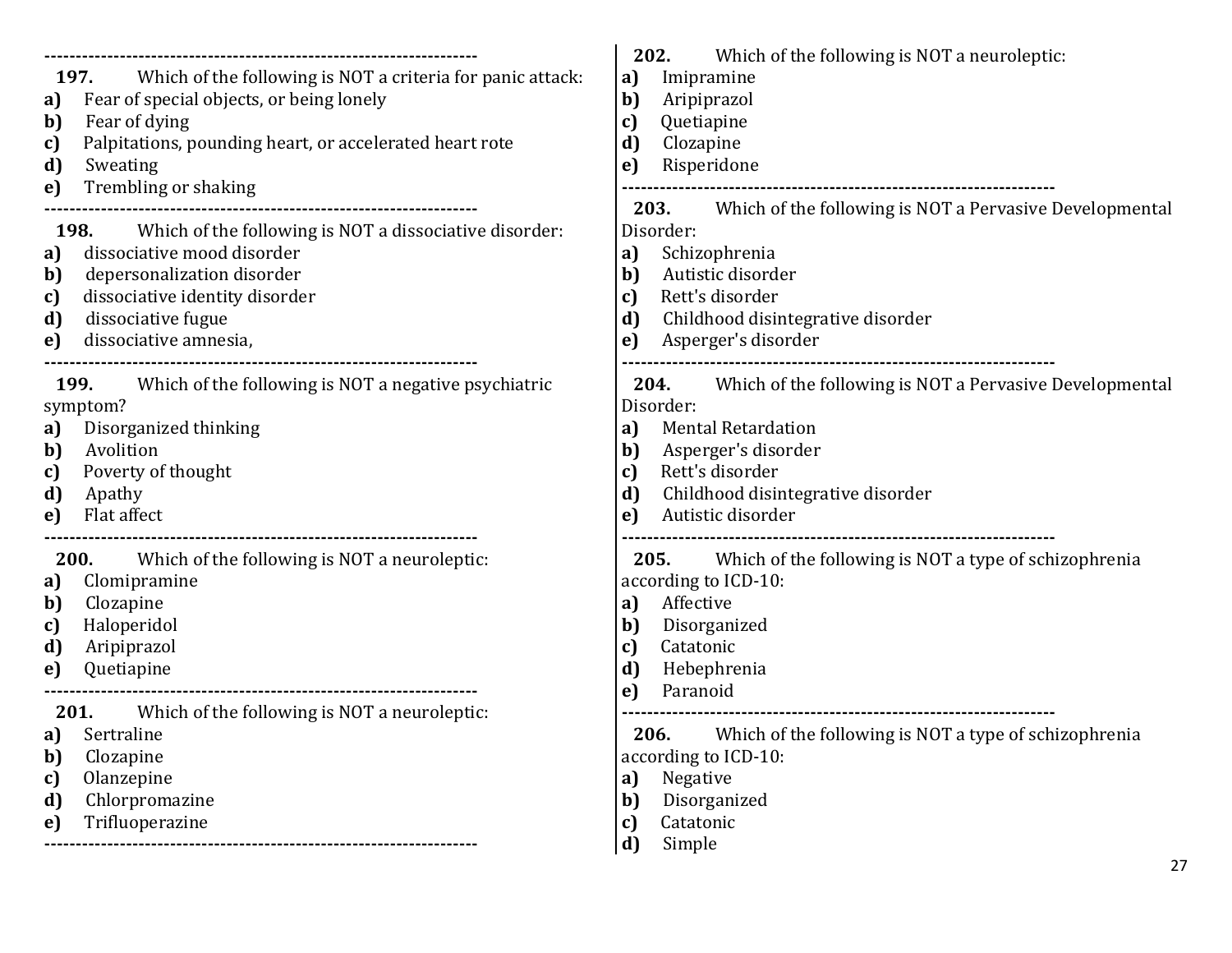**e)** Paranoid

**---------------------------------------------------------------------**

**207.** Which of the following is NOT an antidepressant drug:

**a)** Olanzepine

**b)** Paroxetine

**c)** Clomipramine

**d)** Citalopram

**e)** Fluoxetine

**---------------------------------------------------------------------**

**208.** Which of the following is not an indication for the use of psychotropic medication in the psychiatric emergency department?

**a)** Anticholinergic intoxication

**b)** Assaultive behavior

**c)** Extrapyramidal reactions

**d)** Massive anxiety

**e)** None of the above

**---------------------------------------------------------------------**

**209.** Which of the following is NOT present in obsessivecompulsive disorder:

**a)** The obsessions and compulsions are ego-syntonic

- **b)** Repetitive behaviors
- **c)** Marked anxiety and distress
- **d)** Recurrent intrusive images
- **e)** Recurrent intrusive thoughts

**---------------------------------------------------------------------**

**210.** Which of the following is not typically associated with catatonia?

**a)** Verbigeration

- **b)** Waxy flexibility
- **c)** Stereotipies
- **d)** Mutism
- **e)** Mannerisms

**---------------------------------------------------------------------**

**211.** Which of the following is the definition of Personality disorders:

**a)** The term personality is universally used to describe the characteristic behavior responses of an individual, based of his or her internal or external experiences; it is predictable and stable. A personality disorder is diagnosed when an individual's behavior deviates from the normal range of variation found in the majority of people, resulting in significant impairment of adaptive functioning and/or personal distress.

**b)** The term personality is universally used to describe the characteristic affective responses of an individual, based of his or her internal or external experiences; it is not very predictable nor stable.

**c)** The term personality is universally used to describe the characteristic psychomotor and thought responses of an individual, based of his or her internal or external experiences; it is not very predictable nor stable.

**d)** The term personality is universally used to describe the memory and conscious symptoms of an individual that results in significant impairment of adaptive functioning and/or personal distress.

**e)** The term personality is universally used to describe the thought and affective symptoms of an individual that results in significant impairment of adaptive functioning and/or personal distress. **---------------------------------------------------------------------**

**212.** Which of the following is the most common adverse event of typical antipsychotic drugs:

- **a)** Extrapyramidal symptoms
- **b)** Metabolic changes (X metabolic syndrome)
- **c)** Anemia
- **d)** Hypernatremia
- **e)** Priapism **---------------------------------------------------------------------**

**213.** Which of the following is the NOT a common adverse event of typical antipsychotic drugs:

- **a)** Metabolic changes (X metabolic syndrome)
- **b)** Extrapyramidal symptoms
- **c)** Restlessness
- **d)** Hyper salivation
- **e)** Tardive dyskinesia

**214.** Which of the following is TRUE about Antisocial personality disorder:

**---------------------------------------------------------------------**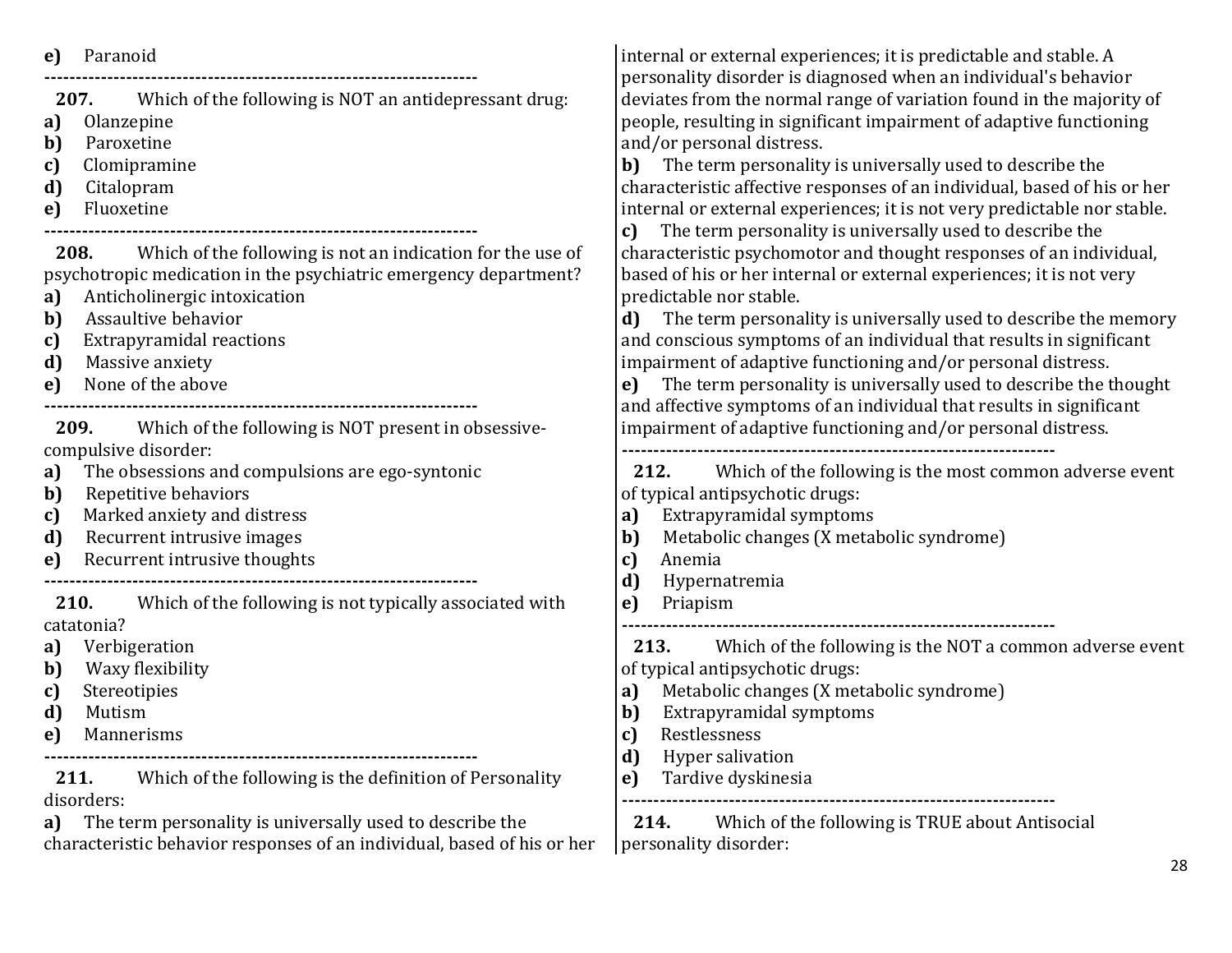**a)** They are characterized by their inability to conform to the social norms that govern individual behavior. Such persons are impulsive, egocentric, irresponsible, and cannot tolerate frustration. They reject discipline and authority and have an underdeveloped conscience. It should be noted that though this disorder is associated with criminality, it is not synonyms with it.

**b)** They are literally on the border between neurosis and psychosis. They are characterized by extraordinarily unstable mood affect behavior, object relations, and self-image. Suicide attempts and acts of self-mutilation are common occurrences among this patients. These individuals are very impulsive, and suffer from identity problems as well as feelings of emptiness and boredom.

**c)** Characterized by their flamboyant, dramatic, excitable, and overreactive behavior, they are intent on gaining attention. They tend to be immature, dependent, and are often seductive. These individuals have difficulty maintaining long- lasting relationships.

**d)** Persistent pattern of grandiosity, a heightened sense of selfimportance, preoccupation with fantasies of ultimate success, exaggerated responses to criticism, an over-concern with self-esteem and self- image, and disturbance in interpersonal relationships.

**e)** Patients have a shy or timid personality and show an intense sensitivity to rejection. They are not asocial and show a great desire for companionship; however, they have a strong need for reassurance and a guarantee of uncritical acceptance. They are sometimes described as having an inferiority complex.

**---------------------------------------------------------------------**

**215.** Which of the following is TRUE about Avoidant personality disorder:

**a)** Patients have a shy or timid personality and show an intense sensitivity to rejection. They are not asocial and show a great desire for companionship; however, they have a strong need for reassurance and a guarantee of uncritical acceptance. They are sometimes described as having an inferiority complex.

**b)** Persistent pattern of grandiosity, a heightened sense of selfimportance, preoccupation with fantasies of ultimate success, exaggerated responses to criticism, an over-concern with self-esteem and self- image, and disturbance in interpersonal relationships.

**c)** Characterized by their flamboyant, dramatic, excitable, and overreactive behavior, they are intent on gaining attention. They tend to be immature, dependent, and are often seductive. These individuals have difficulty maintaining long- lasting relationships.

**d)** They are literally on the border between neurosis and psychosis. They are characterized by extraordinarily unstable mood affect behavior, object relations, and self-image. Suicide attempts and acts of self-mutilation are common occurrences among this patients. These individuals are very impulsive, and suffer from identity problems as well as feelings of emptiness and boredom.

**e)** They are characterized by their inability to conform to the social norms that govern individual behavior. Such persons are impulsive, egocentric, irresponsible, and cannot tolerate frustration. They reject discipline and authority and have an underdeveloped conscience. It should be noted that though this disorder is associated with criminality, it is not synonyms with it.

**---------------------------------------------------------------------**

**216.** Which of the following is TRUE about Borderline personality disorder:

**a)** They are literally on the border between neurosis and psychosis. They are characterized by extraordinarily unstable mood affect behavior, object relations, and self-image. Suicide attempts and acts of self-mutilation are common occurrences among this patients. These individuals are very impulsive, and suffer from identity problems as well as feelings of emptiness and boredom.

**b)** They are characterized by their inability to conform to the social norms that govern individual behavior. Such persons are impulsive, egocentric, irresponsible, and cannot tolerate frustration. They reject discipline and authority and have an underdeveloped conscience. It should be noted that though this disorder is associated with criminality, it is not synonyms with it.

**c)** Characterized by their flamboyant, dramatic, excitable, and overreactive behavior, they are intent on gaining attention. They tend to be immature, dependent, and are often seductive. These individuals have difficulty maintaining long- lasting relationships.

**d)** Persistent pattern of grandiosity, a heightened sense of selfimportance, preoccupation with fantasies of ultimate success,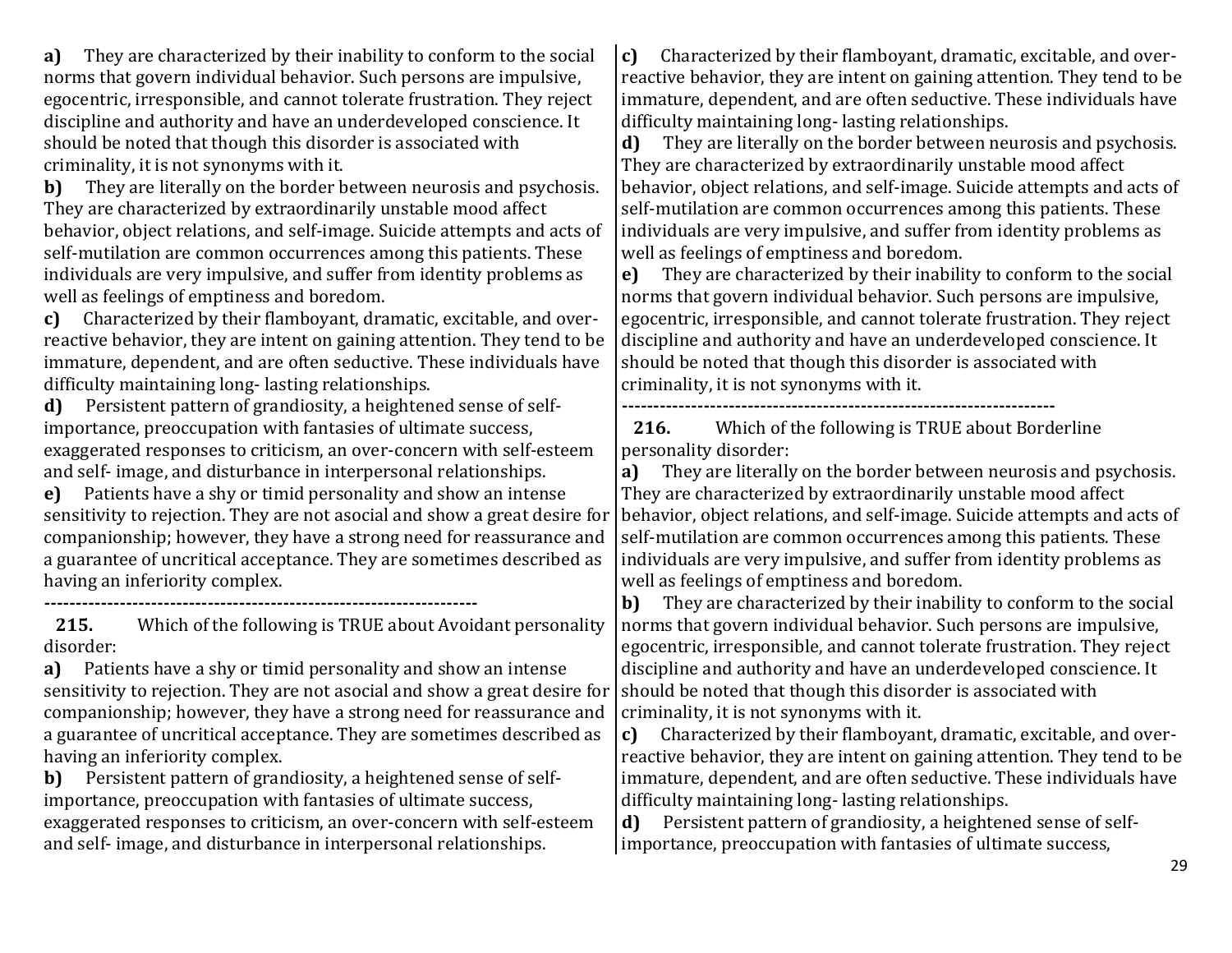exaggerated responses to criticism, an over-concern with self-esteem and self- image, and disturbance in interpersonal relationships.

**e)** Patients have a shy or timid personality and show an intense sensitivity to rejection. They are not asocial and show a great desire for companionship; however, they have a strong need for reassurance and a guarantee of uncritical acceptance. They are sometimes described as having an inferiority complex.

**---------------------------------------------------------------------**

**217.** Which of the following is TRUE about Dependent personality disorder:

**a)** Patients are predominantly dependent and submissive. They lack self-confidence and get others to assume responsibility for major areas of their lives.

**b)** Often perceived as eccentric and introverted, they are characterized by their isolated lifestyles and their lack of interest in social interaction.

**c)** They are characterized by magical thinking, peculiar notations, ideas of reference, illusions, and derealization. Such individuals are perceived as strikingly odd or strange, even to laypersons.

**d)** Characterized by perfectionism, orderliness, inflexibility, stubbornness, emotional constriction and indecisiveness. Also called anancastic personality disorder.

**e)** Patients have a shy or timid personality and show an intense sensitivity to rejection. They are not asocial and show a great desire for companionship; however, they have a strong need for reassurance and a guarantee of uncritical acceptance. They are sometimes described as having an inferiority complex.

**---------------------------------------------------------------------**

**218.** Which of the following is TRUE about disorders of adult personality and behavior:

- **a)** Marked disharmonized and sustainable attitudes and behavior
- **b)** Insertion and dissemination of thoughts
- **c)** Echo of thoughts
- **d)** delusions of control
- **e)** delusions of influence

**--------------------------------------------------------------------- 219.** Which of the following is TRUE about Histrionic personality disorder:

**a)** Characterized by their flamboyant, dramatic, excitable, and overreactive behavior, they are intent on gaining attention. They tend to be immature, dependent, and are often seductive. These individuals have difficulty maintaining long- lasting relationships

**b)** Persistent pattern of grandiosity, a heightened sense of selfimportance, preoccupation with fantasies of ultimate success, exaggerated responses to criticism, an over-concern with self-esteem and self- image, and disturbance in interpersonal relationships

**c)** Patients have a shy or timid personality and show an intense sensitivity to rejection. They are not asocial and show a great desire for companionship; however, they have a strong need for reassurance and a guarantee of uncritical acceptance. They are sometimes described as having an inferiority complex.

**d)** They are literally on the border between neurosis and psychosis. They are characterized by extraordinarily unstable mood affect behavior, object relations, and self-image. Suicide attempts and acts of self-mutilation are common occurrences among this patients. These individuals are very impulsive, and suffer from identity problems as well as feelings of emptiness and boredom.

**e)** They are characterized by their inability to conform to the social norms that govern individual behavior. Such persons are impulsive, egocentric, irresponsible, and cannot tolerate frustration. They reject discipline and authority and have an underdeveloped conscience. It should be noted that though this disorder is associated with criminality, it is not synonyms with it.

**--------------------------------------------------------------------- 220.** Which of the following is TRUE about Narcissistic

personality disorder:

**a)** Persistent pattern of grandiosity, a heightened sense of selfimportance, preoccupation with fantasies of ultimate success, exaggerated responses to criticism, an over-concern with self-esteem and self- image, and disturbance in interpersonal relationships

**b)** Patients have a shy or timid personality and show an intense sensitivity to rejection. They are not asocial and show a great desire for companionship; however, they have a strong need for reassurance and a guarantee of uncritical acceptance. They are sometimes described as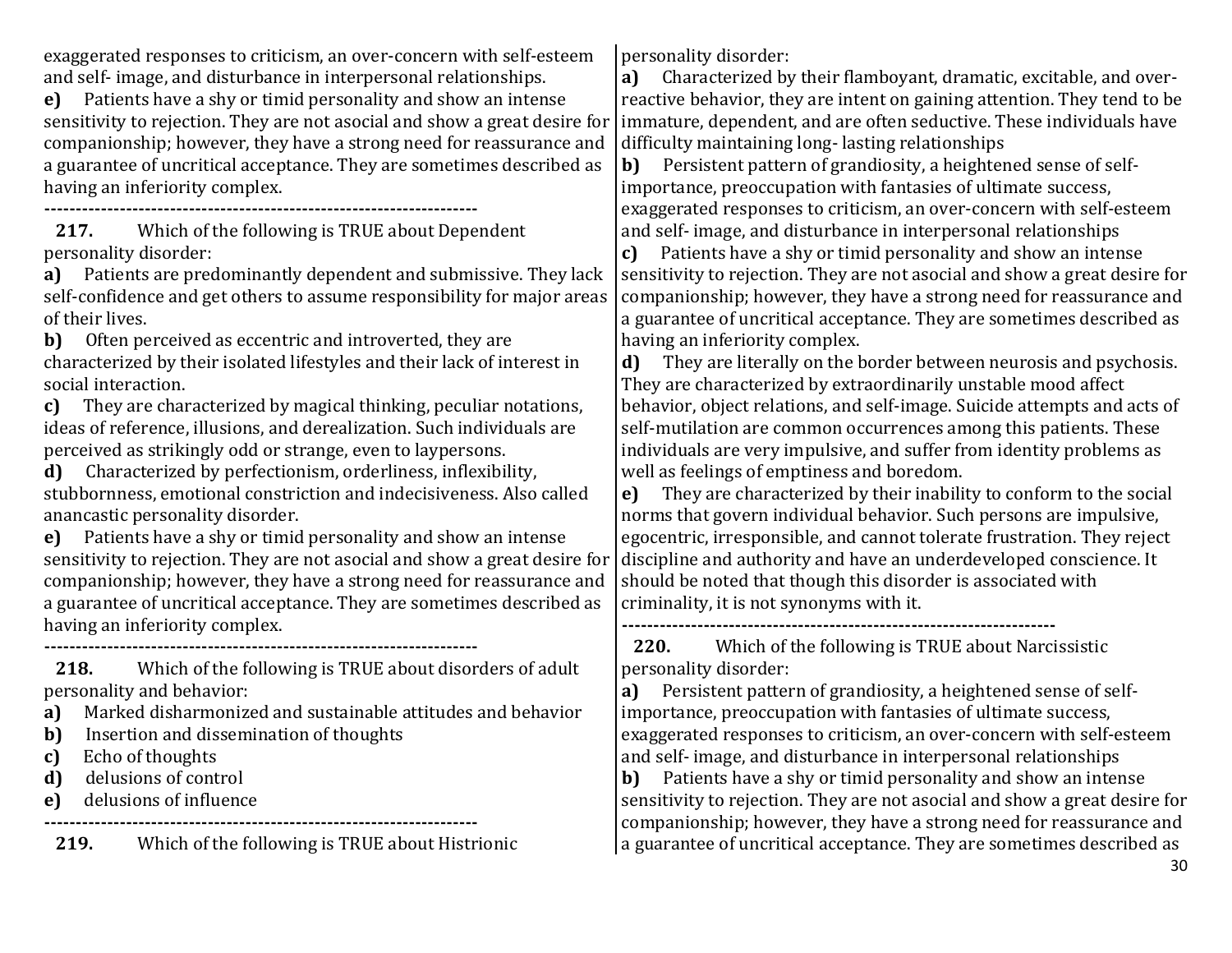having an inferiority complex.

**c)** Characterized by their flamboyant, dramatic, excitable, and overreactive behavior, they are intent on gaining attention. They tend to be immature, dependent, and are often seductive. These individuals have difficulty maintaining long- lasting relationships.

**d)** They are literally on the border between neurosis and psychosis. They are characterized by extraordinarily unstable mood affect behavior, object relations, and self-image. Suicide attempts and acts of self-mutilation are common occurrences among this patients. These individuals are very impulsive, and suffer from identity problems as well as feelings of emptiness and boredom.

**e)** They are characterized by their inability to conform to the social norms that govern individual behavior. Such persons are impulsive, egocentric, irresponsible, and cannot tolerate frustration. They reject discipline and authority and have an underdeveloped conscience. It should be noted that though this disorder is associated with criminality, it is not synonyms with it.

**---------------------------------------------------------------------**

**221.** Which of the following is TRUE about Paranoid personality disorder:

**a)** Characterized by their intense distrust and suspiciousness of others, they are often hostile, irritable, hypersensitive, envious, or angry and will not take responsibility for their own actions, often projecting such responsibility onto others. They may be bigots, injustice collectors, pathologically jealous spouses, or litigious cranks

**b)** Often perceived as eccentric and introverted, they are characterized by their isolated lifestyles and their lack of interest in social interaction.

**c)** They are characterized by magical thinking, peculiar notations, ideas of reference, illusions, and derealization. Such individuals are perceived as strikingly odd or strange, even to laypersons.

**d)** Characterized by perfectionism, orderliness, inflexibility, stubbornness, emotional constriction and indecisiveness. Also called anancastic personality disorder.

**e)** Patients are predominantly dependent and submissive. They lack self-confidence and get others to assume responsibility for major areas of their lives.

**222.** Which of the following is TRUE about Schizoid personality disorder:

**---------------------------------------------------------------------**

**a)** Often perceived as eccentric and introverted, they are characterized by their isolated lifestyles and their lack of interest in social interaction

**b)** Characterized by their intense distrust and suspiciousness of others, they are often hostile, irritable, hypersensitive, envious, or angry and will not take responsibility for their own actions, often projecting such responsibility onto others. They may be bigots, injustice collectors, pathologically jealous spouses, or litigious cranks.

**c)** They are characterized by magical thinking, peculiar notations, ideas of reference, illusions, and derealization. Such individuals are perceived as strikingly odd or strange, even to laypersons.

**d)** Characterized by perfectionism, orderliness, inflexibility, stubbornness, emotional constriction and indecisiveness. Also called anancastic personality disorder.

**e)** Patients are predominantly dependent and submissive. They lack self-confidence and get others to assume responsibility for major areas of their lives.

**--------------------------------------------------------------------- 223.** Which of the following is TRUE about Schizotypal personality disorder:

**a)** They are characterized by magical thinking, peculiar notations, ideas of reference, illusions, and derealization. Such individuals are perceived as strikingly odd or strange, even to laypersons.

**b)** Characterized by their intense distrust and suspiciousness of others, they are often hostile, irritable, hypersensitive, envious, or angry and will not take responsibility for their own actions, often projecting such responsibility onto others. They may be bigots, injustice collectors, pathologically jealous spouses, or litigious cranks.

**c)** Often perceived as eccentric and introverted, they are characterized by their isolated lifestyles and their lack of interest in social interaction.

**d)** Characterized by perfectionism, orderliness, inflexibility, stubbornness, emotional constriction and indecisiveness. Also called anancastic personality disorder.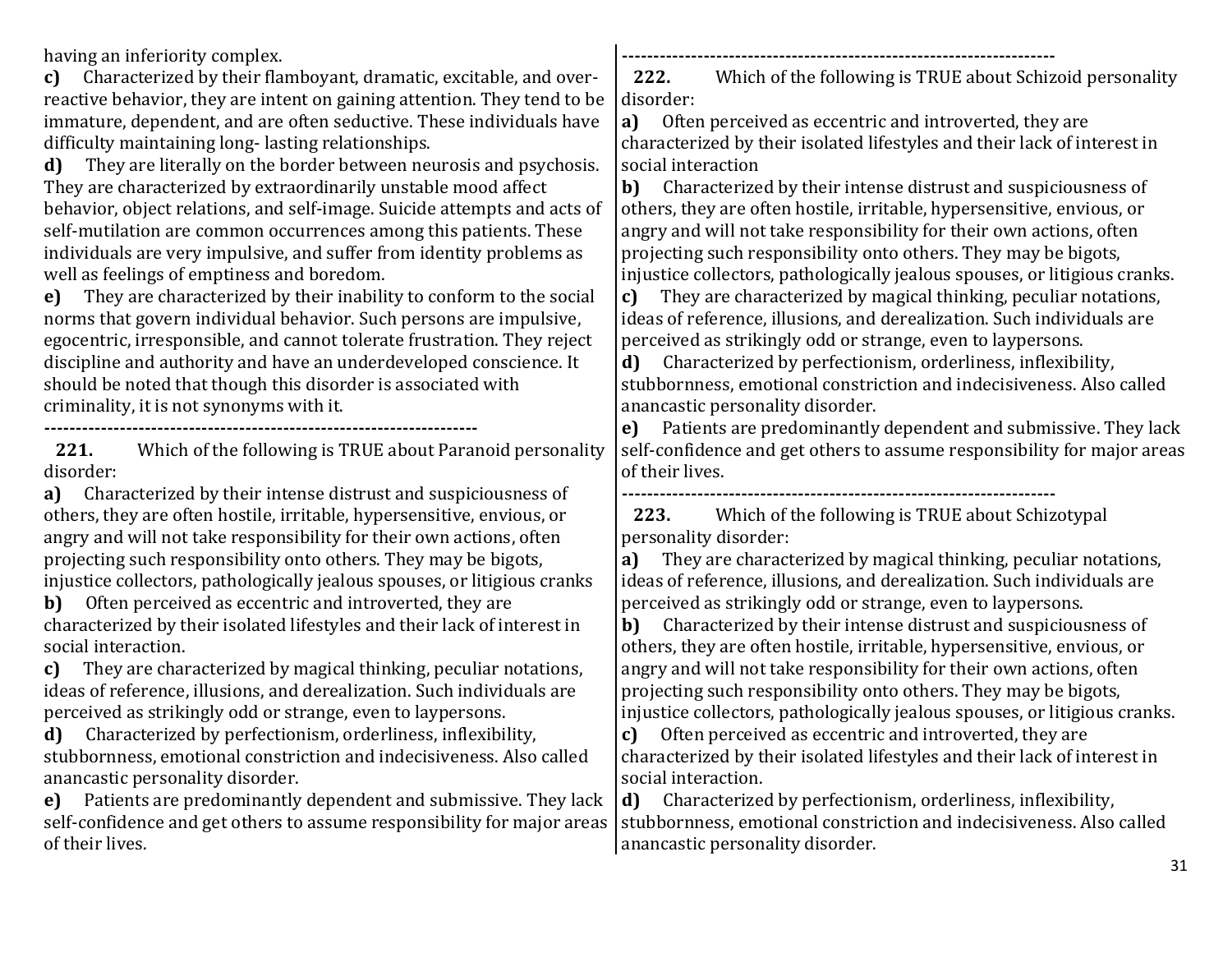| Patients are predominantly dependent and submissive. They lack<br>e)<br>self-confidence and get others to assume responsibility for major areas<br>of their lives.                                                                                                    | involved in the pathogenesis of mood disorders:<br>Acetylcholine<br>a)<br>b)<br>Serotonin,<br>Norepinephrine,<br>c)                                                                                                                                                                                                                                                                                                                                                                       |
|-----------------------------------------------------------------------------------------------------------------------------------------------------------------------------------------------------------------------------------------------------------------------|-------------------------------------------------------------------------------------------------------------------------------------------------------------------------------------------------------------------------------------------------------------------------------------------------------------------------------------------------------------------------------------------------------------------------------------------------------------------------------------------|
| 224. Which of the following items is usually considered as good<br>prognosis in schizophrenia:<br>Mood disorder symptoms (especially depressive disorders)<br>a)<br>b)<br>Autistic behavior<br>Negative symptoms<br>c)<br>Single, divorced<br>d)<br>e)<br>Early onset | d)<br>Dopamine<br>5-hydroxyindole acetic acid<br>e)<br>229. Which of the following neurotransmitters are the most<br>importantly involved in the pathogenesis of mood disorders:<br>Serotonin, Norepinephrine, Dopamine<br>a)<br>Acetylcholine, Epinephrine, Dopamine<br>b)<br>Dopamine, Glutamate, Epinephrine<br>c)                                                                                                                                                                     |
| 225. Which of the following items is usually considered as poor<br>prognosis in schizophrenia:<br>Insidious onset<br>a)                                                                                                                                               | d)<br>Epinephrine, Dopamine, GABA<br>GABA, Acetylcholine, Epinephrine<br>e)                                                                                                                                                                                                                                                                                                                                                                                                               |
| Mood disorder symptoms (especially depressive disorders)<br>b)<br>Positive symptoms<br>c)<br>d)<br>Married<br>e)<br>Late onset                                                                                                                                        | Which of the following should NOT be done with a suicidal<br>230.<br>patient:<br>Offer reassurance, the patients need it (e.g., "Most people think<br>a)<br>about killing themselves at some time?")                                                                                                                                                                                                                                                                                      |
| 226.<br>Which of the following items is usually considered as poor<br>prognosis in schizophrenia:<br>Early onset<br>a)<br>Mood disorder symptoms (especially depressive disorders)<br>b)<br>Positive symptoms<br>c)<br>d)<br>Married<br>Acute onset<br>e)             | Always ask about past suicide attempts, which can be related to<br>b)<br>future attempts<br>Conduct the interview in a safe place. Patients have been known<br>c)<br>to throw themselves out of a window.<br>Do not hesitate to ask patients if they "want to die." A<br>d)<br>straightforward approach is the most effective.<br>Ask about suicidal ideas, especially plans to harm oneself. Asking<br>e)<br>about suicide does not plant the idea.                                      |
| 227. Which of the following neurotransmitters are LESS<br>involved in the pathogenesis of mood disorders:<br>GABA<br>a)<br>5-hydroxyindole acetic acid<br>b)<br>Dopamine<br>c)<br>Norepinephrine,<br>d)<br>Serotonin,<br>e)                                           | Which of the following should NOT be done with a suicidal<br>231.<br>patient:<br>Release patients from the emergency department even if you are<br>a)<br>not certain that they will not harm themselves, trust the patient and<br>relatives that they will monitor him, and that your therapeutic<br>influence is enough to keep them alive<br>Never assume that family or friends will be able to watch a<br>b)<br>patient 24 hours a day. If that is required, admit the patient to the |
| Which of the following neurotransmitters are LESS<br>228.                                                                                                                                                                                                             | hospital.                                                                                                                                                                                                                                                                                                                                                                                                                                                                                 |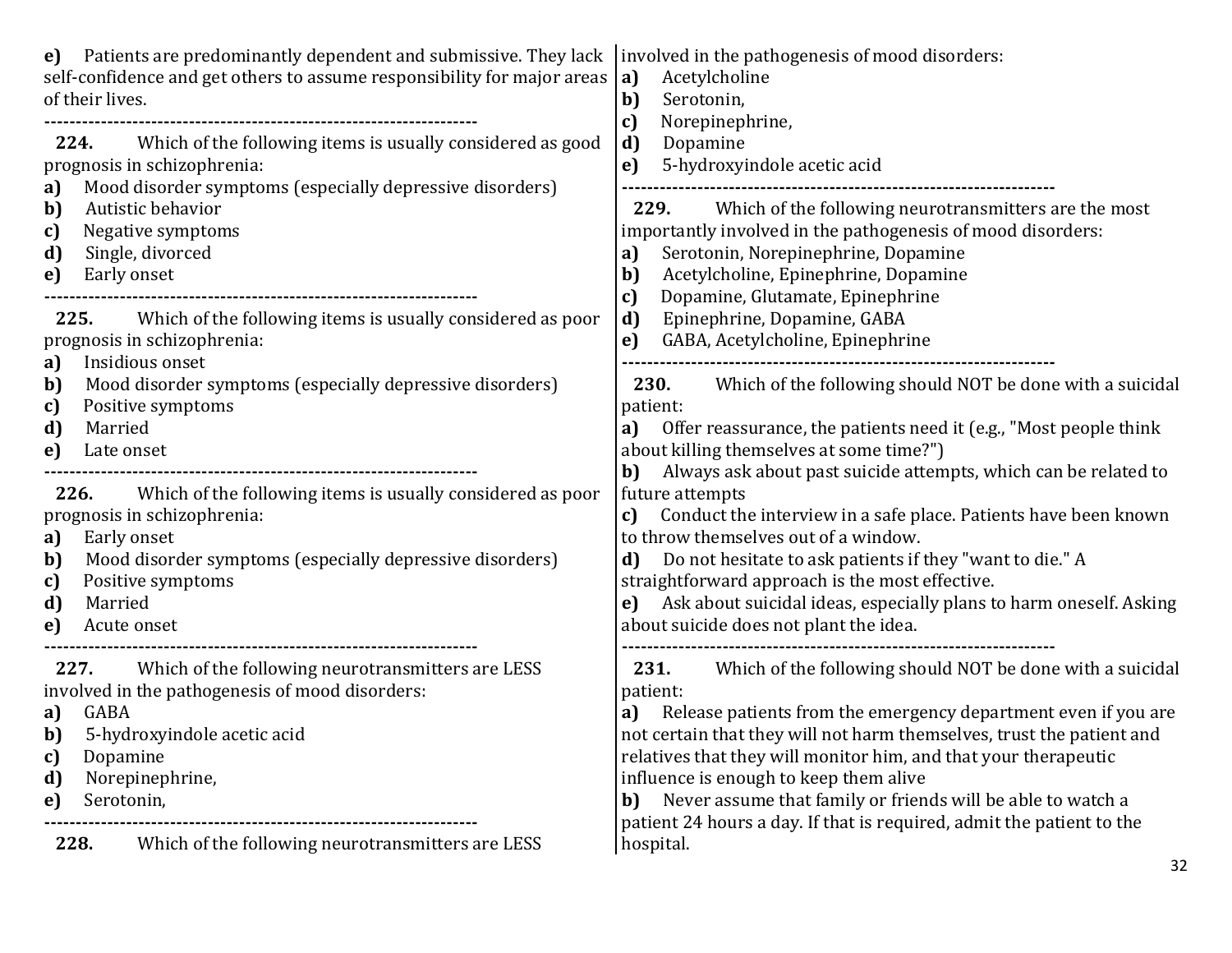| Never worry alone-If you are unsure about the level of risk or<br>C)<br>course of action, involve others.<br>Always ask about access to firearms; access to weapons increases<br>d)<br>the risk in a suicidal patient.<br>Ask about suicidal ideas, especially plans to harm oneself. Asking<br>e)<br>about suicide does not plant the idea.                                                                                                                                                         | Asking about suicide does plant the idea in the suicidal patients mind.<br>Do not hesitate to ask patients if they "want to die." A<br>b)<br>straightforward approach is the most effective.<br>Conduct the interview in a safe place. Patients have been known<br>c)<br>to throw themselves out of a window.<br>Do not offer false reassurance (e.g., "Most people think about<br>d)<br>killing themselves at some time?.                                                                                                                                              |
|------------------------------------------------------------------------------------------------------------------------------------------------------------------------------------------------------------------------------------------------------------------------------------------------------------------------------------------------------------------------------------------------------------------------------------------------------------------------------------------------------|-------------------------------------------------------------------------------------------------------------------------------------------------------------------------------------------------------------------------------------------------------------------------------------------------------------------------------------------------------------------------------------------------------------------------------------------------------------------------------------------------------------------------------------------------------------------------|
| Which of the following should NOT be done with a suicidal<br>232.<br>patient:<br>Never ask about past suicide attempts, which can be related to<br>a)                                                                                                                                                                                                                                                                                                                                                | Always ask about past suicide attempts, which can be related to<br>e)<br>future attempts.                                                                                                                                                                                                                                                                                                                                                                                                                                                                               |
| future attempts, it could push the suicidal patient to do it, or plan the<br>suicidal act better.<br><b>b)</b> Do not offer false reassurance (e.g., "Most people think about<br>killing themselves at some time?.<br>Conduct the interview in a safe place. Patients have been known<br>c)<br>to throw themselves out of a window.<br>Do not hesitate to ask patients if they "want to die." A<br>d)                                                                                                | Which of the following should NOT be done with a suicidal<br>235.<br>patient:<br>Don't ask about suicidal ideas, especially plans to harm oneself.<br>a)<br>Asking about suicide does plant the idea in the suicidal patient's mind.<br>Always ask about access to firearms; access to weapons increases<br>b)<br>the risk in a suicidal patient.<br>Do not release patients from the emergency department if you are<br>c)                                                                                                                                             |
| straightforward approach is the most effective.<br>Ask about suicidal ideas, especially plans to harm oneself. Asking<br>e)<br>about suicide does not plant the idea.                                                                                                                                                                                                                                                                                                                                | not certain that they will not harm themselves.<br>Never assume that family or friends will be able to watch a<br>d)<br>patient 24 hours a day. If that is required, admit the patient to the<br>hospital.                                                                                                                                                                                                                                                                                                                                                              |
| Which of the following should NOT be done with a suicidal<br>233.<br>patient:<br>Always assume that family or friends will be able to watch a<br>a)                                                                                                                                                                                                                                                                                                                                                  | Never worry alone-If you are unsure about the level of risk or<br>e)<br>course of action, involve others.                                                                                                                                                                                                                                                                                                                                                                                                                                                               |
| patient 24 hours a day.<br>Never worry alone-If you are unsure about the level of risk or<br>b)<br>course of action, involve others.<br>Do not release patients from the emergency department if you are<br>c)<br>not certain that they will not harm themselves.<br>Always ask about access to firearms; access to weapons increases<br>d)<br>the risk in a suicidal patient.<br>Ask about suicidal ideas, especially plans to harm oneself. Asking<br>e)<br>about suicide does not plant the idea. | Which of the following should NOT be done with a suicidal<br>236.<br>patient:<br>Always deal with the patient by yourself. If you are unsure about<br>a)<br>the level of risk or course of action, never show it to the patient and<br>others, it could increase the level of anxiety in the patient and he will<br>not trust you.<br>Never assume that family or friends will be able to watch a<br>b)<br>patient 24 hours a day. If that is required, admit the patient to the<br>hospital.<br>Do not release patients from the emergency department if you are<br>c) |
| Which of the following should NOT be done with a suicidal<br>234.<br>patient:<br>Don't ask about suicidal ideas, especially plans to harm oneself.<br>a)                                                                                                                                                                                                                                                                                                                                             | not certain that they will not harm themselves.<br>Always ask about access to firearms; access to weapons increases<br>d)<br>the risk in a suicidal patient.                                                                                                                                                                                                                                                                                                                                                                                                            |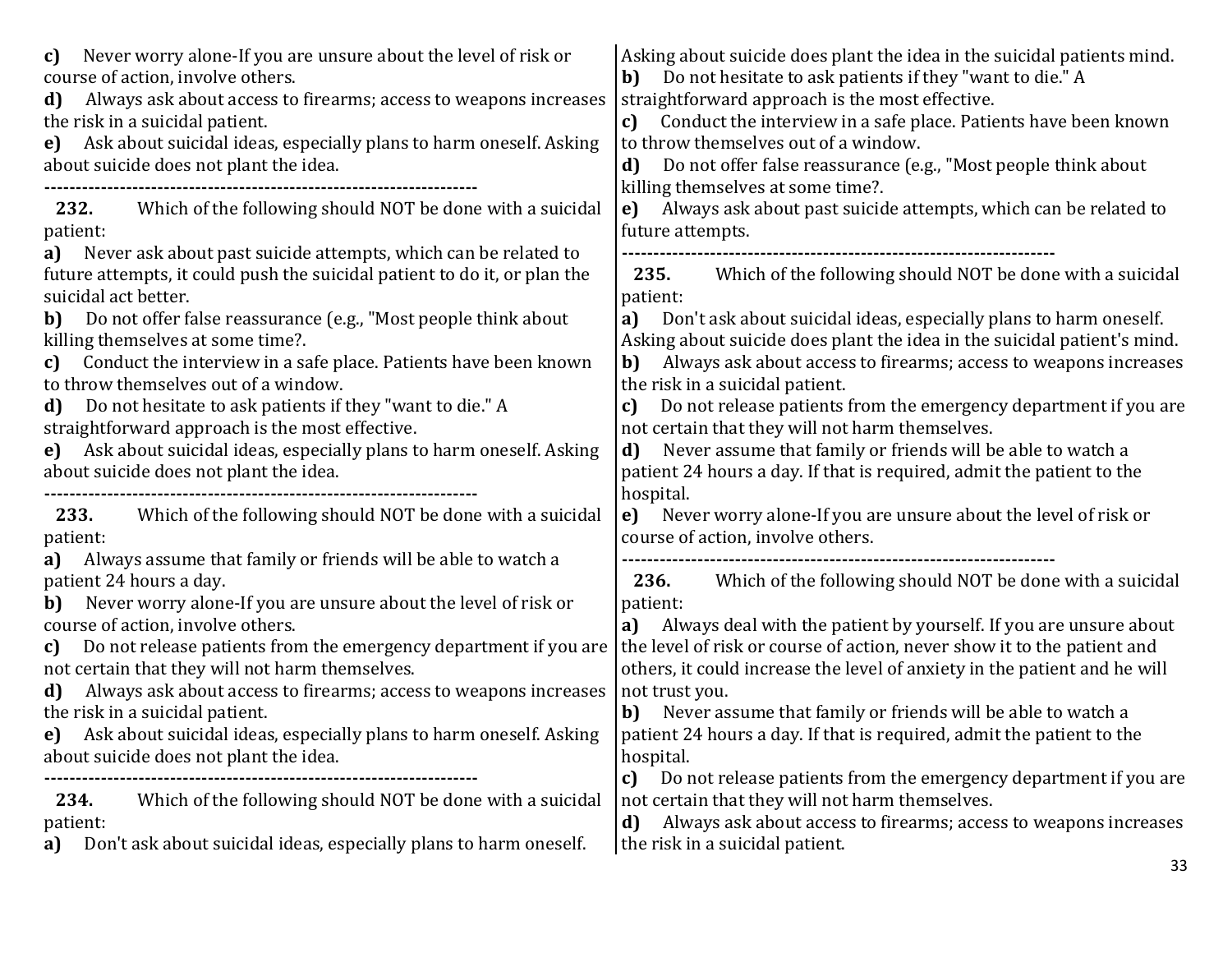| Ask about suicidal ideas, especially plans to harm oneself. Asking<br>e)<br>about suicide does not plant the idea.<br>237.<br>Which of the following should NOT be done with a suicidal<br>patient:<br>Do not ask patients if they "want to die." A straightforward<br>a)<br>approach can make them fill unwanted and increases the chance to act<br>suicidal.                                                                                                                                                                                                                                                                                                                                | about suicide does not plant the idea.<br>Do not release patients from the emergency department if you are<br>c)<br>not certain that they will not harm themselves<br>Never assume that family or friends will be able to watch a<br>d)<br>patient 24 hours a day. If that is required, admit the patient to the<br>hospital.<br>Never worry alone-If you are unsure about the level of risk or<br>e)<br>course of action, involve others                                                                                                                                                                     |
|-----------------------------------------------------------------------------------------------------------------------------------------------------------------------------------------------------------------------------------------------------------------------------------------------------------------------------------------------------------------------------------------------------------------------------------------------------------------------------------------------------------------------------------------------------------------------------------------------------------------------------------------------------------------------------------------------|---------------------------------------------------------------------------------------------------------------------------------------------------------------------------------------------------------------------------------------------------------------------------------------------------------------------------------------------------------------------------------------------------------------------------------------------------------------------------------------------------------------------------------------------------------------------------------------------------------------|
| Ask about suicidal ideas, especially plans to harm oneself. Asking<br>b)<br>about suicide does not plant the idea.<br>Conduct the interview in a safe place. Patients have been known<br>c)<br>to throw themselves out of a window.<br>Do not offer false reassurance (e.g., "Most people think about<br>d)<br>killing themselves at some time?.<br>Always ask about past suicide attempts, which can be related to<br>e)<br>future attempts.                                                                                                                                                                                                                                                 | Which of the following statements about learning and<br>240.<br>memory in the elderly is FALSE?<br>Simple recall remains intact<br>a)<br>$\mathbf{b}$<br>IQ remains stable until age 80 years<br>Memory-encoding ability diminishes<br>c)<br>Complete learning of new material still occurs<br>d)<br>On multiple-choice tests, recognition of correct answers persists.<br>e)                                                                                                                                                                                                                                 |
| Which of the following should NOT be done with a suicidal<br>238.<br>patient:<br>Conduct the interview in any place necessary. Patients being with<br>a)<br>the doctor do not have any intent to harm themselves during the<br>interview<br>Do not offer false reassurance (e.g., "Most people think about<br>b)<br>killing themselves at some time).<br>Always ask about past suicide attempts, which can be related to<br>C)<br>future attempts.<br>Do not hesitate to ask patients if they "want to die." A<br>d)<br>straightforward approach is the most effective.<br>Ask about suicidal ideas, especially plans to harm oneself. Asking<br>e)<br>about suicide does not plant the idea. | Which of the following statements regarding anxiety and<br>241.<br>gender differences is true?<br>a)<br>All of the above<br>Women have a twofold greater lifetime rate of agoraphobia than<br>b)<br>men<br>No significant difference exists in average age of anxiety onset<br>c)<br>d)<br>Gender ratios are nearly equal with OCD (obsessive-<br>compulsive disorder)<br>Women have greater rates of almost all anxiety disorders<br>e)<br>Which of the following statements regarding emergency<br>242.<br>department visits is TRUE?<br>More psychiatric emergency visits occur during the nighttime<br>a) |
| Which of the following should NOT be done with a suicidal<br>239.<br>patient:<br>Never ask about access to firearms; access to weapons increases<br>a)<br>the risk in a suicidal patient, but if you ask, it can influence them to use<br>it in next suicidal attempts.<br>Ask about suicidal ideas, especially plans to harm oneself. Asking<br>b)                                                                                                                                                                                                                                                                                                                                           | hours<br><b>b)</b> Married persons use psychiatric emergency departments more<br>often.<br>Approximately 50 percent of the persons using emergency<br>c)<br>department are violent.<br>There are more psychiatric emergency visits on weekends<br>d)<br>All of the above<br>$\vert$ e)<br>34                                                                                                                                                                                                                                                                                                                  |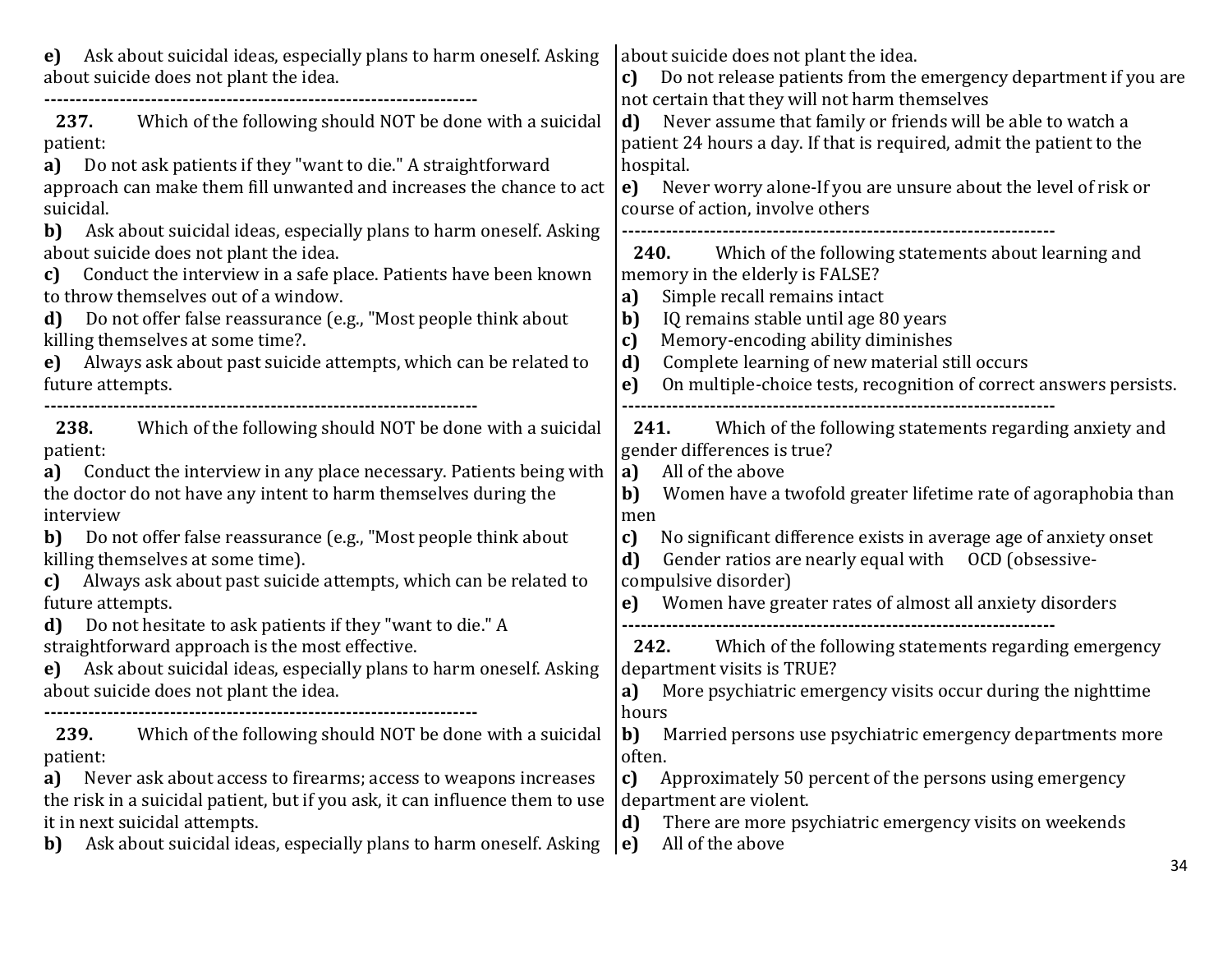| Which of the following statements regarding<br>243.<br>velocardiofacial syndrome (VCFS) is FALSE?<br>a) Approximately 5 percent of people with schizophrenia may have<br><b>VCFS</b><br>Approximately 25 percent of patients with VCFS become<br>b)<br>psychotic in adolescence<br>The incidence of VCFS is approximately one in 4000 live births<br>c)<br>Individuals with VCFS frequently have mild mental retardation<br>d)<br>Individuals with VCFS commonly have a history of feeding<br>e)<br>problems in infancy | Which one of the following is the most frequently<br>247.<br>prescribed agend for insomnia therapies?<br>Sedating antidepressants<br>a)<br>Benzodiazepines<br>b)<br>First-generation antipsychotics<br>c)<br>d)<br>Second-generation antipsychotics<br>Antihistamines<br>e)<br>Which syndrome is characteristic for simple schizophrenia:<br>248.<br>Apatho-abulic<br>a)<br>b)<br><b>Motor Automatism</b><br>c)<br>Paranoid                                                                                      |
|-------------------------------------------------------------------------------------------------------------------------------------------------------------------------------------------------------------------------------------------------------------------------------------------------------------------------------------------------------------------------------------------------------------------------------------------------------------------------------------------------------------------------|------------------------------------------------------------------------------------------------------------------------------------------------------------------------------------------------------------------------------------------------------------------------------------------------------------------------------------------------------------------------------------------------------------------------------------------------------------------------------------------------------------------|
| Which of the following substance is involved in the<br>244.<br>pathogenesis of mood disorders, low cerebrospinal fluid concentration                                                                                                                                                                                                                                                                                                                                                                                    | Hypochondria<br>d)<br>Depression<br>e)                                                                                                                                                                                                                                                                                                                                                                                                                                                                           |
| of which, is possibly related with high risk of suicide:<br>5-hydroxyindole acetic acid<br>a)<br>b)<br>GABA<br>Dopamine<br>c)<br>d)<br>Norepinephrine,<br>Serotonin,<br>e)                                                                                                                                                                                                                                                                                                                                              | <b>MULTIPLE CHOICE</b><br>What from below is correct about Autistic Disorder:<br>249.<br>Marked impairment in the use of multiple nonverbal behaviors<br>a)<br>such as eye-to-eye gaze, facial expression, body postures, and gestures                                                                                                                                                                                                                                                                           |
| Which of the following substances has been implicated in<br>245.<br>mood disorders with a seasonal pattern?<br>Melatonin<br>a)<br>Testosterone<br>b)<br>Luteotropic hormone (LTH)<br>c)<br>Gonadotropin-releasing hormone (GnRH)<br>d)<br>Estrogen<br>e)                                                                                                                                                                                                                                                                | to regulate social interaction<br>Failure to develop peer relationships appropriate to<br>b)<br>developmental level<br>Delay in, or total lack of, the development of spoken language (not<br>c)<br>accompanied by on attempt to compensate through alternative modes<br>of communication such as gesture or mime)<br>Frequent delusions, that immobilize the patient<br>d)<br>Stereotyped and repetitive motor mannerisms (e.g., hand or<br>e)<br>finger flopping or twisting, or complex whole-body movements) |
| Which of the following took is considered most<br>246.<br>appropriate to facilitate the play component of an interview?<br>a) Puppets<br>Chess<br>b)<br>Video games<br>c)<br>Elaborate toys<br>d)<br>Stock characters<br>e)                                                                                                                                                                                                                                                                                             | Alcoholic psychosis are:<br>250.<br>a) Kandinski-Clerambault Syndrome<br>b)<br>Korsakoff's psychosis<br>Jealousy delirium<br>c)<br>Delirium of grandeur<br>d)<br>Delirium tremens<br>e)<br>35                                                                                                                                                                                                                                                                                                                    |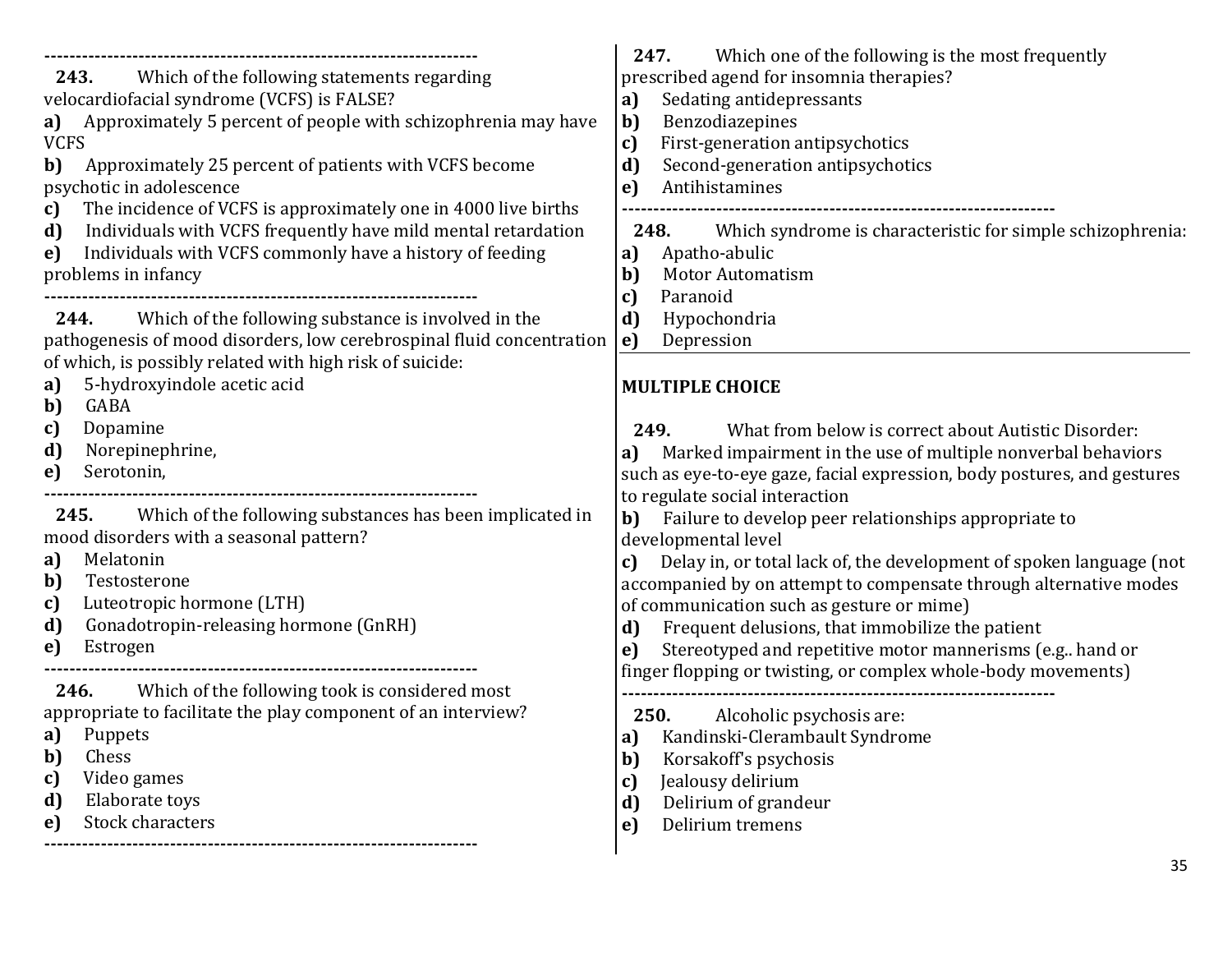| Anakastic personality disorder is characterized by:<br>251.<br>Avoidance of social or professional activities that involve<br>a)<br>significant interpersonal contacts because of fear to be rejected or<br>criticized<br>$\mathbf{b}$<br>Excessive pedantry and adherence to social conventions<br>Rigidity and stubbornness<br>$\mathbf{c}$<br>Unreasonable insistence to follow his certain (right) way of acting<br>d)<br>for others people, or resistance to allow others to do something | 255.<br>Diagnostic criteria - A according to DSM IV-TR, in Major<br>Depressive Episode, should include at least one of the following:<br>Depressed mood<br>a)<br>Insomnia or hypersomnia nearly every week<br>b)<br>Fatigue or loss of energy nearly every week<br>c)<br>Delusional thoughts of gilt<br>$\mathbf{d}$<br>Loss of interest or pleasure<br>e)<br>Diagnostic criteria according to DSM IV-TR, in Generalized<br>256.                                                                                                                                       |
|------------------------------------------------------------------------------------------------------------------------------------------------------------------------------------------------------------------------------------------------------------------------------------------------------------------------------------------------------------------------------------------------------------------------------------------------------------------------------------------------|------------------------------------------------------------------------------------------------------------------------------------------------------------------------------------------------------------------------------------------------------------------------------------------------------------------------------------------------------------------------------------------------------------------------------------------------------------------------------------------------------------------------------------------------------------------------|
| Desire to avoid dealing with people, if he is not confident to be<br>e)<br>agreed                                                                                                                                                                                                                                                                                                                                                                                                              | Anxiety Disorder, should include the following:<br>Excessive anxiety and worry (apprehensive expectation),<br>a)                                                                                                                                                                                                                                                                                                                                                                                                                                                       |
| 252.<br>Chronic alcoholism criteria:<br>Increased tolerance<br>a)<br>Pathological intoxication<br>b)<br>Loss of self-control<br>c)<br>d)<br>Apathy<br>Abstinence<br>e)                                                                                                                                                                                                                                                                                                                         | occurring more days than not for at least 6 months, about a number of<br>events or activities (such as work or school performance).<br>The person finds it difficult to control the worry<br>b)<br>Marked and persistent fear that is excessive or unreasonable cued<br>c)<br>by the presence or anticipation of a specific object or situation (e.g<br>flying, heights. animals, receiving an injection. seeing blood).<br>d) A marked and persistent fear of one or more social or<br>performance situations in which the person is exposed to unfamiliar            |
| 253.<br>Criteria for anorexia nervosa at early adolescence onset of<br>the disease include:<br>Evident weight loss<br>a)<br>Distorted perception of body image<br>b)<br>Excessive concern on the silhouette and body weight<br>c)                                                                                                                                                                                                                                                              | people or to possible scrutiny by others. The individual fears that he or<br>she will act in a way (or show anxiety symptoms) that will be<br>humiliating or embarrassing.<br>The person experiences massive anxiety when exposed to the<br>e)<br>feared object and tries to avoid it at all costs.                                                                                                                                                                                                                                                                    |
| Eating more at certain period of time than that which would eat<br>d)<br>another person in the same period of time<br>Feeling loss of control over the episodes of excessive eating<br>e)                                                                                                                                                                                                                                                                                                      | 257.<br>Diagnostic criteria according to DSM IV-TR, in Mental<br>Retardation, should include:<br>Significantly subaverage intellectual functioning: An IQ of<br>a)                                                                                                                                                                                                                                                                                                                                                                                                     |
| 254.<br>Criteria for anorexia nervosa at early adolescence onset of<br>the disease include:<br>Evident weight loss<br>a)<br>Correct perception of body image<br>b)<br>Excessive concern on the silhouette and body weight<br>c)<br>Eating more at certain period of time than that which would eat<br>d)<br>another person in the same period of time<br>Feeling full control over the episodes of excessive eating<br>e)                                                                      | approximately 70 or below on an individually administered IQ test (for<br>infants, a clinical judgment of significantly subaverage intellectual<br>functioning).<br>b) Concurrent deficits or impairments in present adaptive<br>functioning (i.e the person's effectiveness in meeting the standards<br>expected for his or her age by his or her cultural group) in at least two<br>of the following areas: communication, home living,<br>social/interpersonal skills, use of community resources, functional<br>academic skills, work, leisure, health, and safety |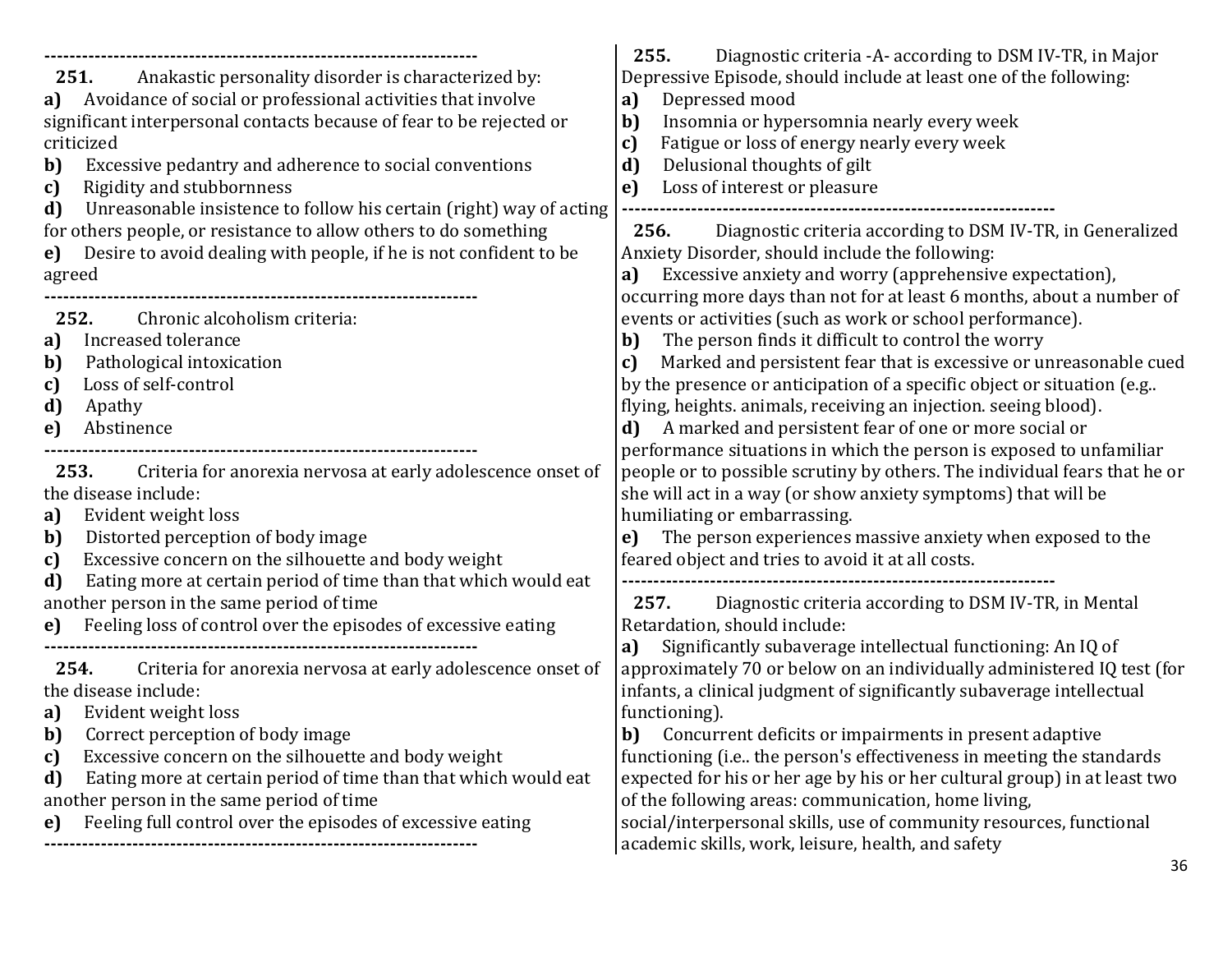| The onset is before age 18 years<br>c)<br>Delusions and bizarre behavior with an onset prior to 3 years.<br>d)<br>Poor social adaptation and poor learning skills after age 18 years.<br>e)                                                                                                                                                                                                                                                                                                                                                         | $\mathbf{b}$<br>Outbursts of violence<br>Feelings of doubt and excessive caution<br>c)<br>d)<br>Lack of control over impulses<br>Auto-dramatization<br>e)                                                                                                                                                                                                                                               |
|-----------------------------------------------------------------------------------------------------------------------------------------------------------------------------------------------------------------------------------------------------------------------------------------------------------------------------------------------------------------------------------------------------------------------------------------------------------------------------------------------------------------------------------------------------|---------------------------------------------------------------------------------------------------------------------------------------------------------------------------------------------------------------------------------------------------------------------------------------------------------------------------------------------------------------------------------------------------------|
| Diagnostic criteria according to DSM IV-TR, in<br>258.<br>Posttraumatic stress disorder, should include the following:<br>The person experienced, witnessed, or was confronted with an<br>a)<br>event or events that involved actual or threatened death or serious<br>injury, or a threat to the physical integrity of self or others<br>The person's response to trauma involved intense fear,<br>b)<br>helplessness, or horror.<br>The person's response to trauma, in children, may be expressed<br>c)<br>by disorganized or agitated behavior. | Etiological theories regarding Schizophrenia are:<br>262.<br>Genetic<br>a)<br>b)<br>Autoimmune<br>Infectious<br>c)<br>d)<br><b>Biological</b><br>Post-irradiation<br>e)<br>For stuttering all the affirmations are correct, EXCLUDING:<br>263.                                                                                                                                                          |
| The traumatic event is persistently re-experienced (recurrent and<br>d)<br>intrusive distressing recollections of the event, including images.<br>thoughts, or perceptions, recurrent distressing dreams of the event<br>etc.) with duration more than 1 month.<br>Patient persistently try to find the associated to trauma stimuli,<br>$e$ )<br>thus filling a relief that they badly need.<br>During catatonic excitation consciousness may be:<br>259.                                                                                          | stuttering is observed in 4% of children 4-5 years, when function<br>a)<br>of speech is formed<br>clinically is characterized by frequent repetition or prolongation<br>b)<br>of sounds, syllables or words interrupted by breaks<br>it can be accompanied by motor movements.<br>c)<br>d)<br>consists of a rate of fast speeches with interruptions<br>stuttering is observed in 40% of children<br>e) |
| Obnubilation<br>a)<br>Crepuscular<br>b)<br>Lucid<br>c)<br>d)<br>Oneroid type<br>Delirious<br>e)                                                                                                                                                                                                                                                                                                                                                                                                                                                     | For transitory tic disorder the following statements are<br>264.<br>correct:<br>Usually appears at the age of 5 years' old<br>a)<br>Different face expressions appear, blinking, repetitive head<br>b)<br>movement                                                                                                                                                                                      |
| 260.<br>Dysmetabolic problems in anorexia nervosa are:<br>hypoglycemia with hypersensitiveness to insulin<br>a)<br>electrolyte disbalance<br>b)<br>hyperazotaemia<br>c)<br>d)<br>hyperglycemia<br>increased percentage of gonad hormones<br>e)                                                                                                                                                                                                                                                                                                      | Appears before the age of 12 months<br>c)<br>d)<br>Is permanent<br>Motor actions or stereotype vocalizations are typical<br>e)<br>In distinguishing schizophrenia from amphetamine<br>265.<br>induced toxic psychosis, the presence of which of the following is LESS<br>helpful?                                                                                                                       |
| Emotionally-unstable personality disorder of impulsive<br>261.<br>type involves the following conditions:<br>Persistent feeling of concern<br>a)                                                                                                                                                                                                                                                                                                                                                                                                    | tactile or visual hallucinations<br>a)<br>b)<br>paranoid delusions<br>intact orientation<br>c)<br>clear consciousness<br>d)<br>37                                                                                                                                                                                                                                                                       |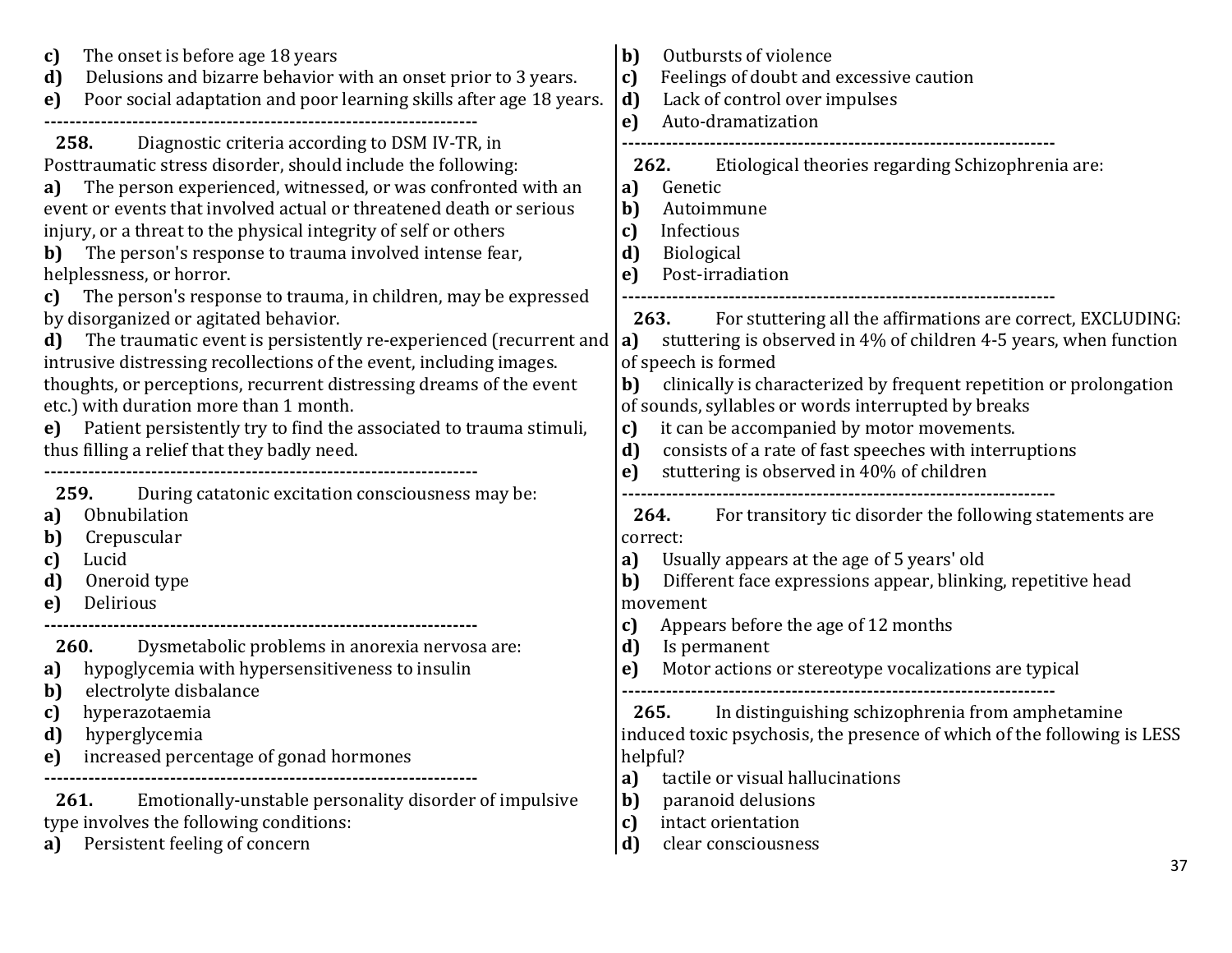| auditory hallucinations<br>e)                                                                                                                                                                                                                                                                                | e)<br>motor excitation                                                                                                                                                                                                                                                                                                                              |
|--------------------------------------------------------------------------------------------------------------------------------------------------------------------------------------------------------------------------------------------------------------------------------------------------------------|-----------------------------------------------------------------------------------------------------------------------------------------------------------------------------------------------------------------------------------------------------------------------------------------------------------------------------------------------------|
| 266.<br>In neurosis :<br>Contact with reality is lost<br>a)<br>Vulnerability to stress is increased<br>b)<br>The patient wants treatment<br>c)<br>The patient is not aware of the disease<br>d)<br>There are added somatoform complaints<br>e)                                                               | 271.<br>Main indications for psychotherapy<br>the treatment of most mental disorders<br>a)<br>the treatment psychosis (psychotic states)<br>b)<br>in the case of somatic disease with a significant psychological<br>c)<br>component<br>patients with the loss of insight<br>d)<br>in state of normality to optimize volitional and emotional<br>e) |
| 267. In simple schizophrenia:<br>Loss of volition<br>a)<br>Motivation is present<br>b)<br>Antipathy for the surroundings<br>c)<br>d)<br>Aggression<br>Self-isolation<br>e)                                                                                                                                   | processes, physical mental or intellectual performances<br>Major signs and symptoms of the benzodiazepine<br>272.<br>discontinuation syndrome commonly include:<br>hyperpyrexia<br>a)<br>grand mal seizures<br>b)                                                                                                                                   |
| In which periods of life usually become apparent the<br>268.<br>elements of personality disorder:<br>Childhood<br>a)<br>b)<br>As a teenager<br>Beginning of adult life<br>c)<br>d)<br>Maturity<br>Older<br>e)                                                                                                | psychosis<br>c)<br>d)<br>nightmares<br>death<br>e)<br>273. Mouth ulceration is LESS likely to be associated with which<br>of the following types of withdrawal?<br>Alcohol<br>a)<br>b)<br>Benzodiazepines                                                                                                                                           |
| <b>269.</b> Inhalant use LESS often correlates with which of the<br>following comorbid conditions?<br>Borderline personality disorder<br>a)<br>Conduct disorder<br>b)<br>Major depression<br>c)<br>Manic episode<br>d)<br>Schizophrenia<br>e)<br>270.<br>Is characteristic for catatonic excitement, EXCEPT: | Cocaine<br>c)<br>d)<br>Nicotine<br>Opioids<br>e)<br>Non-organic sleep disorders include:<br>274.<br>absences<br>a)<br>b)<br>insomnia<br>hypersomnia<br>c)<br>d)<br>somnambulism<br>e)<br>trances                                                                                                                                                    |
| echolalia<br>a)<br>catalepsy<br>b)<br>echopraxia<br>c)<br>motor inhibition<br>d)                                                                                                                                                                                                                             | Paranoid personality disorder is characterized by:<br>275.<br>Delusions of control<br>a)<br>Thought echo<br>$\mathbf{b}$<br>38                                                                                                                                                                                                                      |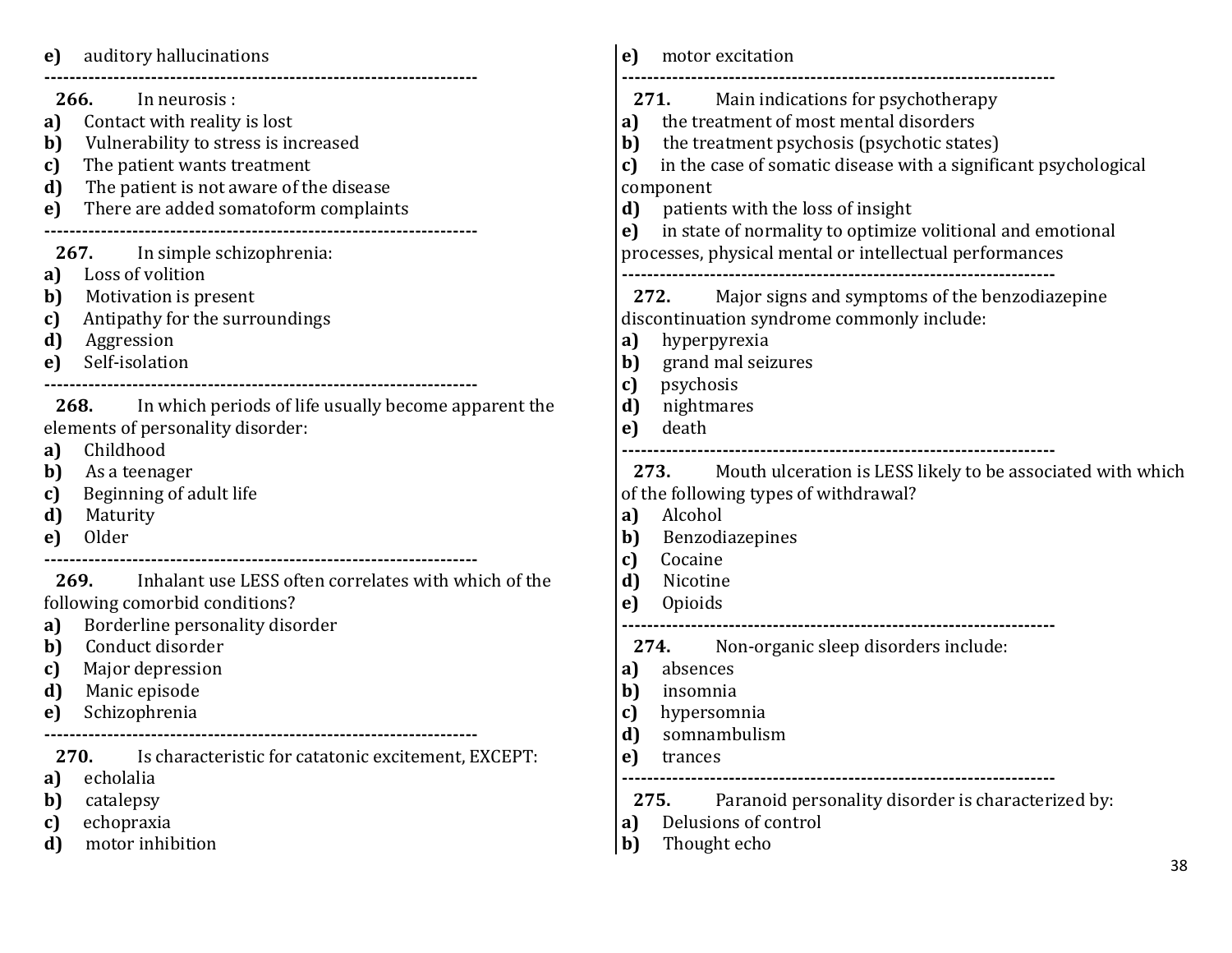| Excessive sensibility to failures                                                                                                                                                                                                                                                                                                                                                                                                                                                   | Schizoid personality disorder is characterized by the                                                                                                                                                                                                                                                                                                                      |
|-------------------------------------------------------------------------------------------------------------------------------------------------------------------------------------------------------------------------------------------------------------------------------------------------------------------------------------------------------------------------------------------------------------------------------------------------------------------------------------|----------------------------------------------------------------------------------------------------------------------------------------------------------------------------------------------------------------------------------------------------------------------------------------------------------------------------------------------------------------------------|
| c)                                                                                                                                                                                                                                                                                                                                                                                                                                                                                  | 280.                                                                                                                                                                                                                                                                                                                                                                       |
| Tendency to be always feeling that someone has something                                                                                                                                                                                                                                                                                                                                                                                                                            | following conditions:                                                                                                                                                                                                                                                                                                                                                      |
| d)                                                                                                                                                                                                                                                                                                                                                                                                                                                                                  | Tendency to be always suspicious                                                                                                                                                                                                                                                                                                                                           |
| against one                                                                                                                                                                                                                                                                                                                                                                                                                                                                         | a)                                                                                                                                                                                                                                                                                                                                                                         |
| Associative process rupture                                                                                                                                                                                                                                                                                                                                                                                                                                                         | Emotional withdrawal                                                                                                                                                                                                                                                                                                                                                       |
| e)                                                                                                                                                                                                                                                                                                                                                                                                                                                                                  | b)                                                                                                                                                                                                                                                                                                                                                                         |
| Periodic somnolence accompanied by bulimia (Kleine-<br>276.<br>Levin syndrome) has the following symptoms, EXCLUDING<br>An episodic disorder characterized by somnolence and bulimia<br>a)<br>Patients are mainly adolescent boys, who sleep around 18 hours<br>b)<br>per day and wake up only when they need to eat<br>In the short period of wakefulness they seem to be confused,<br>c)<br>agitated and sometimes experience hallucinations.<br>Insomnia<br>d)<br>e)<br>Anorexia | Attitude of irresponsibility and social norms disrespect<br>c)<br>d)<br>Violence explosions<br>Few (if even one is present) activities that generate pleasure<br>e)<br>Sexual dysfunctions, that aren't caused by any organic<br>281.<br>pathology, include:<br>Lack of/diminished sexual desire<br>a)<br>Sexual aversion<br>b)<br>Pedophilia<br>c)<br>Exhibitionism<br>d) |
| Postpartum psychiatric disorders include:                                                                                                                                                                                                                                                                                                                                                                                                                                           | Organic dysfunction                                                                                                                                                                                                                                                                                                                                                        |
| 277.                                                                                                                                                                                                                                                                                                                                                                                                                                                                                | e)                                                                                                                                                                                                                                                                                                                                                                         |
| Munchausen syndrome                                                                                                                                                                                                                                                                                                                                                                                                                                                                 | 282.                                                                                                                                                                                                                                                                                                                                                                       |
| a)                                                                                                                                                                                                                                                                                                                                                                                                                                                                                  | Somatic troubles in anorexia nervosa are:                                                                                                                                                                                                                                                                                                                                  |
| Febrile schizophrenia                                                                                                                                                                                                                                                                                                                                                                                                                                                               | Collapse estates                                                                                                                                                                                                                                                                                                                                                           |
| b)                                                                                                                                                                                                                                                                                                                                                                                                                                                                                  | a)                                                                                                                                                                                                                                                                                                                                                                         |
| Confusion state                                                                                                                                                                                                                                                                                                                                                                                                                                                                     | Constipations                                                                                                                                                                                                                                                                                                                                                              |
| c)                                                                                                                                                                                                                                                                                                                                                                                                                                                                                  | b)                                                                                                                                                                                                                                                                                                                                                                         |
| Neuroleptic malignant syndrome                                                                                                                                                                                                                                                                                                                                                                                                                                                      | <b>Dizziness</b>                                                                                                                                                                                                                                                                                                                                                           |
| d)                                                                                                                                                                                                                                                                                                                                                                                                                                                                                  | C)                                                                                                                                                                                                                                                                                                                                                                         |
| Acute delirious states                                                                                                                                                                                                                                                                                                                                                                                                                                                              | Decrease in school performance results                                                                                                                                                                                                                                                                                                                                     |
| e)                                                                                                                                                                                                                                                                                                                                                                                                                                                                                  | d)                                                                                                                                                                                                                                                                                                                                                                         |
|                                                                                                                                                                                                                                                                                                                                                                                                                                                                                     | Improvement in school performance results                                                                                                                                                                                                                                                                                                                                  |
| 278. Risk factors for the development of adolescent substance                                                                                                                                                                                                                                                                                                                                                                                                                       | e)                                                                                                                                                                                                                                                                                                                                                                         |
| abuse include all of the following:                                                                                                                                                                                                                                                                                                                                                                                                                                                 | 283.                                                                                                                                                                                                                                                                                                                                                                       |
| early onset of cigarette smoking                                                                                                                                                                                                                                                                                                                                                                                                                                                    | Specific medications in alcohol dependence treatment:                                                                                                                                                                                                                                                                                                                      |
| a)                                                                                                                                                                                                                                                                                                                                                                                                                                                                                  | Esperal                                                                                                                                                                                                                                                                                                                                                                    |
| diminished parental supervision                                                                                                                                                                                                                                                                                                                                                                                                                                                     | a)                                                                                                                                                                                                                                                                                                                                                                         |
| b)                                                                                                                                                                                                                                                                                                                                                                                                                                                                                  | Seduxen                                                                                                                                                                                                                                                                                                                                                                    |
| pervasive developmental disorder                                                                                                                                                                                                                                                                                                                                                                                                                                                    | b)                                                                                                                                                                                                                                                                                                                                                                         |
| c)                                                                                                                                                                                                                                                                                                                                                                                                                                                                                  | Teturam                                                                                                                                                                                                                                                                                                                                                                    |
| parental substance abuse                                                                                                                                                                                                                                                                                                                                                                                                                                                            | c)                                                                                                                                                                                                                                                                                                                                                                         |
| d)                                                                                                                                                                                                                                                                                                                                                                                                                                                                                  | Dimedrol                                                                                                                                                                                                                                                                                                                                                                   |
| conduct disorder                                                                                                                                                                                                                                                                                                                                                                                                                                                                    | d)                                                                                                                                                                                                                                                                                                                                                                         |
| e)                                                                                                                                                                                                                                                                                                                                                                                                                                                                                  | Haloperidol                                                                                                                                                                                                                                                                                                                                                                |
|                                                                                                                                                                                                                                                                                                                                                                                                                                                                                     | e)                                                                                                                                                                                                                                                                                                                                                                         |
| Schizoid personality disorder involves the following<br>279.<br>conditions:<br>Tendency for permanent rancor<br>a)<br><b>Emotional coldness</b><br>b)<br>Persistent attitude of irresponsibility and neglect of norms<br>c)<br>Detachment<br>d)<br>Auto-dramatization<br>e)                                                                                                                                                                                                         | The classification of tics includes all with EXCEPTION:<br>284.<br>transient tic<br>a)<br>chronic motor or vocal tic<br>b)<br>vocal tics associated with multiple motor tic (Jilles de la Tourette<br>c)<br>syndrome)<br>subacute tic<br>$\mathbf{d}$                                                                                                                      |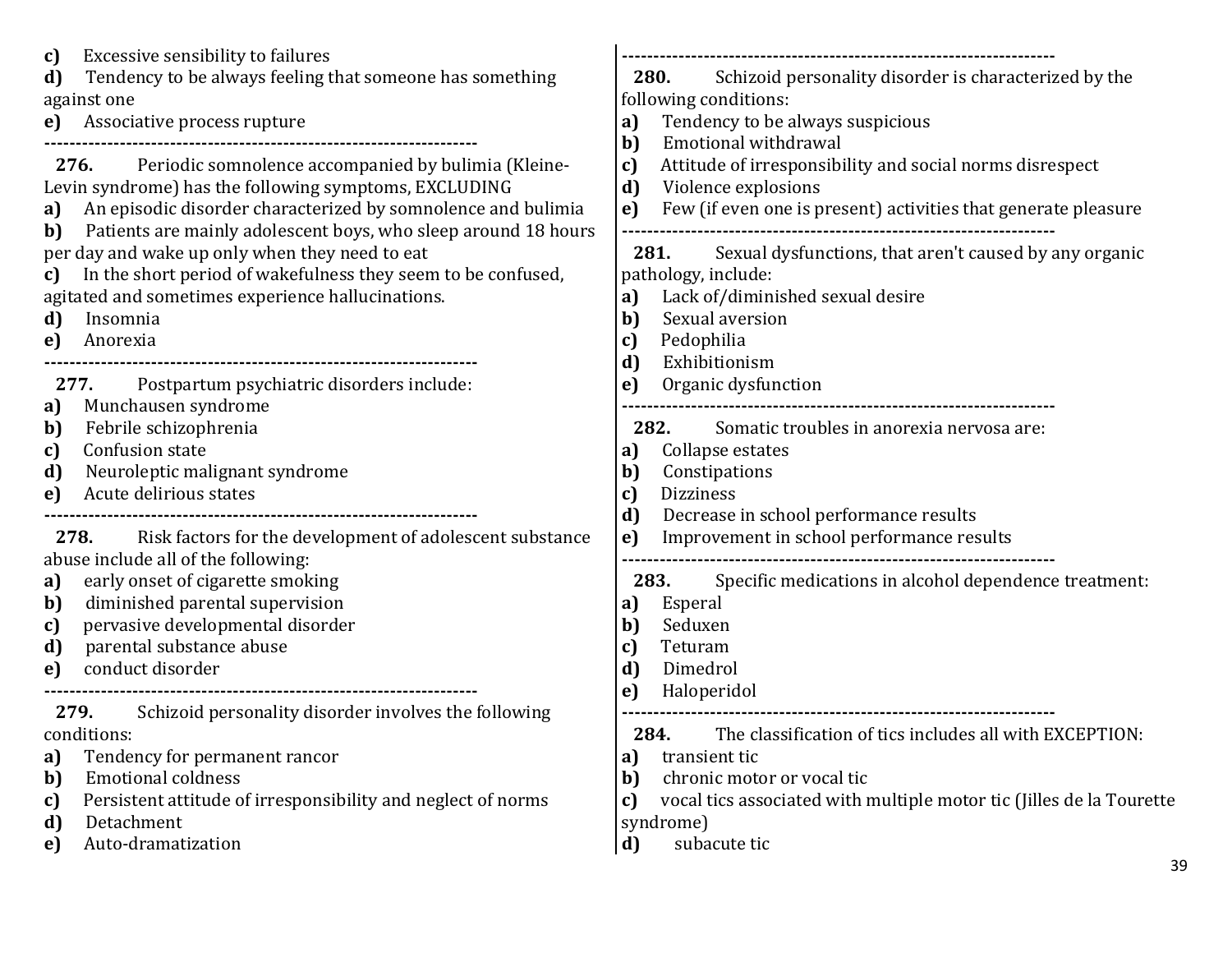| can be explained by psychological conflict<br>An anxiolytic<br>c)<br>A mood stabilizer<br>d)<br>What does the skill of psychotherapist mean?<br>A antidepressant agent<br>290.<br>e)<br>Universitary and strictly reglemented<br>a)<br>A distinct profession, psychotherapists have a specific training<br>The first choice drug used for bipolar disorder is:<br>286.<br>b)<br>Trazodon<br>a)<br>c)<br>Lithium<br>self-pride and respect of the patient/client in therapy process<br>b)<br>Competent and ethic approach<br>Valproic acid<br>d)<br>C)<br>Confidentiality agreement for any information that is known<br>d)<br>Diazepam<br>e)<br>Melatonin<br>about the client.<br>e)<br>What from below is correct about Asperger's Disorder:<br>The first choice drug used for bipolar disorder is:<br>287.<br>291.<br>Marked impairment in the use of multiple nonverbal behaviors<br>Clomipramine<br>a)<br>a)<br>Carbamazepine<br>b)<br>Valproic acid<br>to require social interaction<br>c)<br>Persistent preoccupation with parts of objects<br>d)<br>Diazepam<br>b)<br>Venlafaxine<br>c)<br>e)<br>occupational, or other important areas in functioning<br>Frequent delusions, that immobilize the patient<br>Types of evolution in schizophrenia are:<br>288.<br>d)<br>The lack of acetylcholine in CNS is more likely to explain the<br>Continues<br>e)<br>a)<br>Episodic, with progressive defect<br>disorder<br>b)<br>Remitting episode<br>c)<br>d)<br>What from below is correct about Asperger's Disorder:<br>Residual<br>292.<br>a) Marked impairment in the use of multiple nonverbal behaviors<br>Acute<br>e)<br>such as eye-to-eye gaze, facial expression, body postures, and gestures<br>What are the assumptions on which relies the<br>to require social interaction<br>289.<br><b>b)</b> Failure to develop peer relationship appropriate to<br>psychosomatic medicine:<br>There is a unity of mind and body (reflected in term mind-body<br>developmental level<br>a)<br>A lack of spontaneous seeking to share enjoyment, interests, or<br>medicine)<br>C)<br>All the disorders are caused by stress and the only way to help is<br>b)<br>by healing you soul<br>pointing out objects of interest to other people)<br>Persistent preoccupation with parts of objects<br>Although there are conditions that are caused by biological<br>d)<br>C) | regular (common) tic<br>e)<br>285. The first choice drug used for bipolar disorder is:<br>A hypnotic agent<br>a)<br>A thymostabilizing agent<br>b) | factors, the main problem in all somatic disorders relies on<br>psychological conflicts.<br>d) Psychological factors must be taken into account when<br>considering all disease states<br>e) All the diseases have a pathophysiology that is unclear, but which |
|------------------------------------------------------------------------------------------------------------------------------------------------------------------------------------------------------------------------------------------------------------------------------------------------------------------------------------------------------------------------------------------------------------------------------------------------------------------------------------------------------------------------------------------------------------------------------------------------------------------------------------------------------------------------------------------------------------------------------------------------------------------------------------------------------------------------------------------------------------------------------------------------------------------------------------------------------------------------------------------------------------------------------------------------------------------------------------------------------------------------------------------------------------------------------------------------------------------------------------------------------------------------------------------------------------------------------------------------------------------------------------------------------------------------------------------------------------------------------------------------------------------------------------------------------------------------------------------------------------------------------------------------------------------------------------------------------------------------------------------------------------------------------------------------------------------------------------------------------------------------------------------------------------------------------------------------------------------------------------------------------------------------------------------------------------------------------------------------------------------------------------------------------------------------------------------------------------------------------------------------------------------------------------------------------------------------------------------------------------------------|----------------------------------------------------------------------------------------------------------------------------------------------------|-----------------------------------------------------------------------------------------------------------------------------------------------------------------------------------------------------------------------------------------------------------------|
|                                                                                                                                                                                                                                                                                                                                                                                                                                                                                                                                                                                                                                                                                                                                                                                                                                                                                                                                                                                                                                                                                                                                                                                                                                                                                                                                                                                                                                                                                                                                                                                                                                                                                                                                                                                                                                                                                                                                                                                                                                                                                                                                                                                                                                                                                                                                                                        |                                                                                                                                                    |                                                                                                                                                                                                                                                                 |
|                                                                                                                                                                                                                                                                                                                                                                                                                                                                                                                                                                                                                                                                                                                                                                                                                                                                                                                                                                                                                                                                                                                                                                                                                                                                                                                                                                                                                                                                                                                                                                                                                                                                                                                                                                                                                                                                                                                                                                                                                                                                                                                                                                                                                                                                                                                                                                        |                                                                                                                                                    |                                                                                                                                                                                                                                                                 |
|                                                                                                                                                                                                                                                                                                                                                                                                                                                                                                                                                                                                                                                                                                                                                                                                                                                                                                                                                                                                                                                                                                                                                                                                                                                                                                                                                                                                                                                                                                                                                                                                                                                                                                                                                                                                                                                                                                                                                                                                                                                                                                                                                                                                                                                                                                                                                                        |                                                                                                                                                    | A guarantee of physical, sexual, social and psychological integrity,                                                                                                                                                                                            |
|                                                                                                                                                                                                                                                                                                                                                                                                                                                                                                                                                                                                                                                                                                                                                                                                                                                                                                                                                                                                                                                                                                                                                                                                                                                                                                                                                                                                                                                                                                                                                                                                                                                                                                                                                                                                                                                                                                                                                                                                                                                                                                                                                                                                                                                                                                                                                                        |                                                                                                                                                    | such as eye-to-eye gaze, facial expression, body postures, and gestures<br>The disturbance causes clinically significant impairment in social,                                                                                                                  |
|                                                                                                                                                                                                                                                                                                                                                                                                                                                                                                                                                                                                                                                                                                                                                                                                                                                                                                                                                                                                                                                                                                                                                                                                                                                                                                                                                                                                                                                                                                                                                                                                                                                                                                                                                                                                                                                                                                                                                                                                                                                                                                                                                                                                                                                                                                                                                                        |                                                                                                                                                    |                                                                                                                                                                                                                                                                 |
|                                                                                                                                                                                                                                                                                                                                                                                                                                                                                                                                                                                                                                                                                                                                                                                                                                                                                                                                                                                                                                                                                                                                                                                                                                                                                                                                                                                                                                                                                                                                                                                                                                                                                                                                                                                                                                                                                                                                                                                                                                                                                                                                                                                                                                                                                                                                                                        |                                                                                                                                                    |                                                                                                                                                                                                                                                                 |
|                                                                                                                                                                                                                                                                                                                                                                                                                                                                                                                                                                                                                                                                                                                                                                                                                                                                                                                                                                                                                                                                                                                                                                                                                                                                                                                                                                                                                                                                                                                                                                                                                                                                                                                                                                                                                                                                                                                                                                                                                                                                                                                                                                                                                                                                                                                                                                        |                                                                                                                                                    | achievements with other people (e.g by a lack of showing, bringing, or                                                                                                                                                                                          |
|                                                                                                                                                                                                                                                                                                                                                                                                                                                                                                                                                                                                                                                                                                                                                                                                                                                                                                                                                                                                                                                                                                                                                                                                                                                                                                                                                                                                                                                                                                                                                                                                                                                                                                                                                                                                                                                                                                                                                                                                                                                                                                                                                                                                                                                                                                                                                                        |                                                                                                                                                    | 40                                                                                                                                                                                                                                                              |

40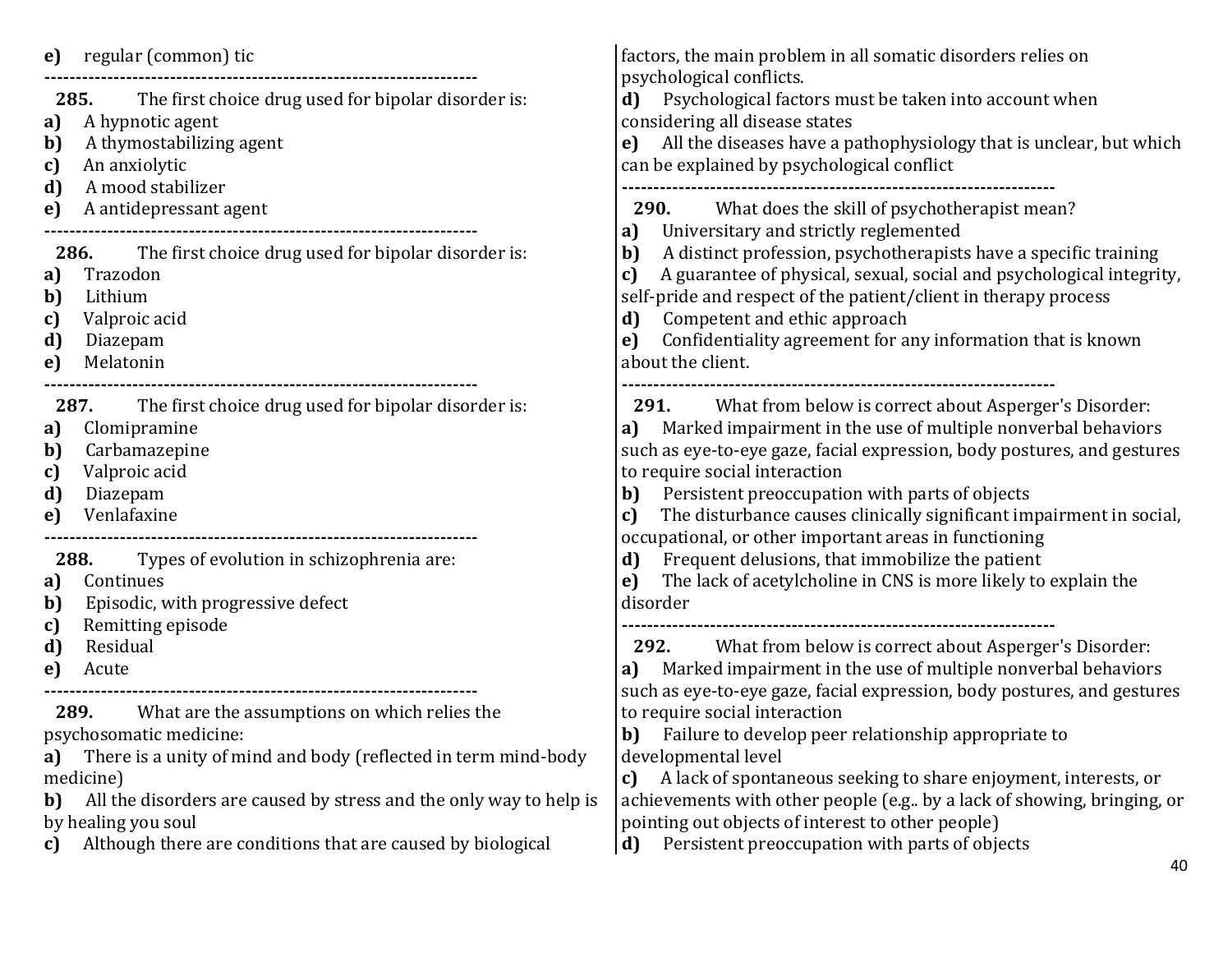| It is curable, with good long-term prognosis<br>e)                                                                                                                                                                                                                                                                                                                                                                                                                                                                                | 296.<br>What from below is correct about Attention-                                                                                                                                                                                                                                                                                                                                                                                                                                                                   |
|-----------------------------------------------------------------------------------------------------------------------------------------------------------------------------------------------------------------------------------------------------------------------------------------------------------------------------------------------------------------------------------------------------------------------------------------------------------------------------------------------------------------------------------|-----------------------------------------------------------------------------------------------------------------------------------------------------------------------------------------------------------------------------------------------------------------------------------------------------------------------------------------------------------------------------------------------------------------------------------------------------------------------------------------------------------------------|
| What from below is correct about Asperger's Disorder:<br>293.<br>Marked impairment in the use of multiple nonverbal behaviors<br>a)<br>such as eye-to-eye gaze, facial expression, body postures, and gestures<br>to require social interaction<br>Failure to develop peer relationship appropriate to<br>b)<br>developmental level<br>A lack of spontaneous seeking to share enjoyment, interests, or<br>c)<br>achievements with other people (e.g., by a lack of showing, bringing, or                                          | deficit/hyperactivity Disorder:<br>They should be isolated and offered special care, and learning<br>a)<br>programs<br>b)<br>Child often does not seem to listen when spoken to directly<br>Child often does not follow through on instructions and fails to<br>c)<br>finish schoolwork, chores, or duties in the workplace (not oppositional<br>behavior or failure to understand instructions)<br>Child often has difficulty organizing tasks and activities<br>d)<br>e)<br>it occurs in Mentally Retarded children |
| pointing out objects of interest to other people)<br>Lack of social or emotional reciprocity<br>d)<br>It is curable, with good long-term prognosis<br>e)                                                                                                                                                                                                                                                                                                                                                                          | What from below is correct about Attention-<br>297.<br>deficit/hyperactivity Disorder:<br>Child often has difficulty sustaining attention in tasks or play<br>a)                                                                                                                                                                                                                                                                                                                                                      |
| What from below is correct about Asperger's Disorder:<br>294.<br>Encompassing preoccupation with one or more stereotyped and<br>a)<br>restricted patterns of interest that is abnormal either in intensity or in<br>focus<br>Apparently inflexible adherence to specific, nonfunctional<br>b)<br>routines or rituals<br>Stereotyped and repetitive motor mannerisms (e.g., hand or<br>c)<br>finger flapping or twisting, or complex whole-body movements)<br>The lack of acetylcholine in CNS is more likely to explain the<br>d) | activities<br>Child often does not seem to listen when spoken to directly<br>b)<br>The etiology is linked to alcohol abuse in parents<br>c)<br>d)<br>Child often has difficulty organizing tasks and activities<br>it occurs in Mentally Retarded children<br>e)<br>What from below is correct about Autistic Disorder:<br>298.<br>Marked impairment in the use of multiple nonverbal behaviors<br>a)<br>such as eye-to-eye gaze, facial expression, body postures, and gestures                                      |
| disorder<br>It is treated with fizostigmine<br>e)                                                                                                                                                                                                                                                                                                                                                                                                                                                                                 | to regulate social interaction<br>Failure to develop peer relationships appropriate to<br>b)<br>developmental level                                                                                                                                                                                                                                                                                                                                                                                                   |
| 295.<br>What from below is correct about Attention-<br>deficit/hyperactivity Disorder:<br>Child often has difficulty sustaining attention in tasks or play<br>a)<br>activities<br>It can be cured only with psychotropic drugs<br>b)<br>Child often does not follow through on instructions and fails to<br>c)<br>finish schoolwork, chores, or duties in the workplace (not oppositional<br>behavior or failure to understand instructions)                                                                                      | Delay in, or total lack of, the development of spoken language (not<br>C)<br>accompanied by on attempt to compensate through alternative modes<br>of communication such as gesture or mime)<br>Stereotyped and repetitive use of language or idiosyncratic<br>d)<br>language<br>e) Very smart children, often gifted with a very high IQ and good<br>social adaptation                                                                                                                                                |
| Child often has difficulty organizing tasks and activities<br>d)<br>it occurs in Mentally Retarded children<br>e)                                                                                                                                                                                                                                                                                                                                                                                                                 | What from below is correct about Autistic Disorder:<br>299.<br>Autistic disorder is generally a lifelong disorder with a guarded<br>a)<br>prognosis.                                                                                                                                                                                                                                                                                                                                                                  |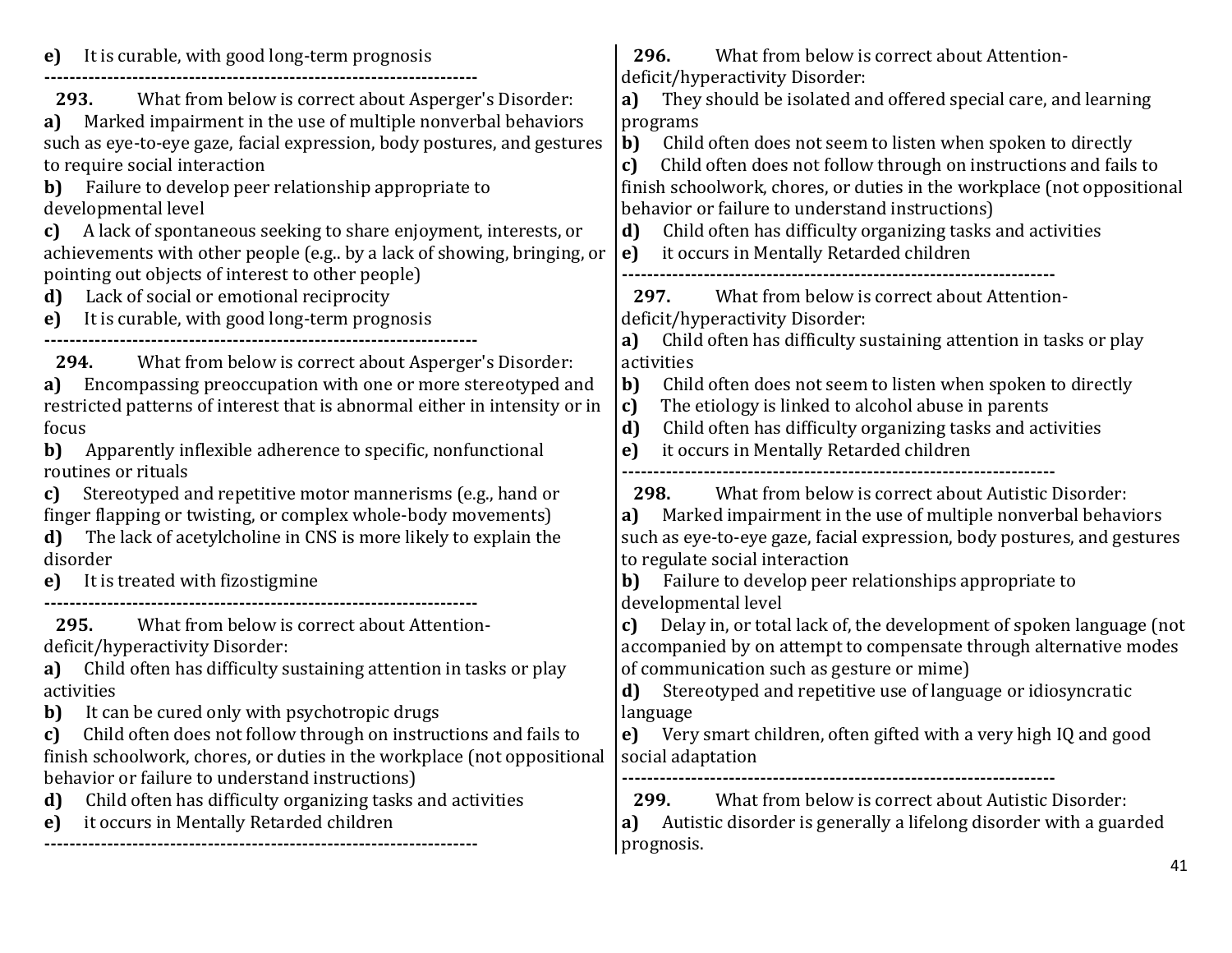| Two-thirds remain severely handicapped and dependent.<br>b)<br>The children need to be treated in specialized hospitals, with no<br>c)<br>contact with the outer world<br>Frequent delusions, that immobilize the patient<br>d)<br>Very smart children, often gifted with a very high IQ and good<br>e)                                                                                                                                                                                                                                                                                                                                                                                                                        | ploy appropriate to developmental level<br>Frequent delusions, that immobilize the patient<br>d)<br>Very smart children, often gifted with a very high IQ and good<br>e)<br>social adaptation                                                                                                                                                                                                                                                                                                                                                                                                                                                                                                                                                                                                                             |
|--------------------------------------------------------------------------------------------------------------------------------------------------------------------------------------------------------------------------------------------------------------------------------------------------------------------------------------------------------------------------------------------------------------------------------------------------------------------------------------------------------------------------------------------------------------------------------------------------------------------------------------------------------------------------------------------------------------------------------|---------------------------------------------------------------------------------------------------------------------------------------------------------------------------------------------------------------------------------------------------------------------------------------------------------------------------------------------------------------------------------------------------------------------------------------------------------------------------------------------------------------------------------------------------------------------------------------------------------------------------------------------------------------------------------------------------------------------------------------------------------------------------------------------------------------------------|
| social adaptation<br>What from below is correct about Autistic Disorder:<br><b>300.</b><br>Very smart children, often gifted with a very high IQ and good<br>a)<br>social adaptation<br>Delay in, or total lack of, the development of spoken language (not<br>b)<br>accompanied by on attempt to compensate through alternative modes<br>of communication such as gesture or mime)<br>Stereotyped and repetitive use of language or idiosyncratic<br>c)<br>language<br>Lack of varied, spontaneous make-believe ploy or social imitative<br>d)<br>ploy appropriate to developmental level<br>Stereotyped and repetitive motor mannerisms (e.g., hand or<br>e)<br>finger flopping or twisting, or complex whole-body movements | What from below is correct about Autistic Disorder:<br><b>303.</b><br>Marked impairment in the use of multiple nonverbal behaviors<br>a)<br>such as eye-to-eye gaze, facial expression, body postures, and gestures<br>to regulate social interaction<br>Delay in, or total lack of, the development of spoken language (not<br>b)<br>accompanied by on attempt to compensate through alternative modes<br>of communication such as gesture or mime)<br>Stereotyped and repetitive use of language or idiosyncratic<br>c)<br>language<br>Lack of varied, spontaneous make-believe ploy or social imitative<br>d)<br>ploy appropriate to developmental level<br>e) Very smart children, often gifted with a very high IQ and good<br>social adaptation<br><b>304.</b> What from below is correct about Dysthymic Disorder: |
| What from below is correct about Autistic Disorder:<br>301.<br>The children need to be treated in specialized hospitals, with no<br>a)<br>contact with the outer world<br>Two-thirds remain severely handicapped and dependent<br>b)<br>Improved prognosis if $IQ > 70$ and communication skills are seen<br>c)<br>by ages 5 to 7 years<br>Frequent delusions, that immobilize the patient<br>d)<br>Very smart children, often gifted with a very high IQ and good<br>e)<br>social adaptation                                                                                                                                                                                                                                  | Less severe than major depressive disorder. More common and<br>a)<br>chronic in women than in men.<br>Insidious onset. Occurs more often in persons with history of<br>b)<br>long-term stress or sudden losses;<br>The patient has: poor appetite/overeating, sleep problems,<br>c)<br>fatigue, low self-esteem, poor concentration or difficulty making<br>decisions, and feelings of hopelessness.<br>Should be present seizures, at list once per week<br>d)<br>Delusions that are mood incongruent<br>e)                                                                                                                                                                                                                                                                                                              |
| What from below is correct about Autistic Disorder:<br>302.<br>a) Marked impairment in the use of multiple nonverbal behaviors<br>such as eye-to-eye gaze, facial expression, body postures, and gestures<br>to regulate social interaction<br>Stereotyped and repetitive use of language or idiosyncratic<br>b)<br>language<br>Lack of varied, spontaneous make-believe ploy or social imitative<br>C)                                                                                                                                                                                                                                                                                                                        | What from below is correct about Pseudodementia<br>305.<br>a) Is a major depressive disorder presenting as cognitive<br>dysfunction resembling dementia.<br>Occurs in elderly persons, and more often in patients with<br>b)<br>previous history of mood disorder.<br>Depression is primary and preeminent, antedating cognitive<br>C)<br>deficits.<br>42                                                                                                                                                                                                                                                                                                                                                                                                                                                                 |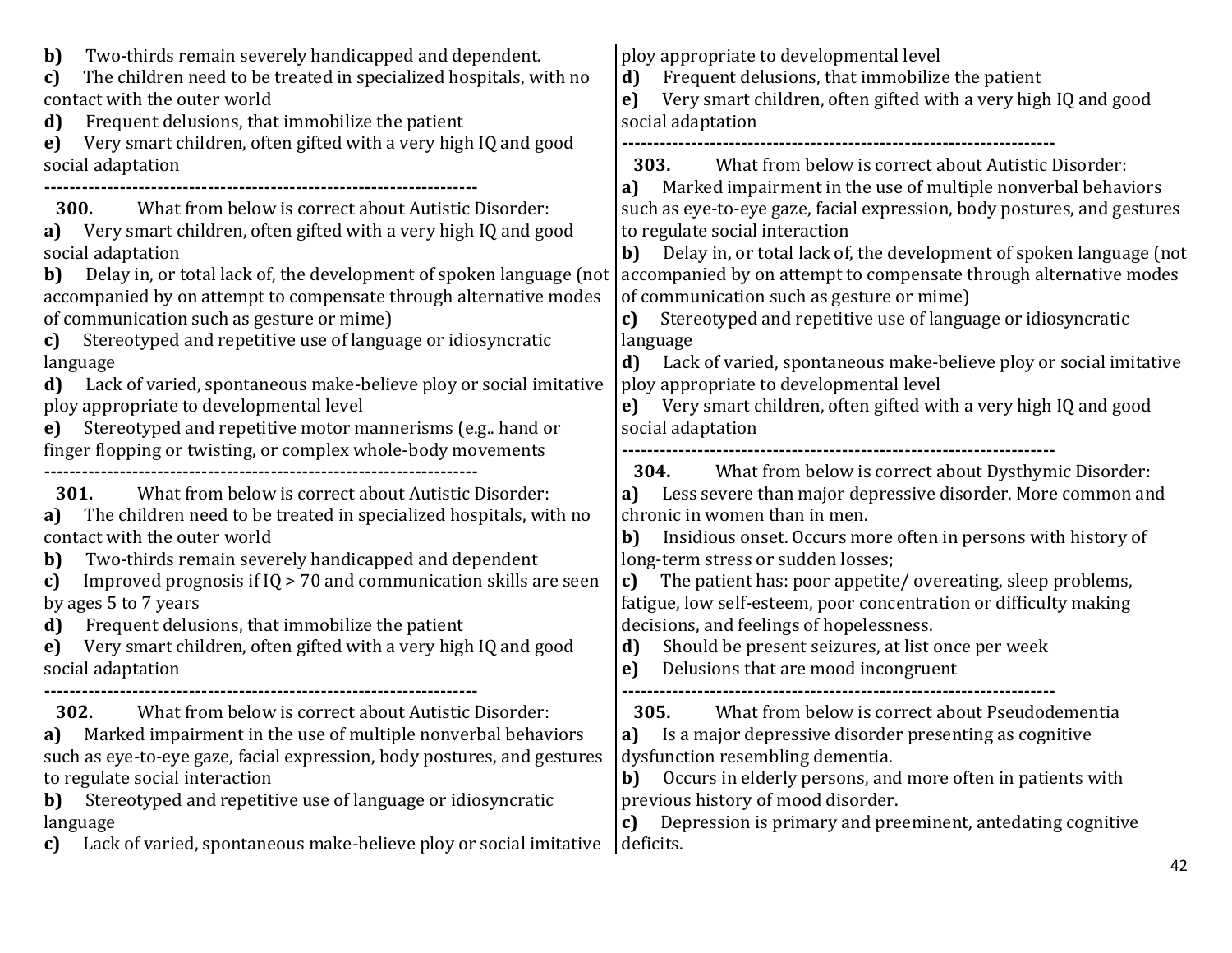**d)** Are present pseudohallucinations, mostly auditory as in endogenous process

**e)** Are present true hallucinations, mostly visual as in organic impairment

**---------------------------------------------------------------------**

**306.** What from below is correct about Pseudodementia: **a)** Occurs in elderly persons, and more often in patients with previous history of mood disorder.

**b)** It's a hidden type of schizophrenia, with clinical futures of dementia

**c)** Depression is primary and preeminent, antedating cognitive deficits

**d)** Are present pseudohallucinations, mostly auditory as in endogenous process

**e)** Are present true hallucinations, mostly visual as in organic impairment

**---------------------------------------------------------------------**

**307.** What from below is correct about Pseudodementia:

**a)** Is a major depressive disorder presenting as cognitive dysfunction resembling dementia.

**b)** It's a hidden type of schizophrenia, with clinical futures of dementia

**c)** Depression is primary and preeminent, antedating cognitive deficits.

**d)** Are present pseudohallucinations, mostly auditory as in endogenous process

**e)** Are present true hallucinations, mostly visual as in organic impairment

**308.** What from below is correct about Rett's Disorder: **a)** Apparently normal prenatal and perinatal development

**---------------------------------------------------------------------**

**b)** Apparently normal psychomotor development through the first 5 months after birth

**c)** Appearance of poorly coordinated gait or trunk movements

**d)** Severely impaired expressive and receptive language development with severe psychomotor retardation

**e)** It is curable, with good long-term prognosis

**--------------------------------------------------------------------- 309.** What from below is correct about Rett's Disorder:

- **a)** Apparently normal prenatal and perinatal development
- **b)** Normal head circumference at birth
- **c)** Appearance of poorly coordinated gait or trunk movements
- **d)** Severely impaired expressive and receptive language
- development with severe psychomotor retardation
- **e)** Frequent delusions, that immobilize the patient

**---------------------------------------------------------------------**

**310.** What from below is correct about Rett's Disorder:

**a)** Apparently normal prenatal and perinatal development

**b)** Apparently normal psychomotor development through the first 5 months after birth

**c)** Normal head circumference at birth

**d)** Deceleration of head growth between ages 5 and 48 months

**e)** It is treated with droperidol

**---------------------------------------------------------------------**

**311.** What from below is correct about Rett's Disorder:

**a)** Loss of previously acquired purposeful hand skills between ages 5 and 30 months with the subsequent development of stereotyped hand movements (e.g, hand wringing or hand washing)

**b)** Loss of social engagement early in the course (although often social interaction develops later

**c)** It is curable, with good long-term prognosis

**d)** Very smart children, often gifted with a very high IQ and good social adaptation

**e)** Deceleration of head growth between ages 5 and 48 months **---------------------------------------------------------------------**

**312.** What is included in the General Strategy in Evaluating Suicidal Patients:

**a)** Always assume that family or friends will be able to watch a patient 24 hours a day

- **b)** Protect yourself
- **c)** Prevent harm
- **d)** Rule out cognitive disorders
- **e)** Rule out impending psychosis **---------------------------------------------------------------------**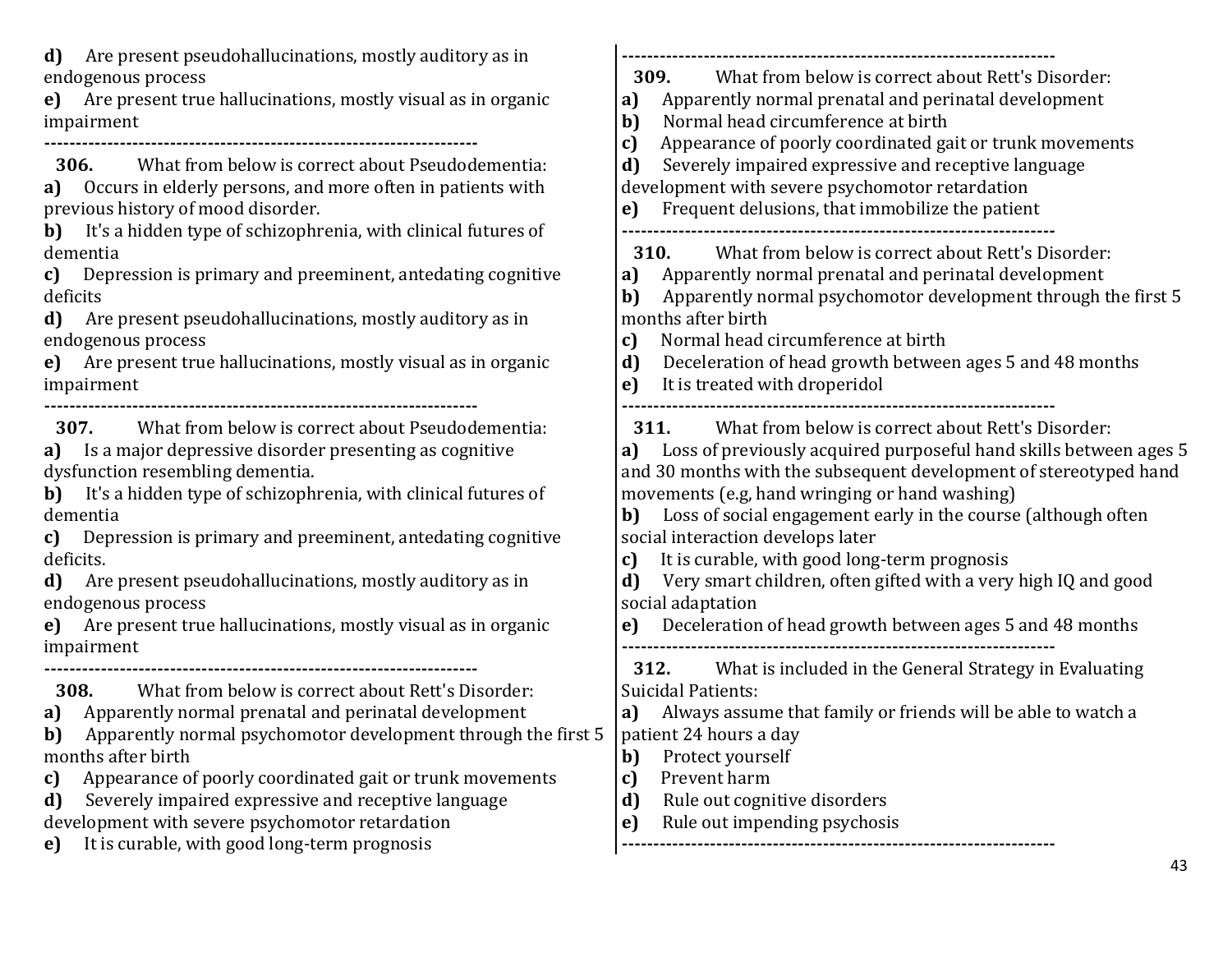| 313.<br>What is Psychotherapy?<br>is an interdisciplinary field - situated on the border between<br>a)<br>medicine and psychology<br>method of treatment is comprehensive, deliberate and planned,<br>b)<br>by scientific means and methodologies<br>is a complex treatment that includes medical approach,<br>c)<br>psychopharmacological, psychological and social<br>is a clinical and theoretical framework, centered on the reduction<br>d)<br>or elimination of symptoms, mental or psychosocial distress states and<br>/ or psychosomatic and dysfunctional behaviors | Which of the following antipsychotic drugs is LESS likely to<br>317.<br>cause agranulocytosis:<br>Haloperidol<br>a)<br>b)<br>Clozapine<br>Trifluoperazine<br>c)<br>d)<br>Aripiprazol<br>Quetiapine<br>e)<br>318. Which of the following antipsychotic drugs is NOT                                                                                 |
|------------------------------------------------------------------------------------------------------------------------------------------------------------------------------------------------------------------------------------------------------------------------------------------------------------------------------------------------------------------------------------------------------------------------------------------------------------------------------------------------------------------------------------------------------------------------------|----------------------------------------------------------------------------------------------------------------------------------------------------------------------------------------------------------------------------------------------------------------------------------------------------------------------------------------------------|
| is a psychological approach of the person giving advices<br>$\bf e)$<br>Which categories of clients DO NOT benefit from<br>314.<br>psychotherapy?<br>People with mental deficiencies who are unable to understand<br>a)<br>interpretations made by psychotherapist<br>People who fail to seek help<br>b)<br>People who fail to establish human contact<br>c)<br>People who experience daily existential crisis<br>d)<br>Psychopaths, certain psychotic patients, especially schizophrenic<br>e)                                                                              | considered to relieve the symptoms of tardive dyskinesia, and more<br>likely to worsen it:<br>Haloperidol<br>a)<br>Trifluoperazine<br>b)<br>Chlormpromazine<br>c)<br>d)<br>Levomepromazine<br>Clozapine<br>e)<br>Which of the following are adverse event of typical<br><b>319.</b><br>antipsychotic drugs:                                        |
| Which drugs should be administrated in case of<br>315.<br>hallucinatory syndrome, EXCEPT:<br>Aminazine<br>a)<br>Seduxen<br>b)<br>Nuredol<br>c)<br>d)<br>Rudotel<br>Haloperidol<br>e)                                                                                                                                                                                                                                                                                                                                                                                         | Metabolic changes (X metabolic syndrome)<br>a)<br>b)<br>Extrapyramidal symptoms<br>Restlessness<br>c)<br>d)<br>Hyper salivation<br>Tardive dyskinesia<br>e)<br><b>320.</b><br>Which of the following are criteria for panic attack:<br>Fear of special places, or having social activities<br>a)<br>Nausea or abdominal distress<br>b)             |
| 316.<br>Which neurotransmitters are mostly implied in<br>pathophysiology of psychosomatic disorders as a neurotransmitter<br>response:<br>Catecholamine, serotonin<br>a)<br>GABA, Na+, L-DOPA<br>b)<br>GABA, noradrenalin, acetylcholine<br>c)<br>Catecholamine, dopamine<br>d)<br>Glucocorticoids, T3/T4, Adrenalin<br>e)                                                                                                                                                                                                                                                   | Feeling dizzy, unsteady, lightheaded, or faint<br>c)<br>Derealization (feelings of unreality) or depersonalization (being<br>d)<br>detached from oneself)<br>Fear of losing control or going crazy<br>e)<br>Which of the following are criteria for panic attack:<br>321.<br>Fear of special objects, or being lonely<br>a)<br>Fear of dying<br>b) |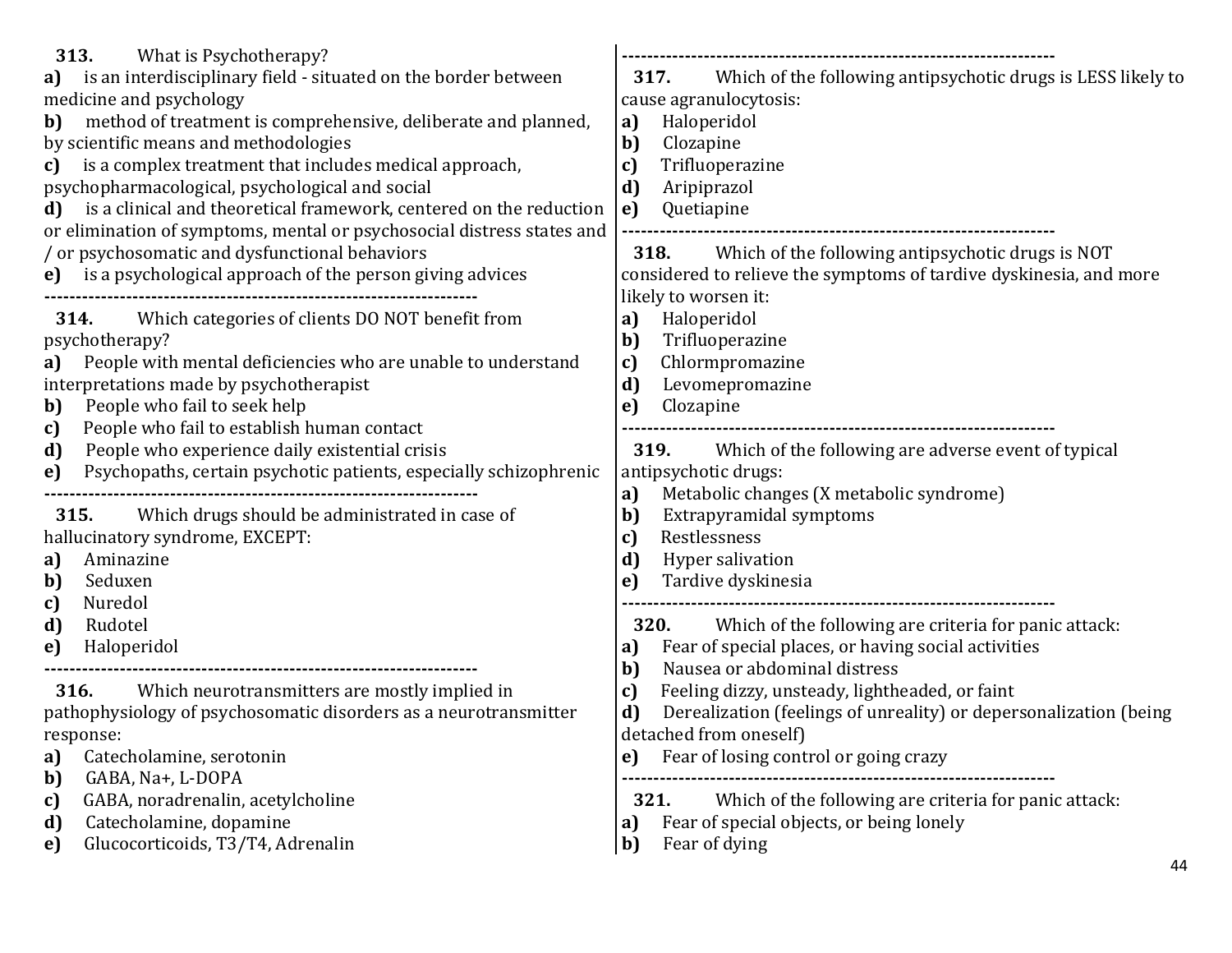| Palpitations, pounding heart, or accelerated heart rote<br>c)<br>d)<br>Sweating<br>Trembling or shaking<br>e)                                                                                                                                                                                                                                                                                                                                                                                                                                                                                                                     | Memantine<br>a)<br>Clomipramine<br>b)<br>Fluoxetine<br>c)<br>d)<br>Quetiapine                                                                                                                                                                                                                                                                |
|-----------------------------------------------------------------------------------------------------------------------------------------------------------------------------------------------------------------------------------------------------------------------------------------------------------------------------------------------------------------------------------------------------------------------------------------------------------------------------------------------------------------------------------------------------------------------------------------------------------------------------------|----------------------------------------------------------------------------------------------------------------------------------------------------------------------------------------------------------------------------------------------------------------------------------------------------------------------------------------------|
| 322.<br>Which of the following are TRUE about phobias:<br>A phobia is an irrational fear of an object (e.g., horses. heights,<br>a)<br>needles).<br>The person experiences massive anxiety when exposed to the<br>b)<br>feared object and tries to avoid it at all costs.<br>Exposure to the phobic stimulus almost invariably provokes an<br>c)<br>immediate anxiety response, which may take the form of a<br>situationally bound or situationally predisposed panic attack.<br>The avoidance, anxious anticipation, or distress in the feared<br>d)<br>situation(s) interferes significantly with the person's normal routine, | Psychotherapy<br>e)<br>Which of the following conditions is likely to be regarded<br><b>326.</b><br>as a psychosomatic disorder:<br>Asthma<br>a)<br>b)<br>Arterial hypertension<br>Headaches<br>c)<br>Ulcerative colitis<br>d)<br>Willson-Konovalov disease<br>e)                                                                            |
| occupational (or academic) functioning, or social activities or<br>relationships, or there is marked distress about having the phobia.<br>Children must always recognize that the fear is excessive or<br>e)<br>unreasonable<br>Which of the following are UNCOMMON adverse events of<br>323.                                                                                                                                                                                                                                                                                                                                     | 327. Which of the following drugs is an opioid antagonist?<br>Naloxone<br>a)<br>Naltrexone<br>b)<br>Nalorphine<br>c)<br>d)<br>Apomorphine<br>Argofan<br>e)                                                                                                                                                                                   |
| typical antipsychotic drugs:<br>Metabolic changes (X metabolic syndrome)<br>a)<br>Extrapyramidal symptoms<br>b)<br>Anemia<br>c)<br>d)<br>Hypernatremia<br>Priapism<br>e)                                                                                                                                                                                                                                                                                                                                                                                                                                                          | 328.<br>Which of the following explanations is true about<br>agoraphobia:<br>Morbid fear of open places or leaving the familiar setting of the<br>a)<br>home.<br>Morbid fear of leaving the familiar setting of the home.<br>b)<br>May be present with or without panic attacks.                                                             |
| Which of the following areas are impaired in Major<br>324.<br>Depressive Episode:<br>Mood<br>a)<br>b)<br>Cognition<br>Social performance<br>Delusional thoughts of persecution<br>d)<br>Delirium<br>e)                                                                                                                                                                                                                                                                                                                                                                                                                            | c)<br>Morbid fear of sharp objects and knifes. May be present with or<br>d)<br>without panic attacks.<br>Morbid fear of height and high positions in space. May be present<br>e)<br>with or without panic attacks.<br>329.<br>Which of the following explanations is true about akathisia.<br>Subjective feeling of motor restlessness<br>a) |
| Which of the following can be used as main treatment of<br>325.<br>obsessive-compulsive disorder:                                                                                                                                                                                                                                                                                                                                                                                                                                                                                                                                 | Is characterized by a compelling need to be in constant<br>b)<br>movement<br>It may be seen as an extrapyramidal adverse effect of<br>c)                                                                                                                                                                                                     |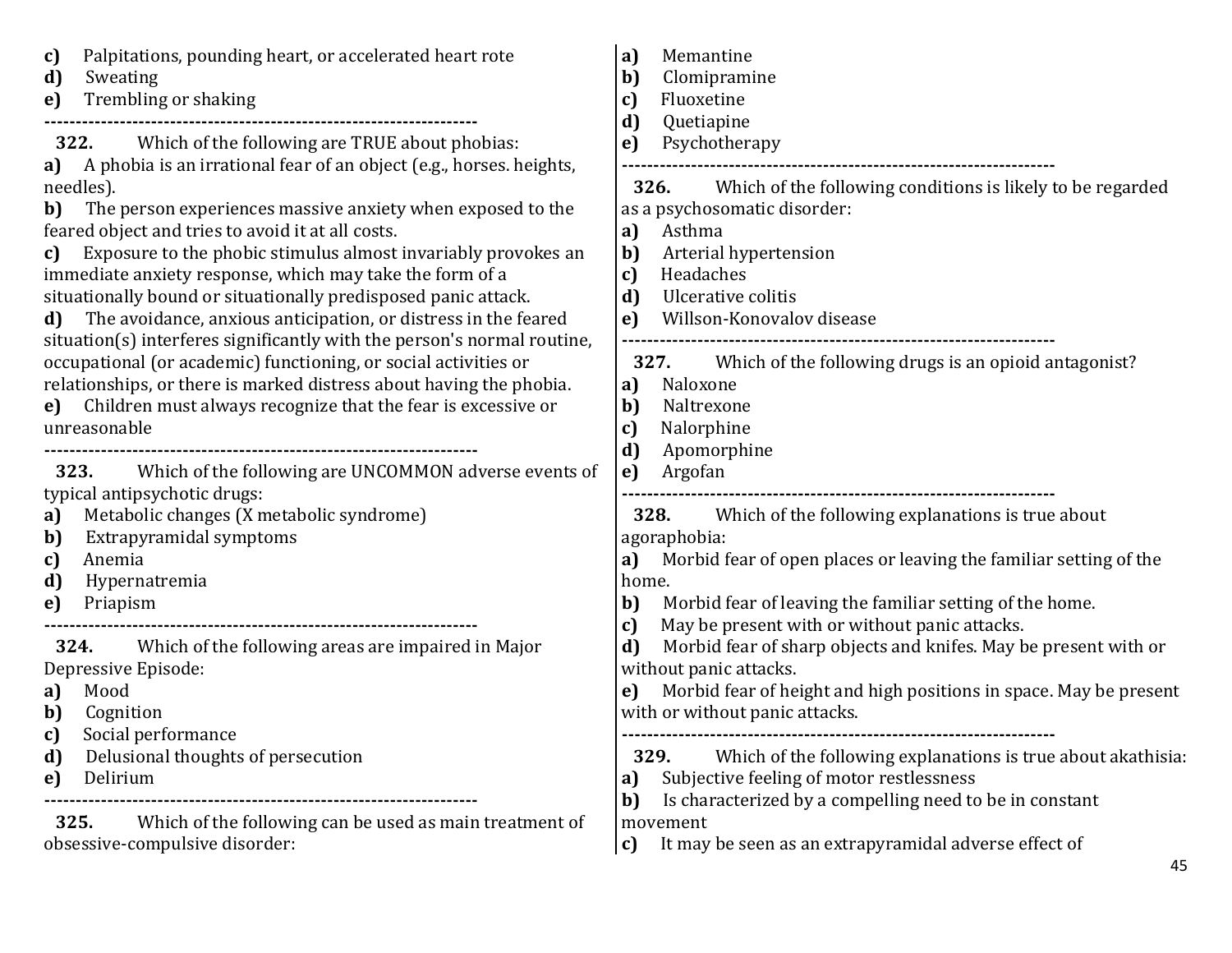antipsychotic medication.

**d)** Subjective feeling of restlessness manifested by a compelling need to be in constant fear; may be seen as a psychological adverse effect of antidepressant medication.

**e)** State in which one feels little or no pain. Can occur under hypnosis and in dissociative disorder.

**---------------------------------------------------------------------**

**330.** Which of the following explanations is true about behavior therapy:

**a)** A therapy that focuses on overt and observable behavior and uses various conditioning techniques derived from learning theory to directly modify the patient's behavior.

**b)** This therapy is directed exclusively toward symptomatic improvement, without addressing psychodynamic causation

**c)** A therapy that is based on the theory that behavior is determined by the way in which people think about themselves and their roles in the world. The theory is aimed at correcting cognitive distortions and the self-defeating behaviors that result from them.

**d)** A short-term psychotherapy, lasting 12 to 16 weeks, developed specifically for the treatment of nonbipolar, nonpsychotic depression. Intrapsychic conflicts are not addressed. Emphasis is on current interpersonal relationships and on strategies to improve the patient's interpersonal life.

**e)** A therapy that is based on the theory that a family is a system that attempts to maintain homeostasis, regardless of how maladaptive the system may be. This theory has been referred to as a "family systems orientation."' and the techniques include focusing on the family rather than on the identified patient.

**---------------------------------------------------------------------**

**331.** Which of the following explanations is true about catalepsy:

**a)** Condition in which persons maintain the body position into which they are placed

**b)** It is observed in severe cases of catatonic schizophrenia.

**c)** Also called waxy flexibility and cerea flexibilitas.

**d)** False perception of orders that a person may feel obliged to obey or unable to resist

**e)** Disturbances of consciousness manifested by a disordered orientation in relation to time, place, or person.

**---------------------------------------------------------------------**

**332.** Which of the following explanations is true about cognitive-behavioral therapy:

**a)** A theory of human mental phenomena and behavior, a method of psychic investigation and research, and a form of psychotherapy originally formulated by Freud; the major goal of the therapy is to help the patient develop insight into unconscious conflicts, based on unresolved childhood wishes and manifested as symptoms, and to develop more adult patterns of interacting and behaving.

**b)** A therapy that is based on the theory that behavior is determined by the way in which people think about themselves and their roles in the world.

**c)** By this theory, maladaptive behavior is secondary to ingrained, stereotyped thoughts, which can lead to cognitive distortions or errors in thinking.

**d)** The theory is aimed at correcting cognitive distortions and the self-defeating behaviors that result from them.

**e)** A therapy that is based on the theory that a family is a system that attempts to maintain homeostasis, regardless of how maladaptive the system may be. This theory has been referred to as a "family systems orientation."' and the techniques include focusing on the family rather than on the identified patient.

**---------------------------------------------------------------------**

**333.** Which of the following explanations is true about confabulation:

**a)** Unconscious filling of gaps in memory by imagining experiences or events that have no basis in fact,

**b)** It is commonly seen in amnestic syndromes; should be differentiated from lying.

**c)** Illusion of visual recognition in which a new situation is incorrectly regarded as a repetition of a previous experience.

**d)** False belief, based on incorrect inference about external reality, that is firmly held despite objective and obvious contradictory proof or evidence and despite the fact that other members of the culture do not share the belief.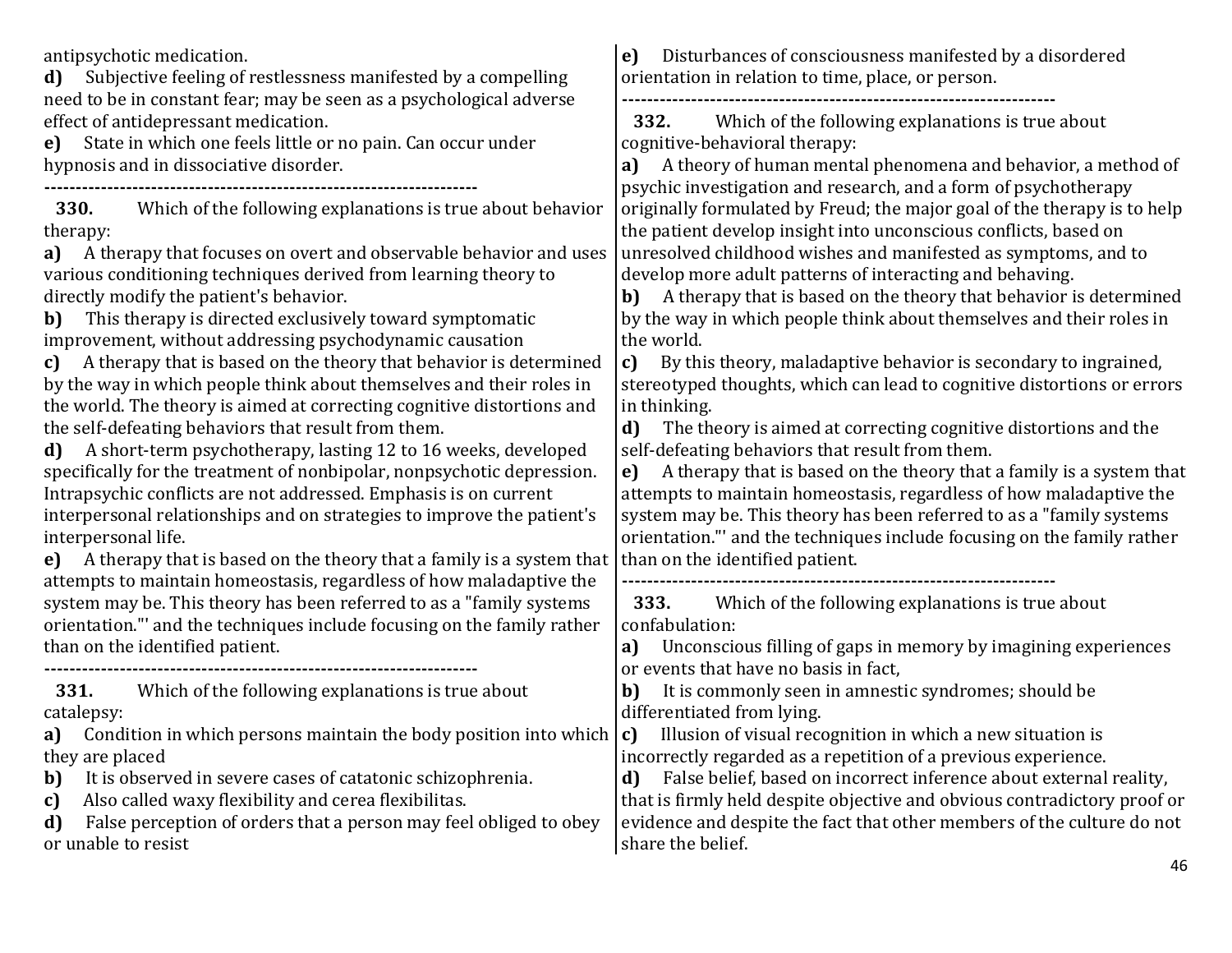**e)** Gradual or sudden deviation in train of thought without blocking; sometimes used synonymously with loosening of association.

**---------------------------------------------------------------------**

**334.** Which of the following explanations is true about family therapy:

**a)** A theory of human mental phenomena and behavior, a method of psychic investigation and research, and a form of psychotherapy originally formulated by Freud; the major goal of the therapy is to help the patient develop insight into unconscious conflicts, based on unresolved childhood wishes and manifested as symptoms, and to develop more adult patterns of interacting and behaving.

**b)** A therapy that focuses on overt and observable behavior and uses various conditioning techniques derived from learning theory to directly modify the patient's behavior. This therapy is directed exclusively toward symptomatic improvement, without addressing psychodynamic causation.

**c)** A therapy that is based on the theory that behavior is determined by the way in which people think about themselves and their roles in the world. Maladaptive behavior is secondary to ingrained,

stereotyped thoughts, which can lead to cognitive distortions or errors in thinking. The theory is aimed at correcting cognitive distortions and the self-defeating behaviors that result from them.

**d)** A therapy that is based on the theory that a family is a system that attempts to maintain homeostasis, regardless of how maladaptive the system may be.

**e)** This theory has been referred to as a "family systems

orientation."' and the techniques include focusing on the family rather than on the identified patient.

**---------------------------------------------------------------------**

**335.** Which of the following explanations is true about flat affect:

**a)** Absence or near absence of any signs of affective expression.

**b)** It is seen in Schizophrenia as part of negative symptomatic

**c)** Mental state characterized by feelings of sadness, loneliness, despair, low self-esteem and self-reproach; accompanying signs include psychomotor retardation or at times, agitation, withdrawal from interpersonal contact, and vegetative symptoms, such as

insomnia and anorexia.

**d)** Oscillation of a person's emotional feeling tone between periods of elation and periods of depression.

**e)** Depressive delusion that the world and everything related to it have ceased to exist.

**---------------------------------------------------------------------**

**336.** Which of the following explanations is true about interpersonal therapy:

**a)** A theory of human mental phenomena and behavior, a method of psychic investigation and research, and a form of psychotherapy originally formulated by Freud; the major goal of the therapy is to help the patient develop insight into unconscious conflicts, based on unresolved childhood wishes and manifested as symptoms, and to develop more adult patterns of interacting and behaving.

**b)** A short-term psychotherapy, lasting 12 to 16 weeks, developed specifically for the treatment of nonbipolar, nonpsychotic depression.

**c)** Intrapsychic conflicts are not addressed

**d)** Emphasis is on current interpersonal relationships and on strategies to improve the patient's interpersonal life.

**e)** A therapy that is based on the theory that a family is a system that attempts to maintain homeostasis, regardless of how maladaptive the system may be. This theory has been referred to as a "family systems orientation."' and the techniques include focusing on the family rather than on the identified patient.

**---------------------------------------------------------------------**

**337.** Which of the following explanations is true about psychoanalysis:

**a)** A theory of human mental phenomena and behavior, a method of psychic investigation and research, and a form of psychotherapy originally formulated by Freud

**b)** The major goal of the therapy is to help the patient develop insight into unconscious conflicts, based on unresolved childhood wishes and manifested as symptoms, and to develop more adult patterns of interacting and behaving.

**c)** A therapy that is based on the theory that behavior is determined by the way in which people think about themselves and their roles in the world. Maladaptive behavior is secondary to ingrained,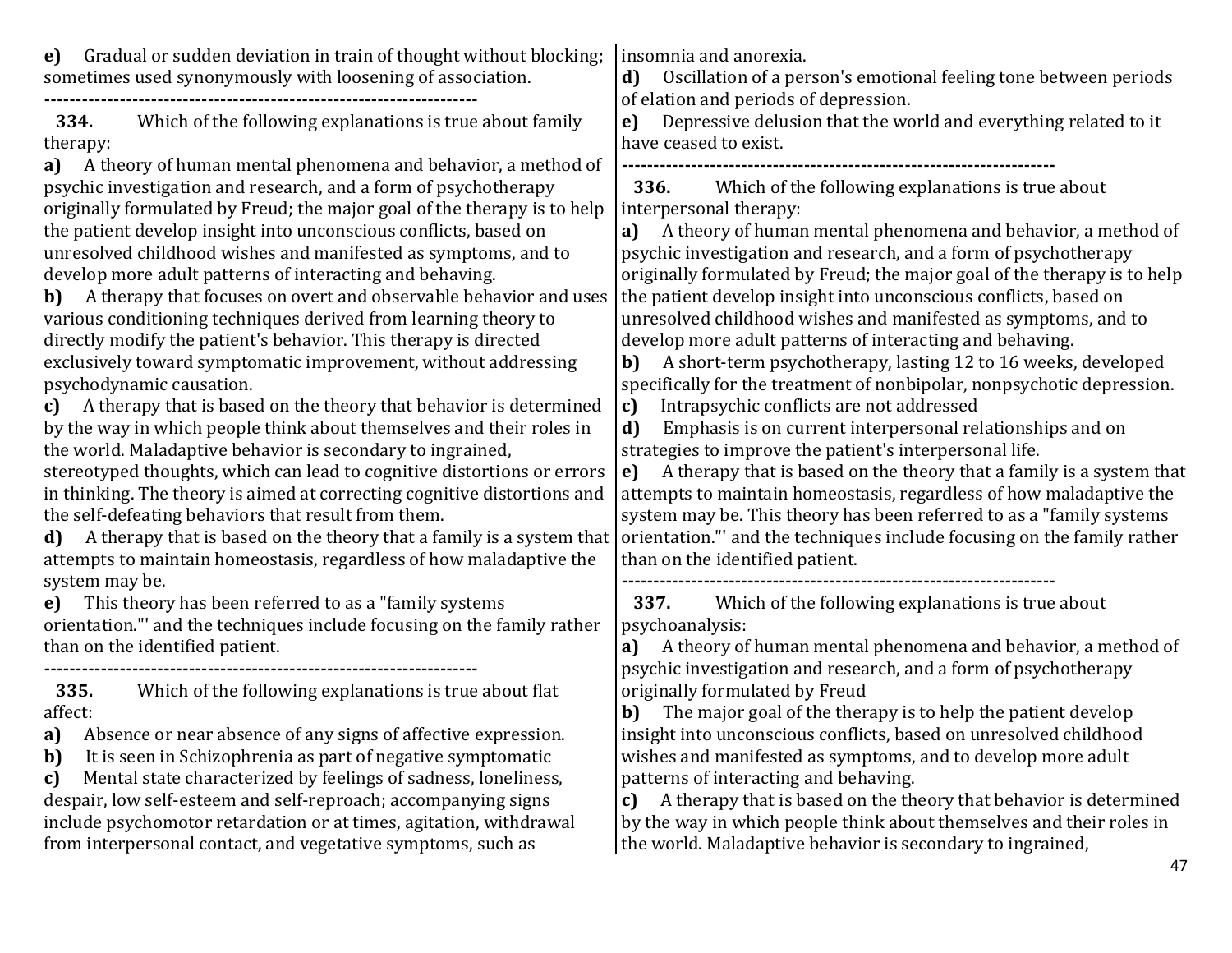| stereotyped thoughts, which can lead to cognitive distortions or errors<br>in thinking. The theory is aimed at correcting cognitive distortions and<br>the self-defeating behaviors that result from them.<br>A short-term psychotherapy, lasting 12 to 16 weeks, developed<br>d)<br>specifically for the treatment of nonbipolar, nonpsychotic depression.<br>Intrapsychic conflicts are not addressed. Emphasis is on current<br>interpersonal relationships and on strategies to improve the patient's<br>interpersonal life.<br>e) A therapy that is based on the theory that a family is a system that $ a $                                                                                                    | Memory<br> a <br>b)<br>Thinking<br>Perception<br>c)<br>d)<br>Consciousness<br>Behavior<br>e)<br>Which of the following functions of psychic is mainly NOT<br><b>340.</b><br>affected in obsessive-compulsive disorder:<br>Consciousness, emotions, perception                                                                               |
|----------------------------------------------------------------------------------------------------------------------------------------------------------------------------------------------------------------------------------------------------------------------------------------------------------------------------------------------------------------------------------------------------------------------------------------------------------------------------------------------------------------------------------------------------------------------------------------------------------------------------------------------------------------------------------------------------------------------|---------------------------------------------------------------------------------------------------------------------------------------------------------------------------------------------------------------------------------------------------------------------------------------------------------------------------------------------|
| attempts to maintain homeostasis, regardless of how maladaptive the<br>system may be. This theory has been referred to as a "family systems<br>orientation." and the techniques include focusing on the family rather<br>than on the identified patient.                                                                                                                                                                                                                                                                                                                                                                                                                                                             | b)<br><b>Behavior</b><br>Consciousness, perception<br>c)<br>Thought<br>d)<br>Thought, consciousness<br>e)                                                                                                                                                                                                                                   |
| Which of the following explanations is true about<br><b>338.</b><br>psychotherapy:<br>A treatment for mental illness and behavioral disturbances<br>a)<br>A treatment in which a trained person establishes a professional<br>b)<br>contract with the patient<br>A treatment in which the therapist, through definite therapeutic<br>c)<br>communication, both verbal and nonverbal attempts to alleviate the<br>emotional disturbance, reverse or change maladaptive patterns of                                                                                                                                                                                                                                    | Which of the following futures are present in Major<br>341.<br>Depressive Episode:<br>Depressed mood<br>a)<br>Insomnia or hypersomnia<br>b)<br>Fatigue or loss of energy<br>c)<br>Delusional thoughts of persecution<br>d)<br>Delirium<br>e)                                                                                                |
| behavior, and encourage personality growth and development.<br>d) A treatment for normal people and behavioral disturbances in<br>which any person could establish a contract with the patient and<br>through communication, both verbal and nonverbal attempts to<br>alleviate the emotional disturbance, reverse or change maladaptive<br>patterns of behavior, and encourage personality growth and<br>development.<br>A set of psychological technics offered for mental illness and<br>e)<br>behavioral disturbances in which the patient is helped to solve some<br>habitual problems or emotional disturbance, maladaptive patterns of<br>behavior by reading books and forgetting the issues that caused the | Which of the following is a component of acute nicotine<br>342.<br>intoxication?<br>Tachycardia<br>a)<br>Visual hallucinations<br>b)<br>Bizarre dreams<br>c)<br>Lability of mood<br>d)<br>Cardiac arrhythmias<br>e)<br>Which of the following is a dissociative disorder:<br>343.<br>dissociative amnesia<br>a)<br>b)<br>dissociative fugue |
| disturbance in the first place.<br>Which of the following functions can be damaged in<br>339.<br>schizophrenia:                                                                                                                                                                                                                                                                                                                                                                                                                                                                                                                                                                                                      | dissociative identity disorder<br>c)<br>depersonalization disorder<br>d)<br>dissociative mood disorder<br>e)<br>-------------------------------------                                                                                                                                                                                       |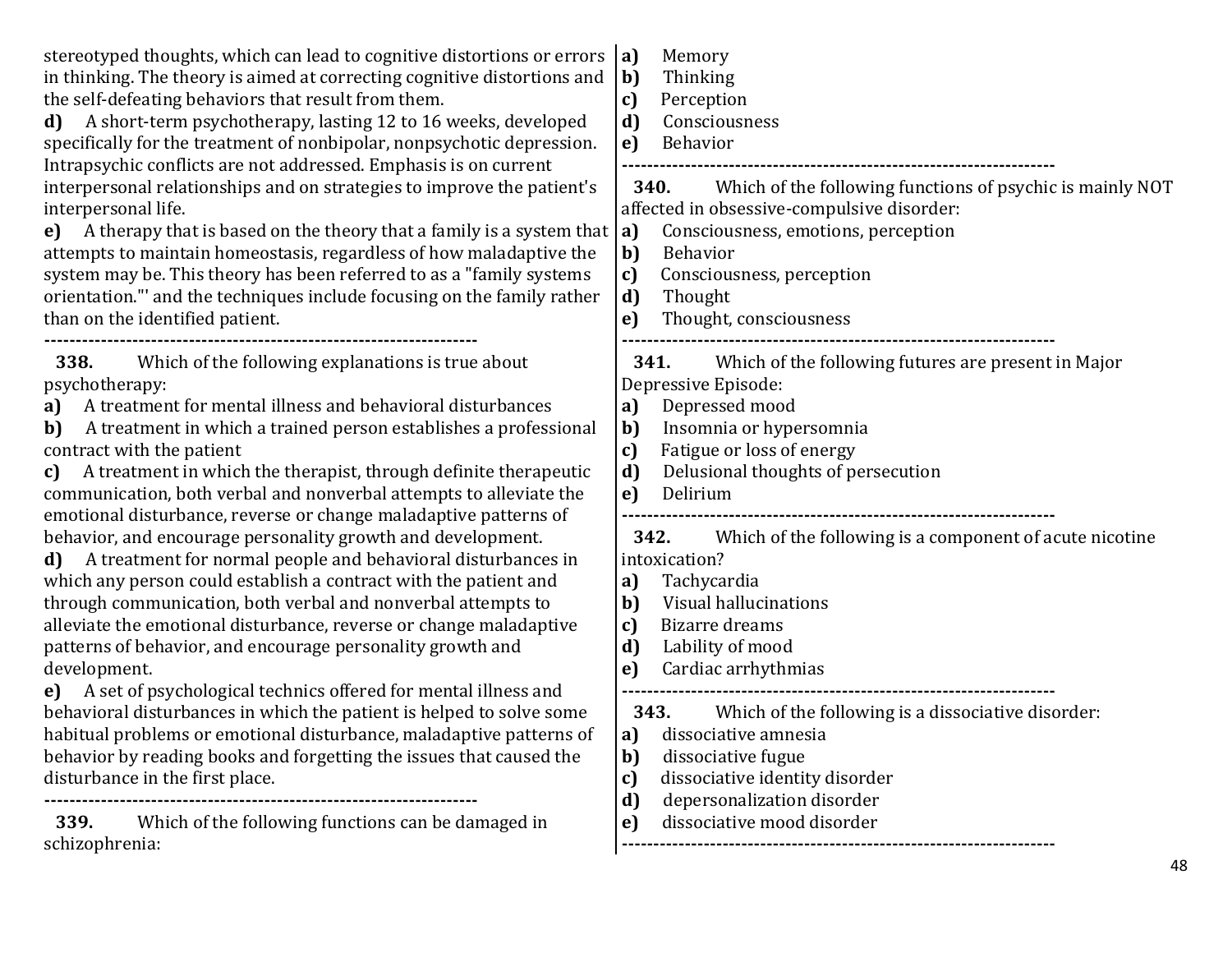| Which of the following is a mood disorder:<br>344.<br>Schizophrenia<br>a)<br>Dysthymic disorder<br>b)<br>Bipolar disorder<br>c)<br>d)<br>Bulimia nervosa<br>Panic disorder<br>e)                                                  | b)<br>Clozapine<br>Clomipramine<br>c)<br>d)<br>Aripiprazol<br>Olanzepine<br>$\mathbf{e}$<br><b>350.</b> Which of the following is a neuroleptic:                                                                                                                                                |
|-----------------------------------------------------------------------------------------------------------------------------------------------------------------------------------------------------------------------------------|-------------------------------------------------------------------------------------------------------------------------------------------------------------------------------------------------------------------------------------------------------------------------------------------------|
| Which of the following is a mood disorder:<br>345.<br>Schizophrenia<br>a)<br>Panic disorder<br>b)<br>Dysthymic disorder<br>c)<br>Major depressive disorder<br>d)<br>Bulimia nervosa<br>e)                                         | a)<br>Haloperidol<br>b)<br>Clozapine<br>Setraline<br>c)<br>Clorpromazine<br>d)<br>Trifluoperazine<br>e)<br><b>351.</b><br>Which of the following is a Pervasive Developmental<br>Disorder:                                                                                                      |
| Which of the following is a mood disorder:<br><b>346.</b><br>Schizophrenia<br>a)<br>Major depressive disorder<br>b)<br>Somatization disorder<br>c)<br>d)<br>Bulimia nervosa<br>Cyclothymic disorder<br>e)                         | Schizophrenia<br>a)<br>Tourette's disorder<br>$\mathbf{b}$<br>Autistic disorder<br>c)<br>Rett's disorder<br>d)<br>Asperger's disorder<br>e)<br>352.<br>Which of the following is a Pervasive Developmental                                                                                      |
| 347. Which of the following is a mood disorder:<br>Major depressive disorder<br>a)<br>Bipolar disorder<br>b)<br>Panic disorder<br>c)<br>Somatization disorder<br>d)<br>Bulimia nervosa<br>e)                                      | Disorder:<br>Schizophrenia<br>a)<br>Tourette's disorder<br>$\mathbf{b}$<br>Autistic disorder<br>c)<br>Rett's disorder<br>d)<br>Asperger's disorder<br>e)                                                                                                                                        |
| Which of the following is a neuroleptic:<br>348.<br>Risperidone<br>a)<br>Clozapine<br>b)<br>Imipramine<br>c)<br>d)<br>Aripiprazol<br>Quetiapine<br>e)<br>Which of the following is a neuroleptic:<br>349.<br>Chlorpromazine<br>a) | 353.<br>Which of the following is a Pervasive Developmental<br>Disorder:<br>Schizophrenia<br>a)<br>b)<br>Rett's disorder<br>Autistic disorder<br>c)<br>Childhood disintegrative disorder<br>d)<br>Asperger's disorder<br>e)<br>Which of the following is a therapeutic effect for which<br>354. |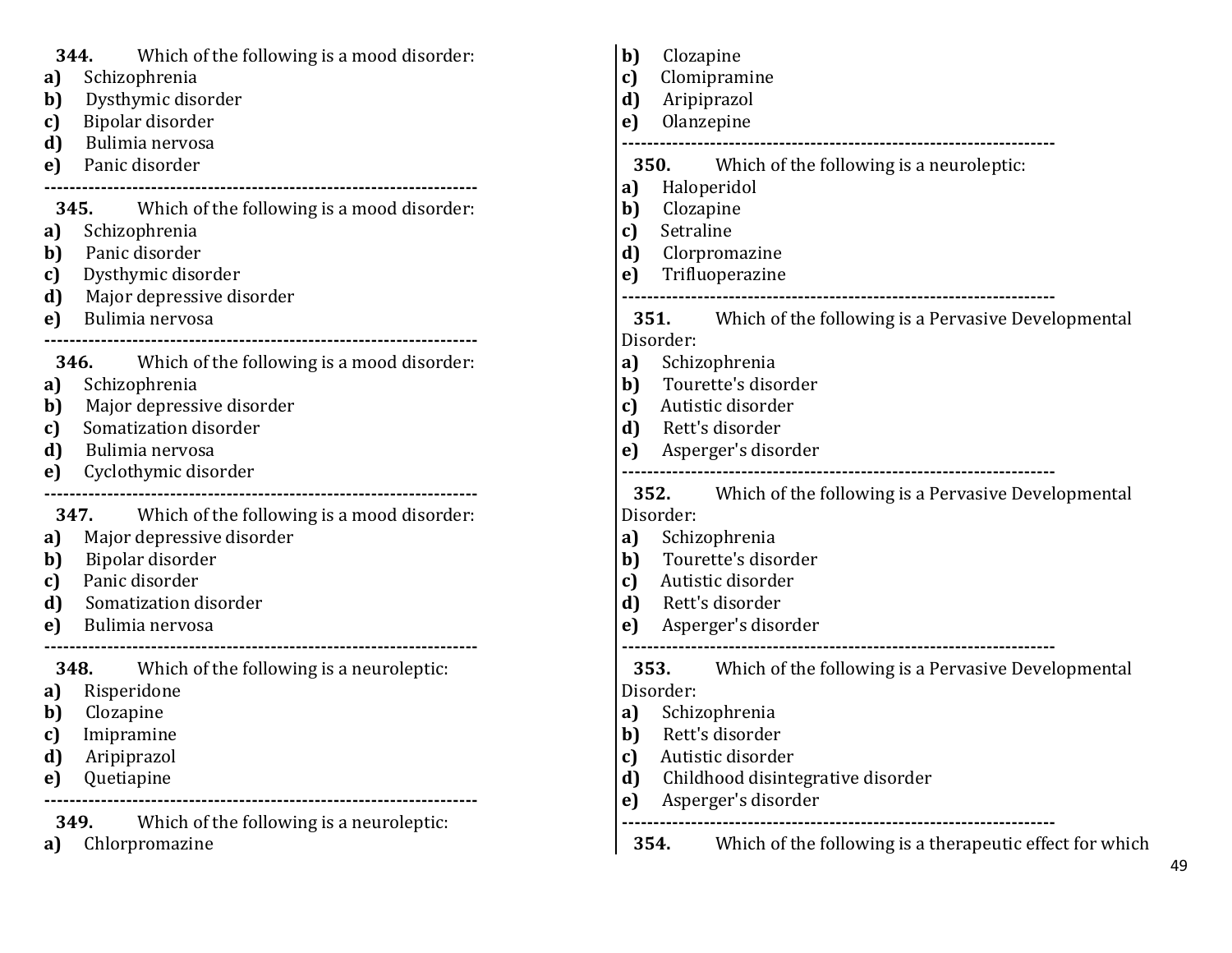| cannabinoids are commonly used?<br>Weight loss<br>a)<br>Reduced muscle spasticity<br>b)<br>Relief of nausea and vomiting<br>c)<br>Decreased intraocular pressure<br>d)<br>Appetite stimulant<br>e)                              | Olanzepine<br>a)<br>Ziprazidone<br>b)<br>Paroxetine<br>C)<br>Amitriptilin<br>d)<br>Clozapine<br>e)                                                                                                                                                                                                                                                                                                                       |
|---------------------------------------------------------------------------------------------------------------------------------------------------------------------------------------------------------------------------------|--------------------------------------------------------------------------------------------------------------------------------------------------------------------------------------------------------------------------------------------------------------------------------------------------------------------------------------------------------------------------------------------------------------------------|
| Which of the following is a therapeutic indication for use of<br>355.<br>anabolic-androgenic steroids?<br>Anemia<br>a)<br>Hereditary angioedema<br>b)<br>Hyperthyroidism<br>c)<br>Male hypogonadism<br>d)<br>Osteoporosis<br>e) | Which of the following is an antidepressant drug:<br><b>360.</b><br>Amitriptiline<br> a <br>b)<br>Escitalopram<br>Clomipramine<br>c)<br>Chlorpromazine<br>d)<br>Venlafaxine<br>e)<br>Which of the following is an antidepressant drug.<br><b>361.</b>                                                                                                                                                                    |
| 356.<br>Which of the following is a type of schizophrenia:<br>Paranoid<br>a)<br>Hebephrenia<br>b)<br>Catatonic<br>c)<br>d)<br>Disorganized<br>Affective<br>e)                                                                   | Fluoxetine<br>a)<br>Escitalopram<br>b)<br>Clomipramine<br>C)<br>d)<br>Clozapine<br>Paroxetine<br>e)<br>Which of the following is an antidepressant drug:<br>362.                                                                                                                                                                                                                                                         |
| 357.<br>Which of the following is a type of schizophrenia:<br>Paranoid<br>a)<br>b)<br>Simple<br>Catatonic<br>c)<br>Disorganized<br>d)<br>Negative<br>e)                                                                         | Fluoxetine<br>a)<br>Citalopram<br>b)<br>Clomipramine<br>c)<br>Memantine<br>$\mathbf{d}$<br>Venlafaxine<br>e)<br>Which of the following is correct about Mental Retardation<br><b>363.</b>                                                                                                                                                                                                                                |
| Which of the following is an antidepressant drug:<br>358.<br>Venlafaxine<br>a)<br>b)<br>Ziprazidone<br>Amitriptilin<br>c)<br>Clozapine<br>d)<br>Escitalopram<br>e)<br>Which of the following is an antidepressant drug:<br>359. | $(MR)$ :<br>Occurs in 1% of the population<br>a)<br>In about 85% of persons with MR, the condition is mild and they<br>b)<br>are considered educable, being able to attain about a sixth-grade<br>education<br>It can have a genetic etiology (Down syndrome, Fragile X<br>c)<br>syndrome, Prader-Willi syndrome, Rett's disorder, etc)<br>The only cause of mental retardation is alcohol abuse of the<br>d)<br>parents |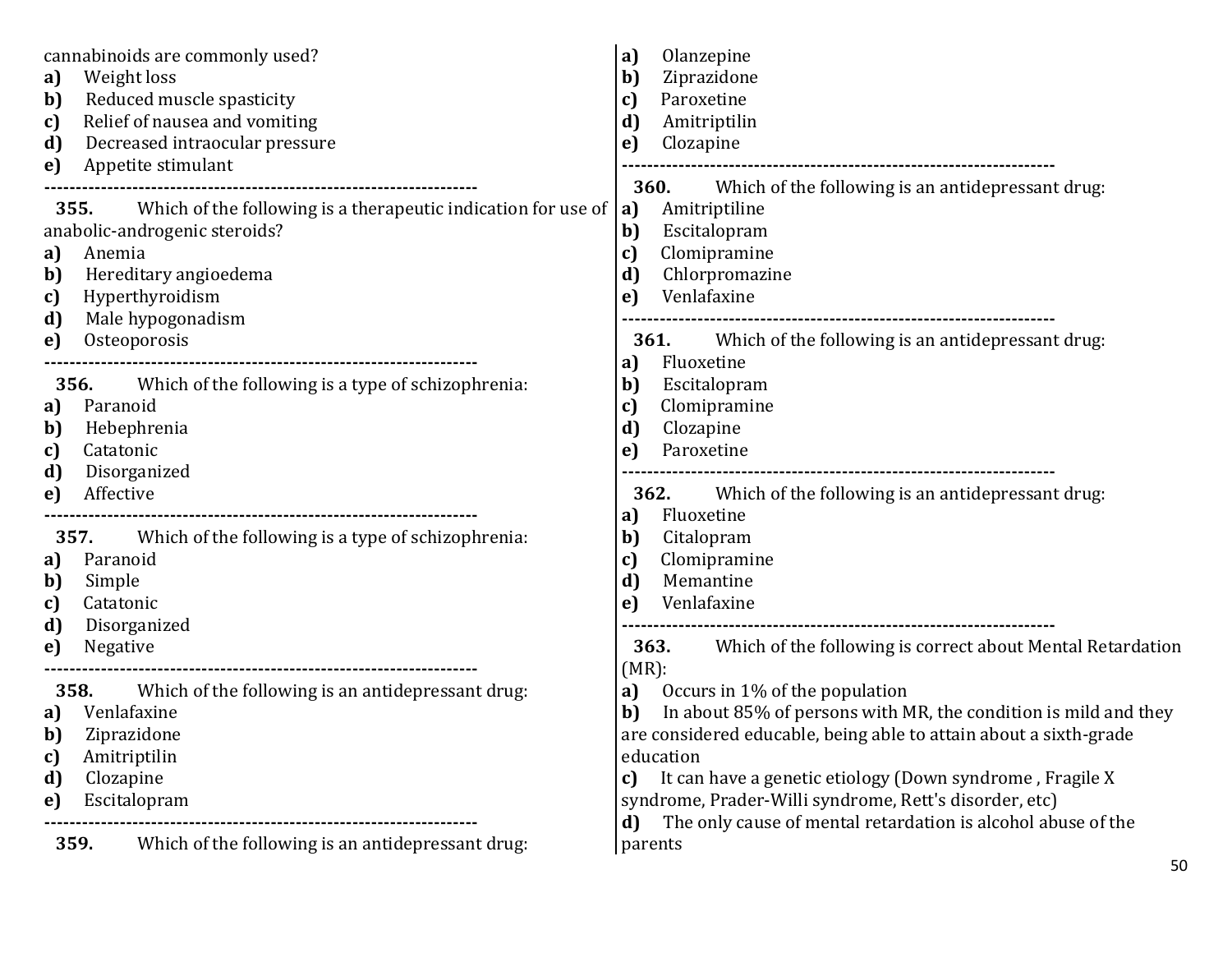| It should be present delusions until age 18 years<br>e)<br>Which of the following is correct about Mental Retardation<br>364.<br>$(MR)$ :<br>Diagnosis can be made after the history, a standardized<br>a)<br>intellectual assessment, and a measure of adaptive functioning indicate<br>that a child's current behavior is significantly below the expected level<br>In about 85% of persons with MR, the condition is mild and they<br>b)<br>are considered educable, being able to attain about a sixth-grade<br>education.<br>It can be cured with a surgical procedure<br>c)<br>The only cause of mental retardation is alcohol abuse of the<br>d)<br>parents<br>e) It should be present delusions until age 18 years | It should be present delusions until age 18 years<br>c)<br>It can have a genetic etiology (Down syndrome, Fragile X<br>d)<br>syndrome, Prader-Willi syndrome, Rett's disorder, etc)<br>It can have organic brain lesion etiology (Sequelae of infection,<br>e)<br>toxin, or brain trauma sustained prenatally, perinatally, or later (e.g.,<br>congenital rubella or fetal alcohol syndrome etc).<br>Which of the following is indicated or can give some<br>367.<br>benefits in the treatment of acute disulfiram (Antabuse) overdose?<br>Activated charcoal<br>a)<br>Decontamination<br>$\mathbf{b}$<br>Gastric lavage<br>c)<br>d)<br>Hemodialysis<br>Syrup of ipecac<br>e) |
|----------------------------------------------------------------------------------------------------------------------------------------------------------------------------------------------------------------------------------------------------------------------------------------------------------------------------------------------------------------------------------------------------------------------------------------------------------------------------------------------------------------------------------------------------------------------------------------------------------------------------------------------------------------------------------------------------------------------------|-------------------------------------------------------------------------------------------------------------------------------------------------------------------------------------------------------------------------------------------------------------------------------------------------------------------------------------------------------------------------------------------------------------------------------------------------------------------------------------------------------------------------------------------------------------------------------------------------------------------------------------------------------------------------------|
| 365.<br>Which of the following is correct about Mental<br>Retardation(MR):<br>Diagnosis can be made after the history, a standardized<br>a)<br>intellectual assessment, and a measure of adaptive functioning indicate $ b $<br>that a child's current behavior is significantly below the expected level<br>It can have organic brain lesion etiology (Sequelae of infection,<br>b)<br>toxin, or brain trauma sustained prenatally, perinatally, or later (e.g.,<br>congenital rubella or fetal alcohol syndrome etc)                                                                                                                                                                                                     | 368.<br>Which of the following is NOT a Pervasive Developmental<br>Disorder:<br>Schizophrenia<br>a)<br>Tourette's disorder<br>Autistic disorder<br> c)<br>d)<br>Rett's disorder<br>Asperger's disorder<br>e)                                                                                                                                                                                                                                                                                                                                                                                                                                                                  |
| Treated with antipsychotics the patients with MR can have<br>c)<br>periods of high cognitive performance<br>It should be present delusions until age 18 years<br>d)<br>With age, the MR can decrease, and the patients with MR can have<br>e)<br>normal cognitive performance                                                                                                                                                                                                                                                                                                                                                                                                                                              | Which of the following is NOT a Pervasive Developmental<br>369.<br>Disorder:<br>Mental retardation<br>a)<br>Tourette's disorder<br>b)<br>Autistic disorder<br>c)<br>d)<br>Schizophrenia                                                                                                                                                                                                                                                                                                                                                                                                                                                                                       |
| Which of the following is correct about Mental<br>366.<br>Retardation(MR):<br>Diagnosis can be made after the history, a standardized<br>a)<br>intellectual assessment, and a measure of adaptive functioning indicate<br>that a child's current behavior is significantly below the expected level<br>In about 85% of persons with MR, the condition is mild and they<br>b)<br>are considered educable, being able to attain about a sixth-grade<br>education.                                                                                                                                                                                                                                                            | Asperger's disorder<br>e)<br>370.<br>Which of the following is present in obsessive-compulsive<br>disorder:<br> a <br>Recurrent intrusive thoughts<br>Recurrent intrusive images<br>b)<br>Marked anxiety and distress<br>c)<br>Repetitive behaviors<br>$\vert d$                                                                                                                                                                                                                                                                                                                                                                                                              |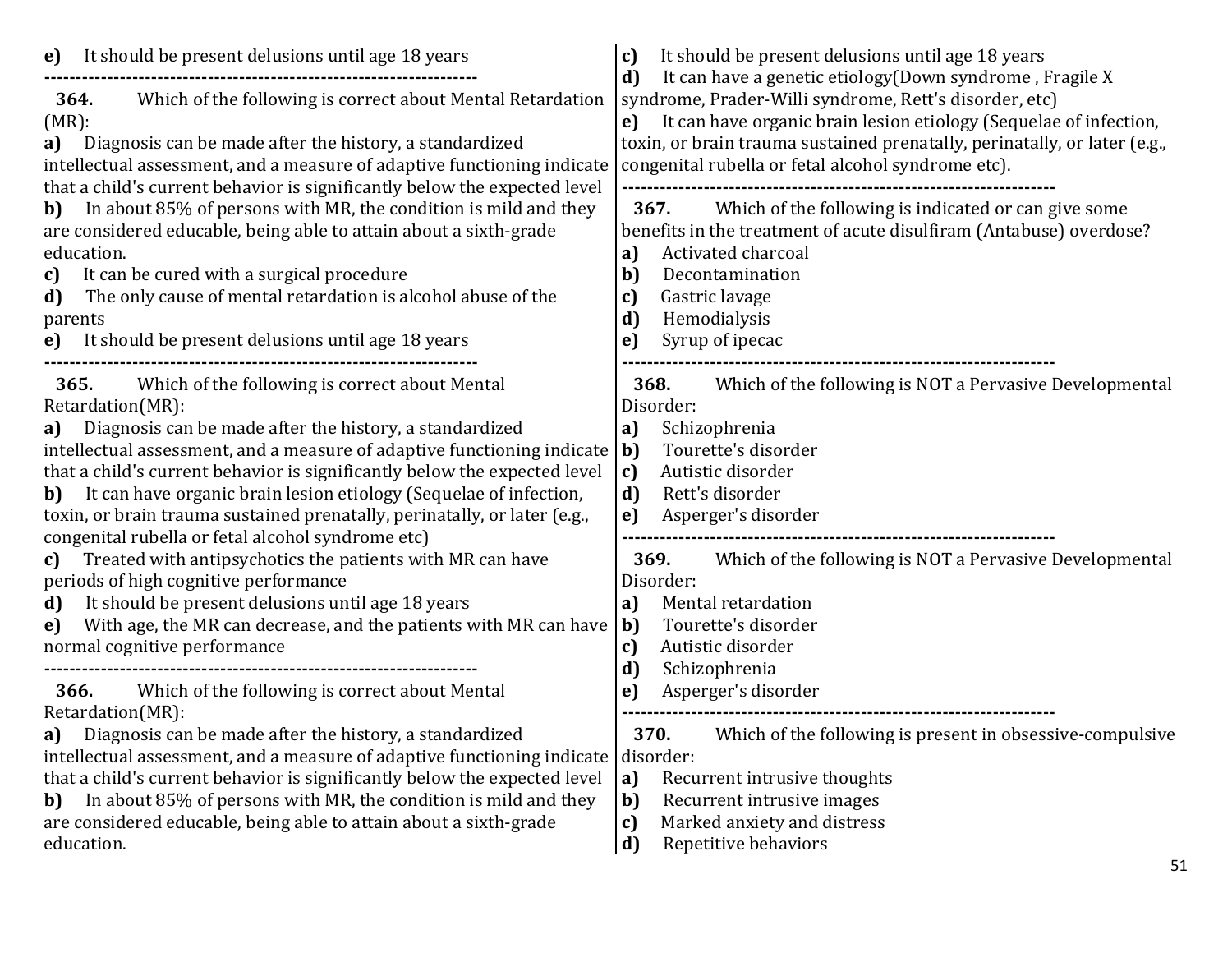**e)** The obsessions and compulsions are ego-syntonic

**---------------------------------------------------------------------**

**371.** Which of the following is the definition of Personality disorders:

**a)** The term personality is universally used to describe the characteristic behavior responses of an individual, based of his or her internal or external experiences; it is predictable and stable.

**b)** The term personality is universally used to describe the characteristic affective responses of an individual, based of his or her internal or external experiences; it is not very predictable nor stable.

**c)** The term personality is universally used to describe the characteristic psychomotor and thought responses of an individual, based of his or her internal or external experiences; it is not very predictable nor stable.

**d)** The term personality is universally used to describe the memory and conscious symptoms of an individual that results in significant impairment of adaptive functioning and/or personal distress.

**e)** A personality disorder is diagnosed when an individual's behavior deviates from the normal range of variation found in the majority of people, resulting in significant impairment of adaptive functioning and/or personal distress.

**---------------------------------------------------------------------**

**372.** Which of the following is TRUE about Antisocial personality disorder

**a)** They are characterized by their inability to conform to the social norms that govern individual behavior. Such persons are impulsive, egocentric, irresponsible, and cannot tolerate frustration.

**b)** They reject discipline and authority and have an underdeveloped conscience. It should be noted that though this disorder is associated with criminality, it is not synonyms with it.

**c)** Characterized by their flamboyant, dramatic, excitable, and overreactive behavior, they are intent on gaining attention. They tend to be immature, dependent, and are often seductive. These individuals have difficulty maintaining long- lasting relationships.

**d)** Persistent pattern of grandiosity, a heightened sense of selfimportance, preoccupation with fantasies of ultimate success, exaggerated responses to criticism, an over-concern with self-esteem and self- image, and disturbance in interpersonal relationships.

**e)** Patients have a shy or timid personality and show an intense sensitivity to rejection. They are not asocial and show a great desire for companionship; however, they have a strong need for reassurance and a guarantee of uncritical acceptance. They are sometimes described as having an inferiority complex.

**---------------------------------------------------------------------**

**373.** Which of the following is TRUE about Avoidant personality disorder:

**a)** They are characterized by their inability to conform to the social norms that govern individual behavior.

**b)** They are literally on the border between neurosis and psychosis. They are characterized by extraordinarily unstable mood affect behavior, object relations, and self-image.

**c)** Characterized by their flamboyant, dramatic, excitable, and overreactive behavior, they are intent on gaining attention. They tend to be immature, dependent, and are often seductive.

**d)** Patients have a shy or timid personality and show an intense sensitivity to rejection.

**e)** They are not asocial and show a great desire for companionship; however, they have a strong need for reassurance and a guarantee of uncritical acceptance. They are sometimes described as having an inferiority complex

**---------------------------------------------------------------------**

**374.** Which of the following is TRUE about Borderline personality disorder:

**a)** They are literally on the border between neurosis and psychosis. They are characterized by extraordinarily unstable mood affect behavior, object relations, and self-image.

**b)** Suicide attempts and acts of self-mutilation are common occurrences among this patients. These individuals are very impulsive, and suffer from identity problems as well as feelings of emptiness and boredom.

**c)** Characterized by their flamboyant, dramatic, excitable, and overreactive behavior, they are intent on gaining attention. They tend to be immature, dependent, and are often seductive. These individuals have difficulty maintaining long- lasting relationships.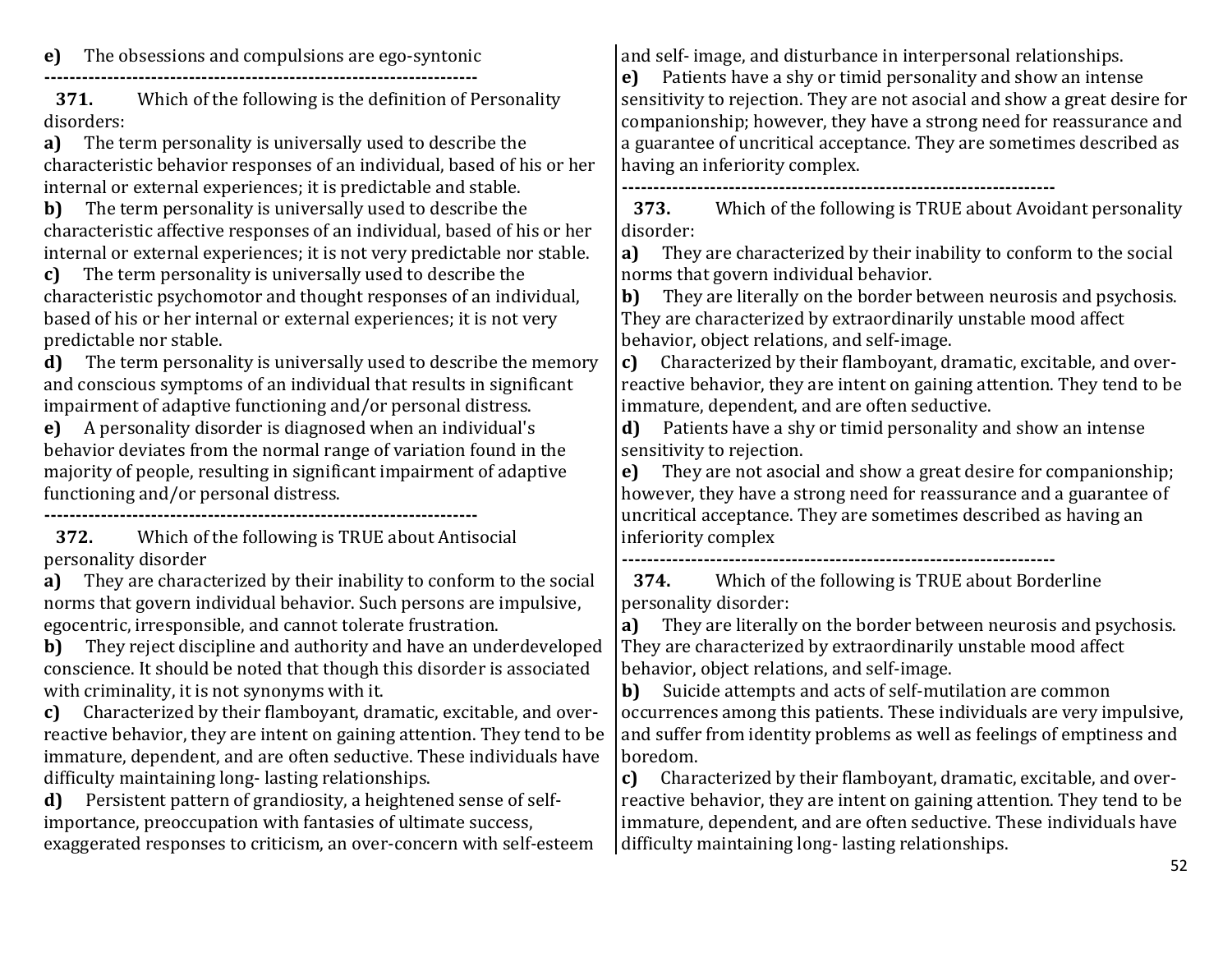| Persistent pattern of grandiosity, a heightened sense of self-<br>d)<br>importance, preoccupation with fantasies of ultimate success,                                                                                                                                                                                                                                                                                                                                                                                                                                                                                                                                                                                                                                                                                                     | secondary gain (i.e., a woman who is amnestic about the birth of a dead<br>infant).                                                                                                                                                                                                                                                                                                                                                                                                                                                                                  |
|-------------------------------------------------------------------------------------------------------------------------------------------------------------------------------------------------------------------------------------------------------------------------------------------------------------------------------------------------------------------------------------------------------------------------------------------------------------------------------------------------------------------------------------------------------------------------------------------------------------------------------------------------------------------------------------------------------------------------------------------------------------------------------------------------------------------------------------------|----------------------------------------------------------------------------------------------------------------------------------------------------------------------------------------------------------------------------------------------------------------------------------------------------------------------------------------------------------------------------------------------------------------------------------------------------------------------------------------------------------------------------------------------------------------------|
| exaggerated responses to criticism, an over-concern with self-esteem<br>and self-image, and disturbance in interpersonal relationships.<br>Patients have a shy or timid personality and show an intense<br>e)<br>sensitivity to rejection. They are not asocial and show a great desire for<br>companionship; however, they have a strong need for reassurance and<br>a guarantee of uncritical acceptance. They are sometimes described as<br>having an inferiority complex.                                                                                                                                                                                                                                                                                                                                                             | Which of the following is TRUE about dissociative fugue:<br>377.<br>It is characterized by sudden, unexpected travel away from home,<br>a)<br>with the inability to recall some or all of one's past.<br>Memory loss is sudden and is associated with purposeful,<br>b)<br>unconfused travel, often for extended periods of time.<br>Once they suddenly return to their former selves, they recall the<br>c)<br>time antedating the fugue, but they are amnestic for the period of the                                                                               |
| Which of the following is TRUE about Dependent<br>375.<br>personality disorder:<br>Patients are predominantly dependent and submissive.<br>a)<br>They lack self-confidence and get others to assume responsibility<br>b)<br>for major areas of their lives.<br>They are characterized by magical thinking, peculiar notations,<br>c)                                                                                                                                                                                                                                                                                                                                                                                                                                                                                                      | fugue itself.<br>Predisposing factors include borderline, histrionic, schizoid<br>d)<br>personality disorders; alcohol abuse; mood disorders; organic<br>disorders (especially epilepsy); and a history of head trauma.<br>The recovery is not spontaneous and can lead to brain trauma<br>e)                                                                                                                                                                                                                                                                        |
| ideas of reference, illusions, and derealization. Such individuals are<br>perceived as strikingly odd or strange, even to laypersons.<br>Characterized by perfectionism, orderliness, inflexibility,<br>d)<br>stubbornness, emotional constriction and indecisiveness. Also called<br>anancastic personality disorder.<br>Characterized by their flamboyant, dramatic, excitable, and over-<br>e)<br>reactive behavior, they are intent on gaining attention. They tend to be<br>immature, dependent, and are often seductive.                                                                                                                                                                                                                                                                                                            | Which of the following is TRUE about functional response<br>378.<br>to stress (George Engel):<br>Increased synthesis of brain norepinephrine.<br>a)<br>Increased serotonin turnover may result in eventual depletion of<br>b)<br>serotonin.<br>c)<br>Increased dopominergic transmission.<br>d)<br>Immune activation occurs with release of hormonal immune<br>factors (cytokines) in acute stress.                                                                                                                                                                  |
| Which of the following is TRUE about dissociative amnesia:<br>376.<br>The amnesia has always a organic trauma background<br>a)<br>Dissociative phenomenon is specifically amnesic in that the<br>b)<br>patient is unable to recall an important memory, which is usually<br>traumatic or stressful, but retains the capacity to learn new material.<br>The diagnostic criteria for dissociative amnesia emphasizes that<br>c)<br>the forgotten information is usually of traumatic or stressful nature.<br>Onset of dissociative amnesia is often abrupt, and history usually<br>d)<br>shows a precipitating emotional trauma charged with painful emotions  <br>and psychological conflict.<br>The amnesia is not the result of a general medical condition or the<br>e)<br>ingestion of a substance. Amnesia may provide a primary or a | Number and activity of natural killer cells increases in chronic<br>e)<br>stress, causing tumors.<br>Which of the following is TRUE about functional response<br>379.<br>to stress (George Engel):<br>Testosterone decrease with prolonged stress.<br>a)<br>Immune activation occurs with release of hormonal immune<br>$\mathbf{b}$<br>factors (cytokines) in acute stress.<br>Number and activity of natural killer cells decreased in chronic<br>C)<br>stress.<br>d)<br>Decreased synthesis of brain norepinephrine<br>Increased dopominergic transmission.<br>e) |
|                                                                                                                                                                                                                                                                                                                                                                                                                                                                                                                                                                                                                                                                                                                                                                                                                                           | 53.                                                                                                                                                                                                                                                                                                                                                                                                                                                                                                                                                                  |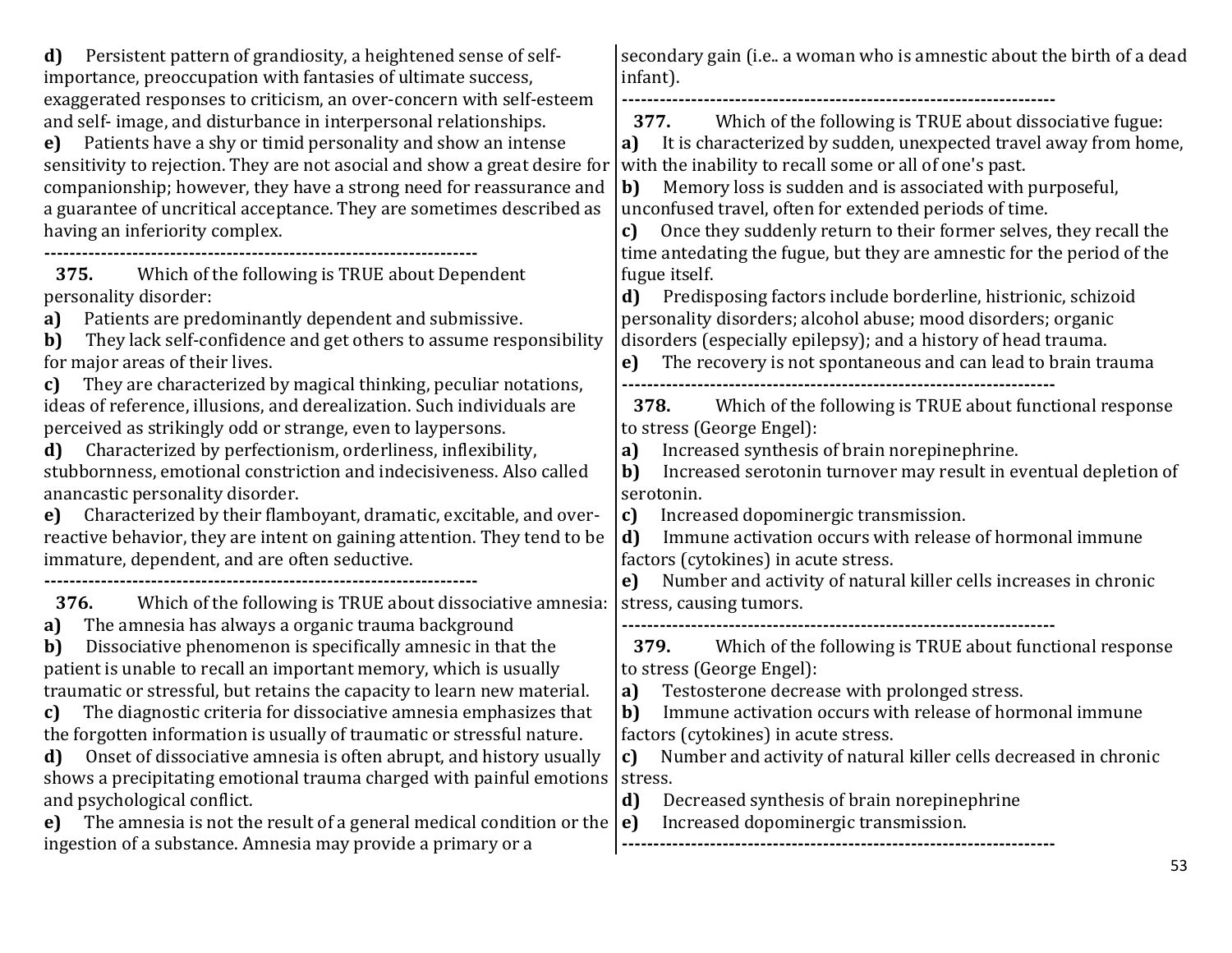**380.** Which of the following is TRUE about Histrionic personality disorder:

**a)** They are characterized by their inability to conform to the social norms that govern individual behavior. Such persons are impulsive, egocentric, irresponsible, and cannot tolerate frustration.

**b)** Characterized by their flamboyant, dramatic, excitable, and overreactive behavior, they are intent on gaining attention.

**c)** They tend to be immature, dependent, and are often seductive. These individuals have difficulty maintaining long- lasting relationships.

**d)** Persistent pattern of grandiosity, a heightened sense of selfimportance, preoccupation with fantasies of ultimate success, exaggerated responses to criticism, an over-concern with self-esteem and self- image, and disturbance in interpersonal relationships.

**e)** Patients have a shy or timid personality and show an intense sensitivity to rejection. They are not asocial and show a great desire for companionship; however, they have a strong need for reassurance and a guarantee of uncritical acceptance. They are sometimes described as having an inferiority complex.

**---------------------------------------------------------------------**

**381.** Which of the following is TRUE about Narcissistic personality disorder:

**a)** They are characterized by their inability to conform to the social norms that govern individual behavior. Such persons are impulsive, egocentric, irresponsible, and cannot tolerate frustration.

**b)** They are literally on the border between neurosis and psychosis. They are characterized by extraordinarily unstable mood affect behavior, object relations, and self-image.

**c)** Persistent pattern of grandiosity, a heightened sense of selfimportance, preoccupation with fantasies of ultimate success

**d)** Exaggerated responses to criticism, an over-concern with selfesteem and self- image, and disturbance in interpersonal relationships.

**e)** Patients have a shy or timid personality and show an intense sensitivity to rejection. They are not asocial and show a great desire for companionship; however, they have a strong need for reassurance and a guarantee of uncritical acceptance **---------------------------------------------------------------------**

**382.** Which of the following is TRUE about obsessivecompulsive disorder:

**a)** Recurrent and persistent thoughts, impulses, or images that are experienced at same time during the disturbance, as intrusive and inappropriate and that cause marked anxiety or distress

**b)** The thoughts, impulses, or images are not simply excessive worries about real-life problems

**c)** The person attempts to ignore or suppress such thoughts, impulses, or images, or to neutralize them with some other thought or action

**d)** The person recognizes that the obsessional thoughts, impulses, or images are a product of his or her own mind (not imposed from without. as in thought insertion)

**e)** The person hardly realize that he has a psychiatric problem, denying it, an almost never try to seek help

**---------------------------------------------------------------------**

**383.** Which of the following is TRUE about obsessivecompulsive disorder:

**a)** It usually occurs in adolescence, with high preoccupation and emotional distress, and persists for years as part of patient's personality

**b)** Involves recurrent intrusive ideas, images, ruminations, impulses, thoughts (obsessions) or repetitive patterns of behavior or actions (compulsions).

**c)** Both obsessions and compulsions are ego-alien and produce anxiety if resisted.

**d)** The obsessions or compulsions cause marked distress, are time consuming (toke more than 1 hour a day), or significantly interfere with the person's normal routine, occupational (or academic) functioning, or usual social activities or relationships.

**e)** The person recognizes that the obsessional thoughts, impulses, or images are a product of his or her own mind (not imposed from without. as in thought insertion **---------------------------------------------------------------------**

**384.** Which of the following is TRUE about Paranoid personality disorder:

**a)** Characterized by their intense distrust and suspiciousness of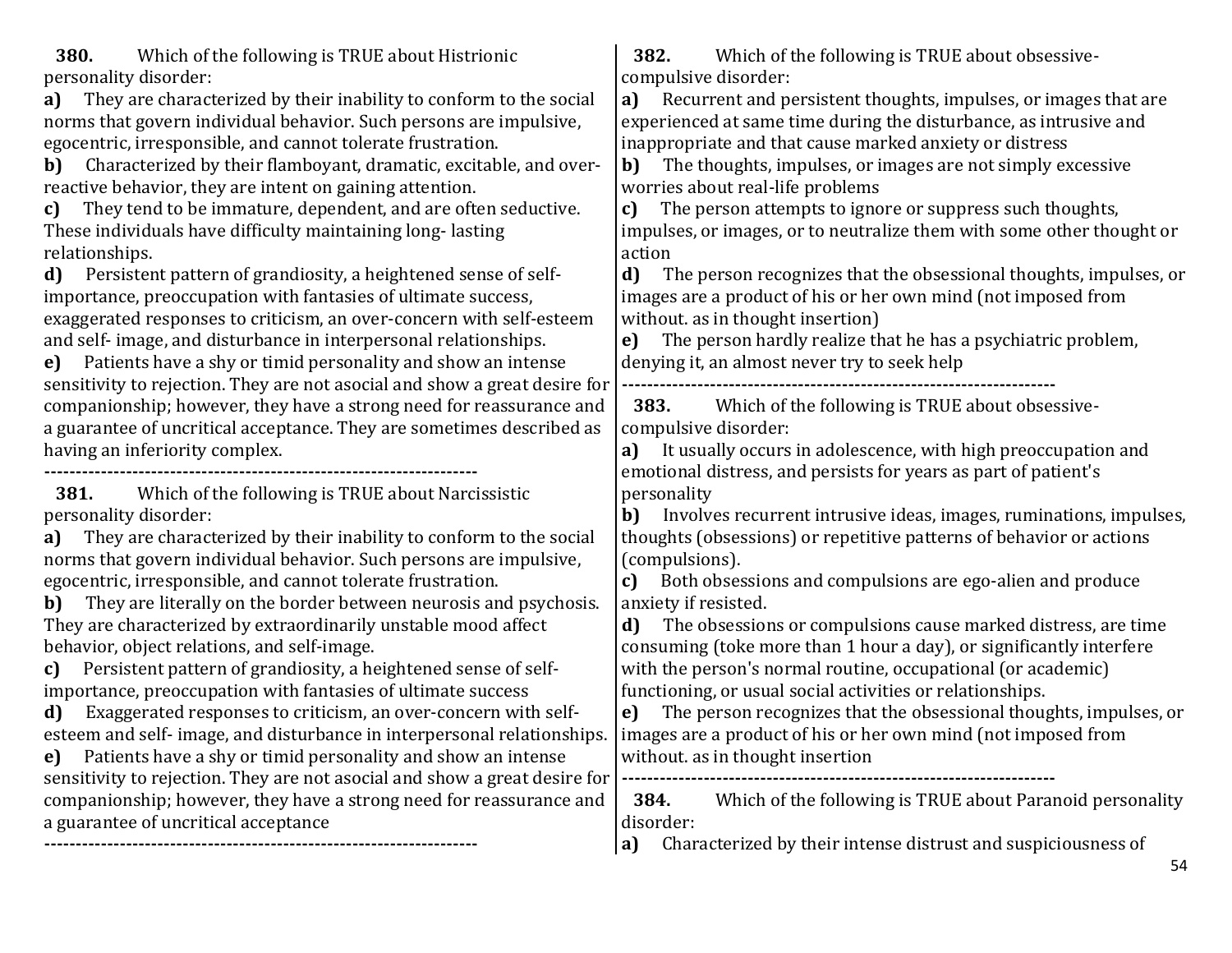55 others, they are often hostile, irritable, hypersensitive, envious, or angry and will not take responsibility for their own actions, often projecting such responsibility onto others. **b)** They may be bigots, injustice collectors, pathologically jealous spouses, or litigious cranks **c)** They are characterized by magical thinking, peculiar notations, ideas of reference, illusions, and derealization. Such individuals are perceived as strikingly odd or strange, even to laypersons. **d)** Characterized by perfectionism, orderliness, inflexibility, stubbornness, emotional constriction and indecisiveness. Also called anancastic personality disorder. **e)** Patients are predominantly dependent and submissive. They lack self-confidence and get others to assume responsibility for major areas of their lives. **--------------------------------------------------------------------- 385.** Which of the following is TRUE about Schizoid personality disorder: **a)** They are often perceived as eccentric and introverted **b)** They are characterized by their isolated lifestyles and their lack of interest in social interaction. **c)** They are characterized by magical thinking, peculiar notations, ideas of reference, illusions, and derealization. Such individuals are perceived as strikingly odd or strange, even to laypersons. **d)** Characterized by perfectionism, orderliness, inflexibility, stubbornness, emotional constriction and indecisiveness. Also called anancastic personality disorder. **e)** Patients are predominantly dependent and submissive. They lack self-confidence and get others to assume responsibility for major areas of their lives. **--------------------------------------------------------------------- 386.** Which of the following is TRUE about schizophrenia: **a)** Schizophrenia can be treated with psychotherapy, given strong arguments curing the patient's disbeliefs. **b)** Higher mortality rate from accidents and natural causes than in general population. **c)** Leading cause of death in schizophrenic patients is suicide (10% kill themselves). **d)** Schizophrenic symptoms may result from increased limbic dopamine activity (positive symptoms) and decreased frontal dopamine activity (negative symptoms). **e)** Dopaminergic pathology may be secondary to abnormal receptor number or sensitivity, or abnormal dopamine release (too much or too little). **--------------------------------------------------------------------- 387.** Which of the following is TRUE about schizophrenia: **a)** The main treatment is with antipsychotic drugs which have the mechanism of increasing the level of dopamine in CNS. **b)** The prevalence of schizophrenia is greater in the biological parents of schizophrenic adoptees than in adoptive parents. **c)** Increased norepinephrine levels in schizophrenia lead to increased sensitization to sensory input. **d)** Decreased GABA activity results in increased dopamine activity which play it's role in pathogenesis. **e)** Serotonin metabolism apparently is abnormal in some chronically schizophrenic patients, with both hyperserotoninemia and hyposerotoninemia being reported. **--------------------------------------------------------------------- 388.** Which of the following is TRUE about schizophrenia: **a)** The main treatment is with antidepressant drugs, which have the mechanism of decreasing the level of dopamine in CNS. **b)** Schizophrenic symptoms may result from increased limbic dopamine activity (positive symptoms) and decreased frontal dopamine activity (negative symptoms). **c)** Dopaminergic pathology may be secondary to abnormal receptor number or sensitivity, or abnormal dopamine release (too much or too little). **d)** Decreased GABA activity results in increased dopamine activity which play it's role in pathogenesis. **e)** Serotonin metabolism apparently is abnormal in some chronically schizophrenic patients, with both hyperserotoninemia and hyposerotoninemia being reported. **--------------------------------------------------------------------- 389.** Which of the following is TRUE about schizophrenia: **a)** It is a chronic disorder that usually have a good prognostic and no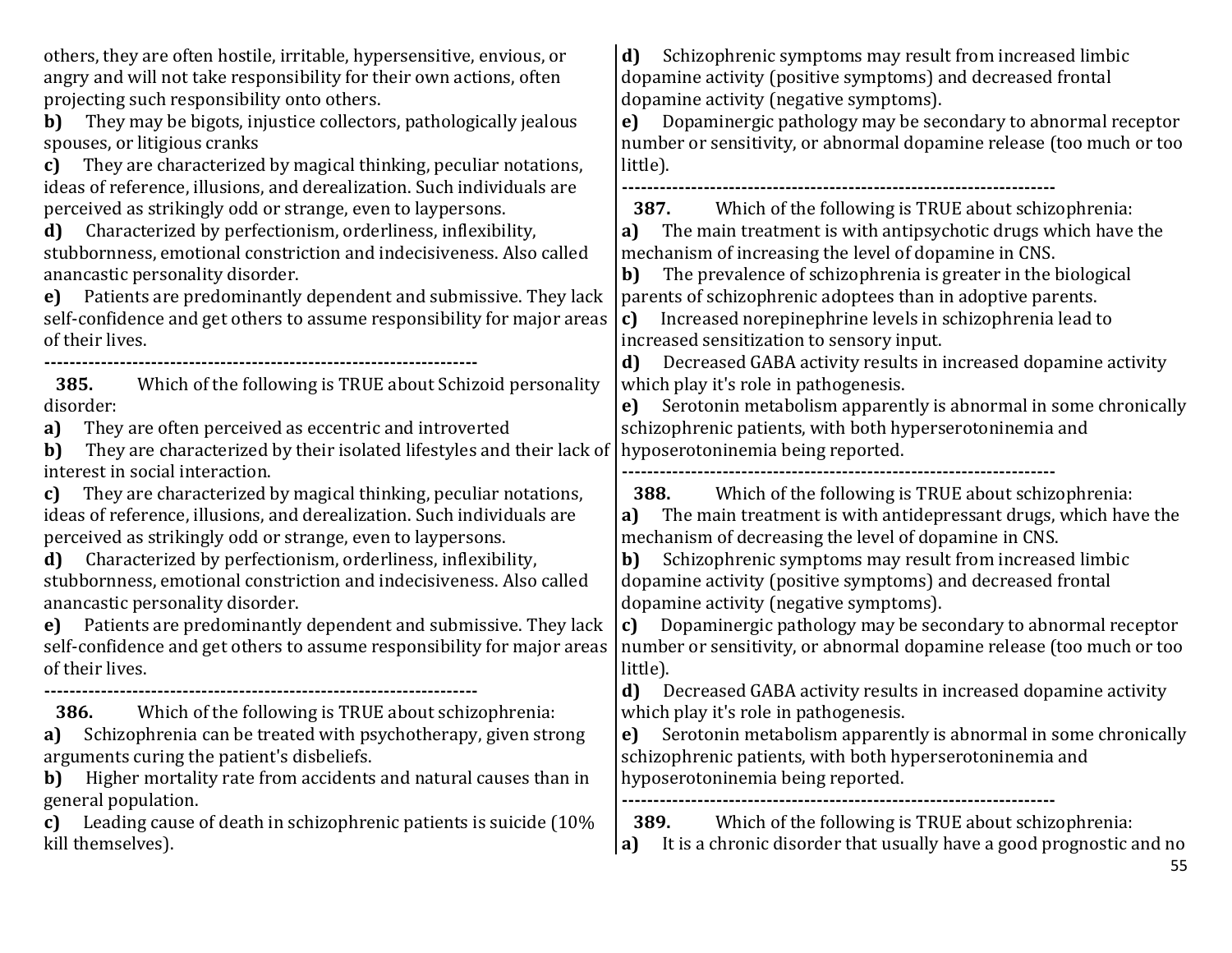| residual symptoms<br>It is a syndrome of unknown etiology characterized by<br>b)<br>disturbances in cognition, emotion, perception, thinking, and behavior.<br>It is a brain disorder, with some structural and functional<br>c)<br>abnormalities visible in neuroimaging studies and having a genetic<br>component<br>The prodromal and residual phases are characterized by<br>d)<br>attenuated forms of active symptoms, such as odd beliefs and magical<br>thinking, as well as deficits in self-care and interpersonal relatedness.<br>The disorder is usually chronic, with a course encompassing a<br>e)<br>prodromal phase, an active phase, and a residual phase.                                                                                                                                                                                                                                                                                                                                                         | 392.<br>Which of the following items is usually considered as good<br>prognosis in schizophrenia:<br>Acute onset<br>a)<br>b)<br>Married<br>Positive symptoms<br>c)<br>Mood disorder symptoms (especially depressive disorders)<br>d)<br>Early onset<br>e)<br><b>393.</b> Which of the following items is usually considered as poor<br>prognosis in schizophrenia:<br>Early onset<br>a) |
|------------------------------------------------------------------------------------------------------------------------------------------------------------------------------------------------------------------------------------------------------------------------------------------------------------------------------------------------------------------------------------------------------------------------------------------------------------------------------------------------------------------------------------------------------------------------------------------------------------------------------------------------------------------------------------------------------------------------------------------------------------------------------------------------------------------------------------------------------------------------------------------------------------------------------------------------------------------------------------------------------------------------------------|-----------------------------------------------------------------------------------------------------------------------------------------------------------------------------------------------------------------------------------------------------------------------------------------------------------------------------------------------------------------------------------------|
| Which of the following is TRUE about Schizotypal<br><b>390.</b><br>personality disorder:<br>a) Characterized by their intense distrust and suspiciousness of<br>others, they are often hostile, irritable, hypersensitive, envious, or<br>angry and will not take responsibility for their own actions, often<br>projecting such responsibility onto others.<br>Often perceived as eccentric and introverted, they are<br>b)<br>characterized by their isolated lifestyles and their lack of interest in<br>social interaction.<br>They are characterized by magical thinking, peculiar notations,<br>c)<br>ideas of reference, illusions, and derealization.<br>Such individuals are perceived as strikingly odd or strange, even<br>d)<br>to laypersons.<br>e) Patients are predominantly dependent and submissive. They lack<br>self-confidence and get others to assume responsibility for major areas<br>of their lives.<br>Which of the following items is usually considered as good<br>391.<br>prognosis in schizophrenia: | b)<br>Single, divorced<br>Negative symptoms<br>C)<br>Autistic behavior<br>d)<br>Mood disorder symptoms (especially depressive disorders)<br>e)<br>Which of the following medication can cause mood<br>394.<br>disorders (specially depression):<br>Corticosteroids<br>a)<br>Ethanol<br>b)<br>Carbamazepine<br>c)<br>d)<br>Ibuprofen<br>Escitalopram<br>e)                               |
|                                                                                                                                                                                                                                                                                                                                                                                                                                                                                                                                                                                                                                                                                                                                                                                                                                                                                                                                                                                                                                    | Which of the following neurotransmitters are the LESS<br><b>395.</b><br>likely involved in the pathogenesis of mood disorders:<br>Serotonin<br>a)<br>Acetylcholine<br>b)<br>Norepinephrine<br>c)<br>Epinephrine<br>d)<br>5-hydroxyindole acetic acid<br>e)                                                                                                                              |
| <b>a</b> ) Late onset<br>Married<br>b)<br>Positive symptoms<br>c)<br>Mood disorder symptoms (especially depressive disorders)<br>d)<br>Insidious onset<br>e)                                                                                                                                                                                                                                                                                                                                                                                                                                                                                                                                                                                                                                                                                                                                                                                                                                                                       | 396.<br>Which of the following neurotransmitters are the most<br>importantly involved in the pathogenesis of mood disorders:<br>Serotonin<br>a)<br>Acetylcholine<br>b)<br>Norepinephrine<br>c)                                                                                                                                                                                          |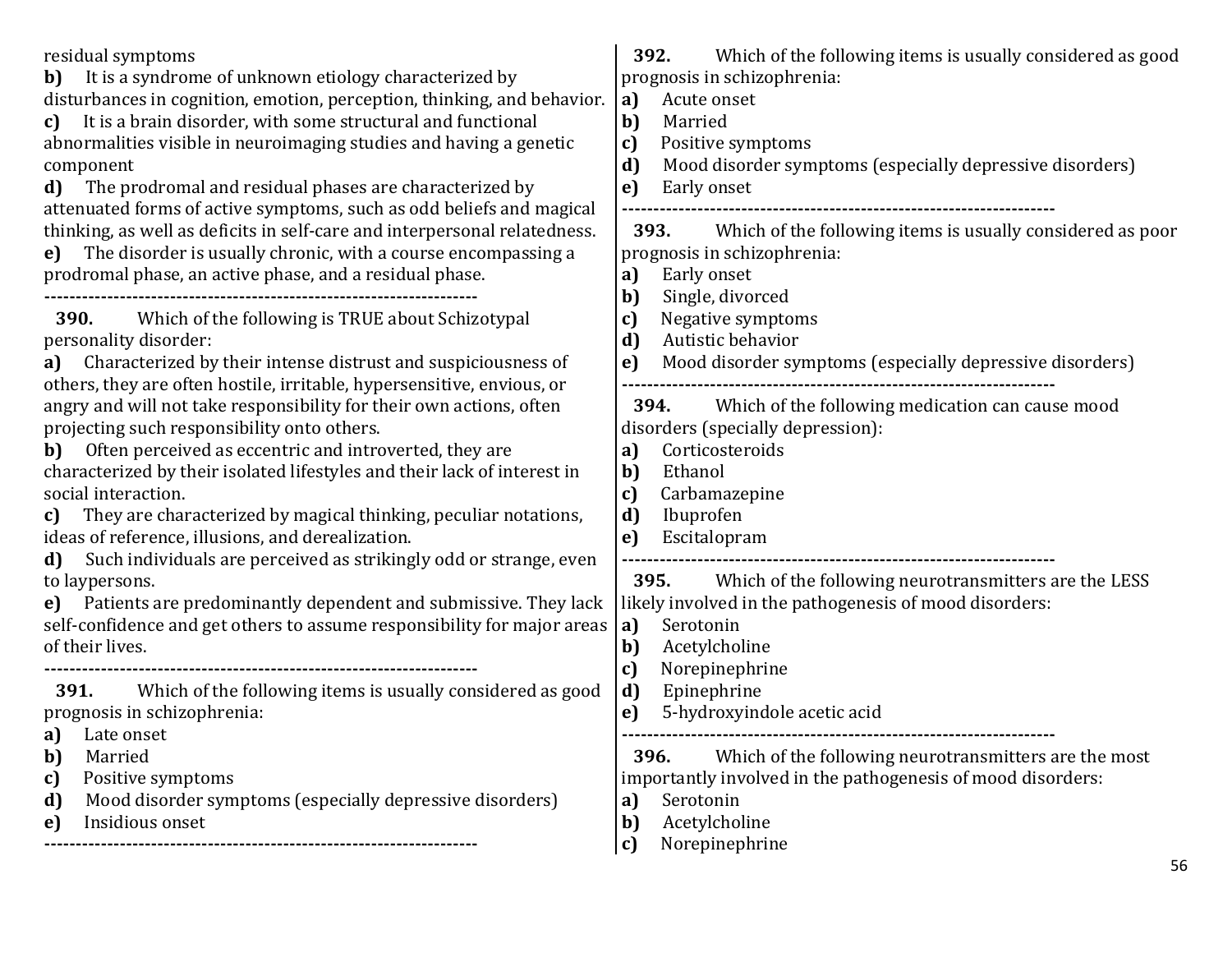**d)** Epinephrine **e)** Dopamine **--------------------------------------------------------------------- 397.** Which of the following neurotransmitters are the most importantly involved in the pathogenesis of mood disorders: **a)** Serotonin **b)** Acetylcholine **c)** Glutamate **d)** Epinephrine **e)** 5-hydroxyindole acetic acid **--------------------------------------------------------------------- 398.** Which of the following psychiatric symptoms commonly co-occur with adolescent substance use disorders? **a)** Suicidal ideation and suicide attempts **b)** Panic attacks **c)** Re-experiencing, numbing, and avoidance **d)** Bingeing and purging **e)** Encopresis **--------------------------------------------------------------------- 399.** Which of the following SHOULD BE DONE with a suicidal patient: **a)** Don't ask about suicidal ideas, especially plans to harm oneself. Asking about suicide does plant the idea in the suicidal patients mind. **b)** Always ask about access to firearms; access to weapons increases the risk in a suicidal patient. **c)** Do not release patients from the emergency department if you are not certain that they will not harm themselves. **d)** Never assume that family or friends will be able to watch a patient 24 hours a day. If that is required, admit the patient to the hospital. **e)** Never worry alone-If you are unsure about the level of risk or course of action, involve others. **--------------------------------------------------------------------- 400.** Which of the following SHOULD BE DONE with a suicidal patient: **a)** Ask about suicidal ideas, especially plans to harm oneself. Asking about suicide does not plant the idea. **b)** Always ask about access to firearms; access to weapons increases the risk in a suicidal patient **c)** Do not release patients from the emergency department if you are not certain that they will not harm themselves. **d)** Never assume that family or friends will be able to watch a patient 24 hours a day. If that is required, admit the patient to the hospital **e)** Always deal with the patient by your self-If you are unsure about the level of risk or course of action, never show it to the patient and others, it could increase the level of anxiety in the patient and he will not trust you. **--------------------------------------------------------------------- 401.** Which of the following SHOULD BE DONE with a suicidal patient: **a)** Ask about suicidal ideas, especially plans to harm oneself. Asking about suicide does not plant the idea. **b)** Do not ask patients if they "want to die." A straightforward approach can make them fill unwanted and increases the chance to act suicidal. **c)** Conduct the interview in a safe place. Patients have been known to throw themselves out of a window. **d)** Do not offer false reassurance (e.g., "Most people think about killing themselves at some time?. **e)** Always ask about past suicide attempts, which can be related to future attempts. **--------------------------------------------------------------------- 402.** Which of the following SHOULD BE DONE with a suicidal patient: **a)** Ask about suicidal ideas, especially plans to harm oneself. Asking about suicide does not plant the idea. **b)** Do not hesitate to ask patients if they "want to die." A straightforward approach is the most effective. **c)** Conduct the interview in any place necessary. Patients being with the doctor do not have any intent to harm themselves during the interview. **d)** Do not offer false reassurance (e.g., "Most people think about killing themselves at some time?.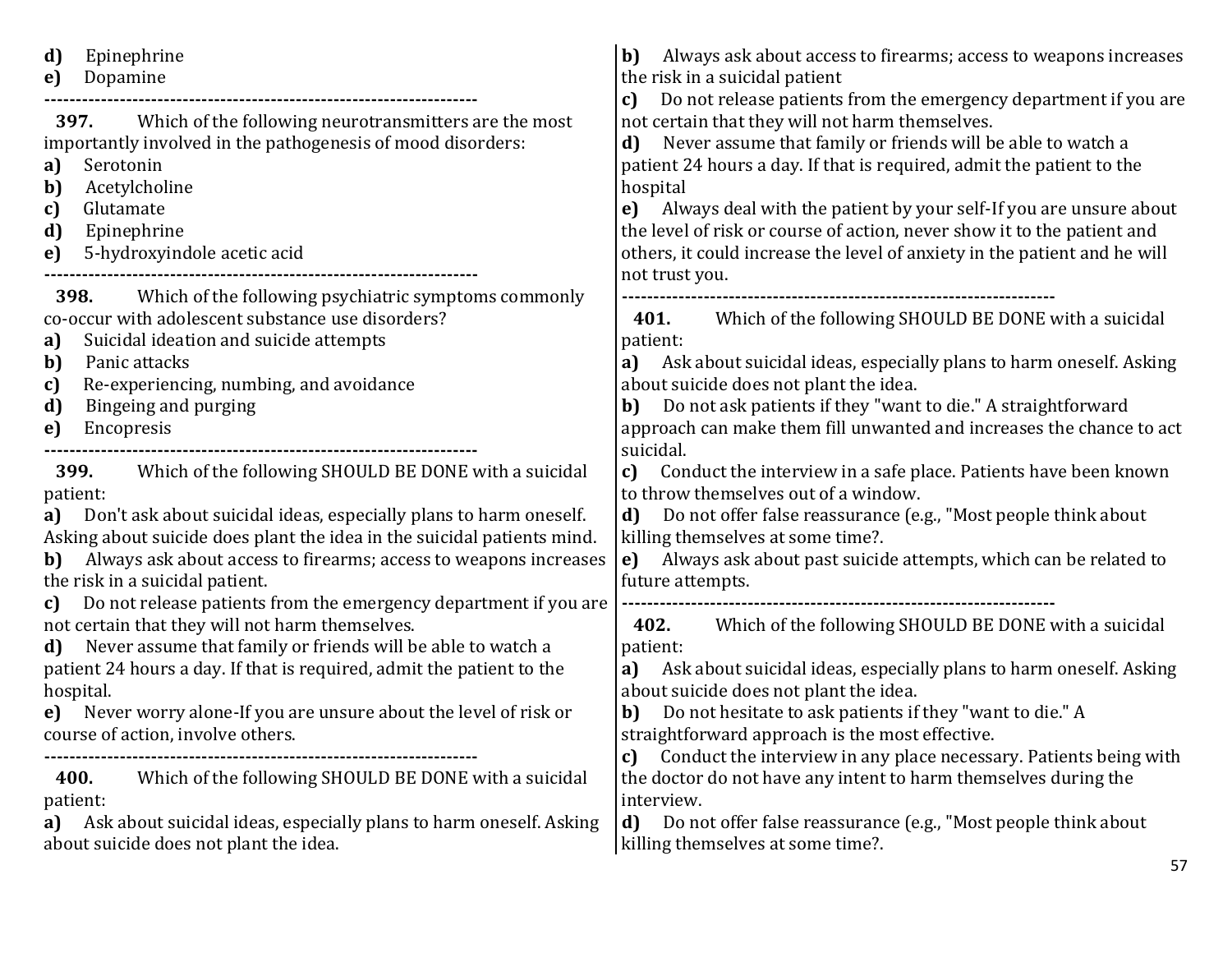| Always ask about past suicide attempts, which can be related to<br>e)<br>future attempts                                                                                                                                                                                                                                                                                                                                                                            | Release patients from the emergency department even if you are<br>c)<br>not certain that they will not harm themselves, trust the patient and                                                                                                                                                                                                                                                                                                    |
|---------------------------------------------------------------------------------------------------------------------------------------------------------------------------------------------------------------------------------------------------------------------------------------------------------------------------------------------------------------------------------------------------------------------------------------------------------------------|--------------------------------------------------------------------------------------------------------------------------------------------------------------------------------------------------------------------------------------------------------------------------------------------------------------------------------------------------------------------------------------------------------------------------------------------------|
| Which of the following SHOULD BE DONE with a suicidal<br>403.<br>patient:<br>Ask about suicidal ideas, especially plans to harm oneself. Asking<br>a)<br>about suicide does not plant the idea.<br>Never ask about access to firearms; access to weapons increases<br>b)<br>the risk in a suicidal patient, but if you ask, it can influence them to use<br>it in next suicidal attempts.<br>Do not release patients from the emergency department if you are<br>c) | relatives that they will monitor him, and that you therapeutic influence<br>is enough to keep them alive.<br>Never assume that family or friends will be able to watch a<br>d)<br>patient 24 hours a day. If that is required, admit the patient to the<br>hospital<br>Never worry alone-If you are unsure about the level of risk or<br>e)<br>course of action, involve others<br>Which of the following SHOULD BE DONE with a suicidal<br>406. |
| not certain that they will not harm themselves<br>Never assume that family or friends will be able to watch a<br>d)<br>patient 24 hours a day. If that is required, admit the patient to the<br>hospital<br>Never worry alone-If you are unsure about the level of risk or<br>e)<br>course of action, involve others                                                                                                                                                | patient:<br>Ask about suicidal ideas, especially plans to harm oneself. Asking<br>a)<br>about suicide does not plant the idea.<br>Do not hesitate to ask patients if they "want to die." A<br>b)<br>straightforward approach is the most effective.<br>Conduct the interview in a safe place. Patients have been known<br>c)<br>to throw themselves out of a window.                                                                             |
| Which of the following SHOULD BE DONE with a suicidal<br>404.<br>patient:<br>Ask about suicidal ideas, especially plans to harm oneself. Asking<br>a)<br>about suicide does not plant the idea<br>Do not hesitate to ask patients if they "want to die." A<br>b)                                                                                                                                                                                                    | Do not offer false reassurance (e.g., "Most people think about<br>d)<br>killing themselves at some time?.<br>Never ask about past suicide attempts, which can be related to<br>e)<br>future attempts, it could push the suicidal patient to do it, or plan the<br>suicidal act better                                                                                                                                                            |
| straightforward approach is the most effective.<br>Conduct the interview in a safe place. Patients have been known<br>c)<br>to throw themselves out of a window<br>Offer reassurance, the patients need it (e.g., "Most people think<br>d)<br>about killing themselves at some time?")<br>Always ask about past suicide attempts, which can be related to<br>e)<br>future attempts                                                                                  | Which of the following SHOULD BE DONE with a suicidal<br>407.<br>patient:<br>Always ask about access to firearms; access to weapons increases<br>a)<br>the risk in a suicidal patient<br>Ask about suicidal ideas, especially plans to harm oneself. Asking<br>b)<br>about suicide does not plant the idea.                                                                                                                                      |
| Which of the following SHOULD BE DONE with a suicidal<br>405.<br>patient:<br>Ask about suicidal ideas, especially plans to harm oneself. Asking<br>a)<br>about suicide does not plant the idea.<br>Always ask about access to firearms; access to weapons increases<br>b)<br>the risk in a suicidal patient                                                                                                                                                         | Do not release patients from the emergency department if you are<br>c)<br>not certain that they will not harm themselves<br>Always assume that family or friends will be able to watch a<br>d)<br>patient 24 hours a day.<br>Never worry alone-If you are unsure about the level of risk or<br>e)<br>course of action, involve others<br><b>CQ</b>                                                                                               |